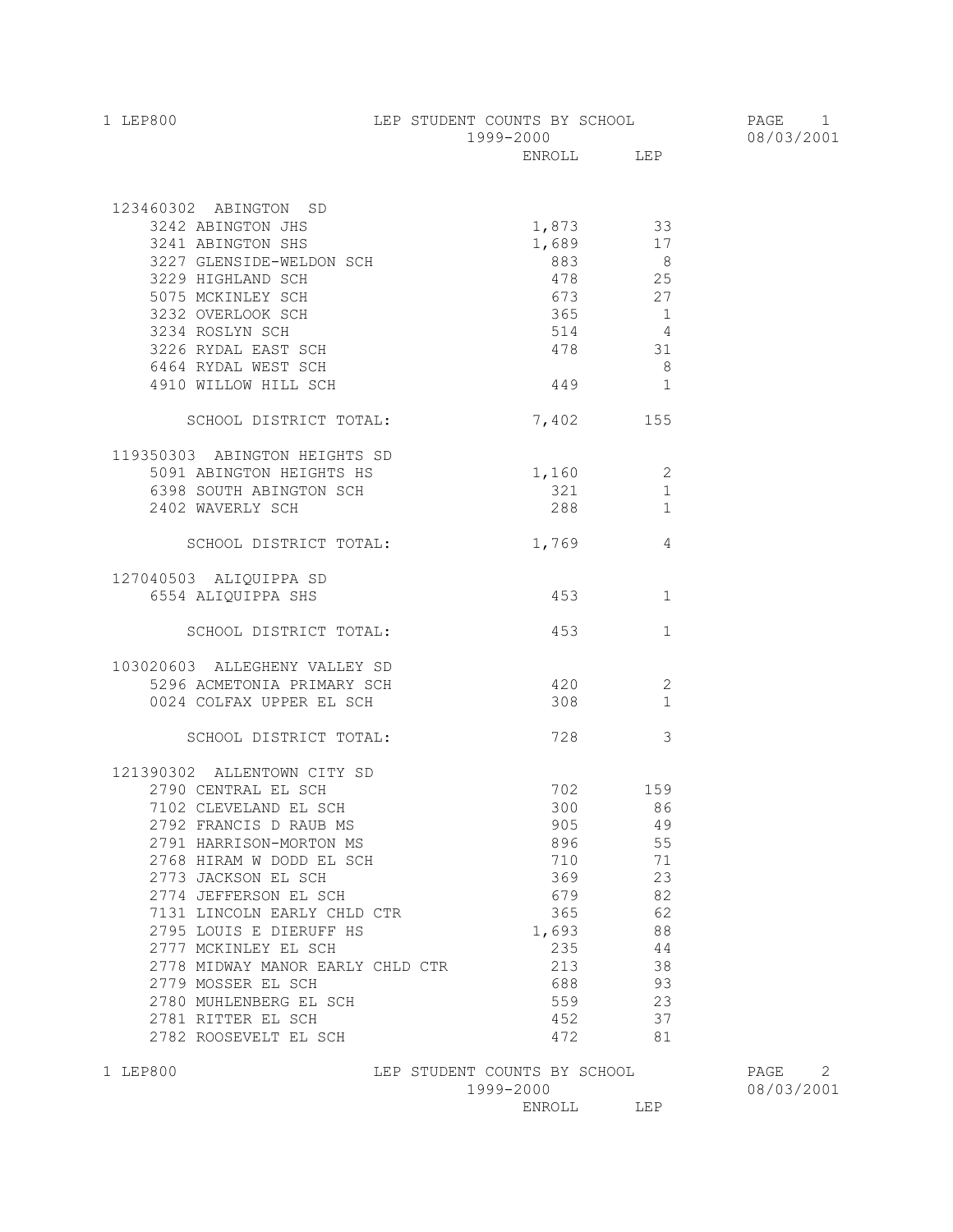| 121390302 ALLENTOWN CITY SD<br>6448 SHERIDAN EL SCH<br>2793 SOUTH MOUNTAIN MS<br>4929 TREXLER MS<br>2785 UNION TERRACE EL SCH<br>2786 WASHINGTON EL SCH<br>2794 WILLIAM ALLEN SHS<br>2787 WILSON EARLY CHLD CTR | 618<br>1,074<br>1,101<br>518<br>2,646 121<br>189 | 276<br>99<br>55<br>614 61<br>76<br>32 |
|-----------------------------------------------------------------------------------------------------------------------------------------------------------------------------------------------------------------|--------------------------------------------------|---------------------------------------|
| SCHOOL DISTRICT TOTAL:                                                                                                                                                                                          | 15,998                                           | 1,711                                 |
| 108070502 ALTOONA AREA SD<br>0913 ALTOONA AREA HS<br>0902 PLEASANT VALLEY EL SCH                                                                                                                                | 2,103<br>353                                     | 1<br>$\mathbf 1$                      |
| SCHOOL DISTRICT TOTAL:                                                                                                                                                                                          | 2,456                                            | 2                                     |
| 127040703 AMBRIDGE AREA SD<br>6555 AMBRIDGE AREA HS<br>6556 ANTHONY WAYNE EL SCH                                                                                                                                | 1,044<br>422                                     | 2<br>$\mathbf{1}$                     |
| SCHOOL DISTRICT TOTAL:                                                                                                                                                                                          | 1,466                                            | 3                                     |
| 114060503 ANTIETAM SD<br>0820 ANTIETAM MS/HS<br>5205 MT PENN EL SCH                                                                                                                                             | 471<br>544                                       | $\overline{\phantom{a}}$<br>14        |
| SCHOOL DISTRICT TOTAL:                                                                                                                                                                                          | 1,015                                            | 17                                    |
| 128030852 ARMSTRONG SD<br>6575 FORD CITY JSHS<br>6572 KITTANNING AREA MS<br>0596 KITTANNING SHS<br>0604 NORTH BUFFALO EL SCH<br>SCHOOL DISTRICT TOTAL:                                                          | 778<br>676<br>890<br>285<br>2,629                | 1<br>2<br>2<br>2<br>7                 |
| 101630504 AVELLA AREA SD<br>7098 AVELLA EL CENTER                                                                                                                                                               | 442                                              | 1                                     |
| SCHOOL DISTRICT TOTAL:                                                                                                                                                                                          | 442                                              | 1                                     |
| 124150503 AVON GROVE SD<br>1365 AVON GROVE EL SCH<br>1367 AVON GROVE HS<br>5216 FRED S ENGLE MS<br>1366 KEMBLESVILLE EL SCH<br>7323 PENN LONDON EL SCH<br>SCHOOL DISTRICT TOTAL:                                | 799<br>1,271<br>1,119<br>538<br>849<br>4,576     | 79<br>49<br>42<br>1<br>15<br>186      |

103020753 AVONWORTH SD

1 LEP800 LEP STUDENT COUNTS BY SCHOOL PAGE 3  $1999-2000$  08/03/2001 ENROLL LEP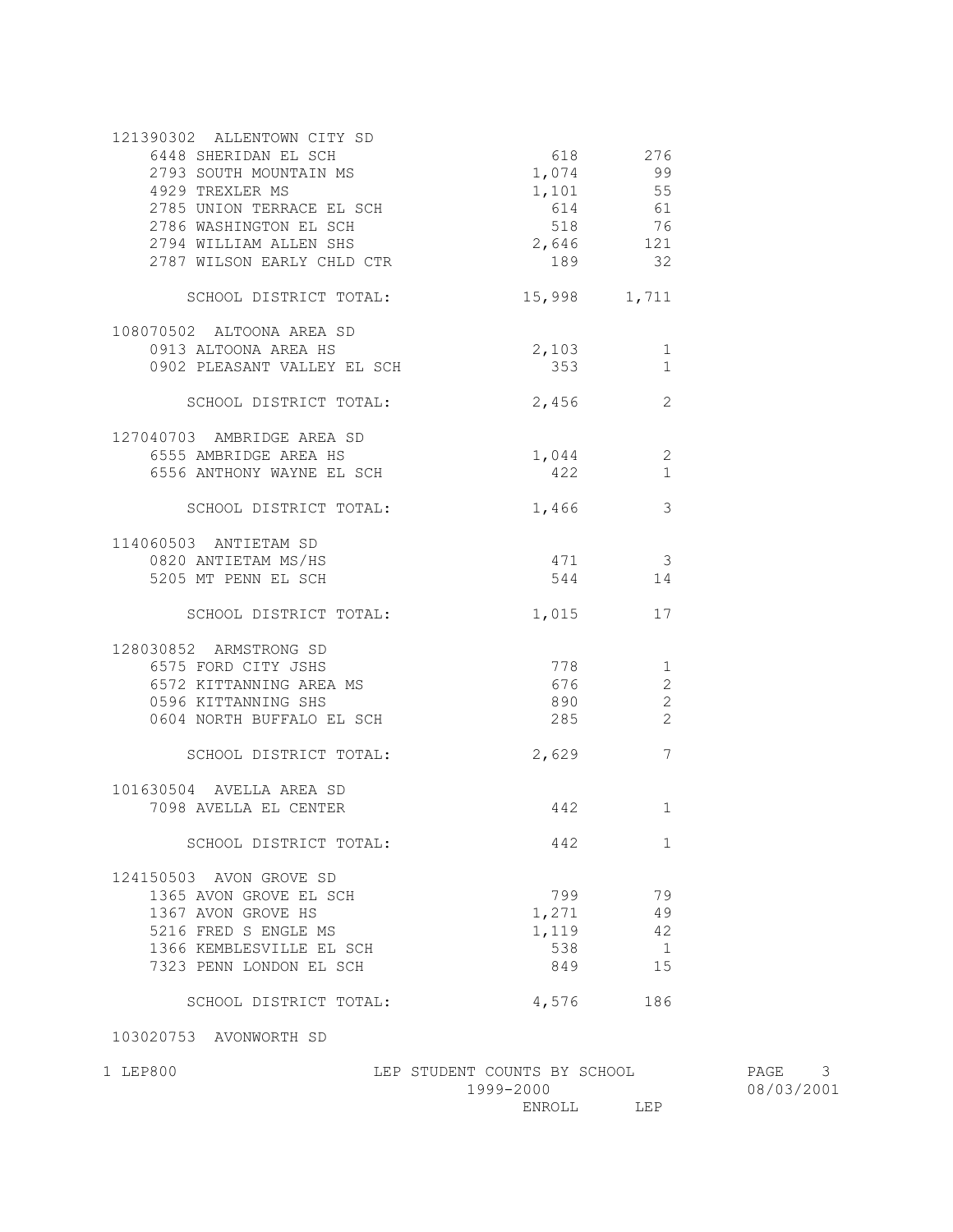| 103020753 AVONWORTH SD         |          |                         |
|--------------------------------|----------|-------------------------|
| 0034 AVONWORTH EL SCH          | 696      | 9                       |
| 5199 AVONWORTH HS              | 640      | $\overline{2}$          |
|                                |          |                         |
| SCHOOL DISTRICT TOTAL:         | 1,336    | 11                      |
|                                |          |                         |
| 110141003 BALD EAGLE AREA SD   |          |                         |
|                                |          |                         |
| 1335 BALD EAGLE AREA JSHS      | 1,105    | 5                       |
|                                |          |                         |
| SCHOOL DISTRICT TOTAL:         | 1,105    | 5                       |
|                                |          |                         |
| 103021102 BALDWIN-WHITEHALL SD |          |                         |
| 0050 BALDWIN SHS               | 1,808 25 |                         |
| 6787 HARRISON MS               | 1,118    | 23                      |
| 0037 MCANNULTY EL SCH          | 514      | 4                       |
| 5194 PAYNTER EL SCH            |          | 751 41                  |
| 0048 WHITEHALL EL SCH          | 591 7    | - 8                     |
|                                |          |                         |
| SCHOOL DISTRICT TOTAL:         | 4,782    | 101                     |
|                                |          |                         |
| 120480803 BANGOR AREA SD       |          |                         |
| 3434 BANGOR AREA HS            | 1,020    | 3                       |
| 7301 DEFRANCO EL SCH           | 828      | 3                       |
| 5099 FIVE POINTS EL SCH        | 755      | $\overline{4}$          |
|                                |          |                         |
|                                |          |                         |
| SCHOOL DISTRICT TOTAL:         | 2,603    | 10                      |
|                                |          |                         |
| 107650603 BELLE VERNON AREA SD |          |                         |
| 4325 ROSTRAVER EL SCH          | 691      | 3                       |
|                                |          |                         |
| SCHOOL DISTRICT TOTAL:         | 691      | 3                       |
|                                |          |                         |
| 110141103 BELLEFONTE AREA SD   |          |                         |
| 1343 BELLEFONTE AREA HS        | 918      | 16                      |
| 1342 BELLEFONTE AREA MS        | 694      | 16                      |
| 1341 BELLEFONTE EL SCH         | 539      | 8                       |
| 1339 BENNER EL SCH             | 258      | 2                       |
| 6229 PLEASANT GAP EL SCH       | 319      | 22                      |
|                                |          |                         |
| SCHOOL DISTRICT TOTAL:         | 2,728    | 64                      |
|                                |          |                         |
| 122091002 BENSALEM TOWNSHIP SD |          |                         |
|                                | 588 38   |                         |
| 1011 ARMSTRONG MS              |          | 15                      |
| 5116 BENSALEM TWP HS           | 2,362 71 |                         |
| 1008 FAUST EL SCH              | 544      | 73                      |
|                                |          |                         |
| SCHOOL DISTRICT TOTAL:         | 3,494    | 159                     |
|                                |          |                         |
| 112011103 BERMUDIAN SPRINGS SD |          |                         |
| 7302 BERMUDIAN SPRINGS EL SCH  | 850 350  | 34                      |
| 0003 BERMUDIAN SPRINGS HS      | 576      | $\overline{\mathbf{3}}$ |
| 6921 BERMUDIAN SPRINGS MS      | 666 100  | 10                      |
|                                |          |                         |
| SCHOOL DISTRICT TOTAL:         | 2,092    | 47                      |
|                                |          |                         |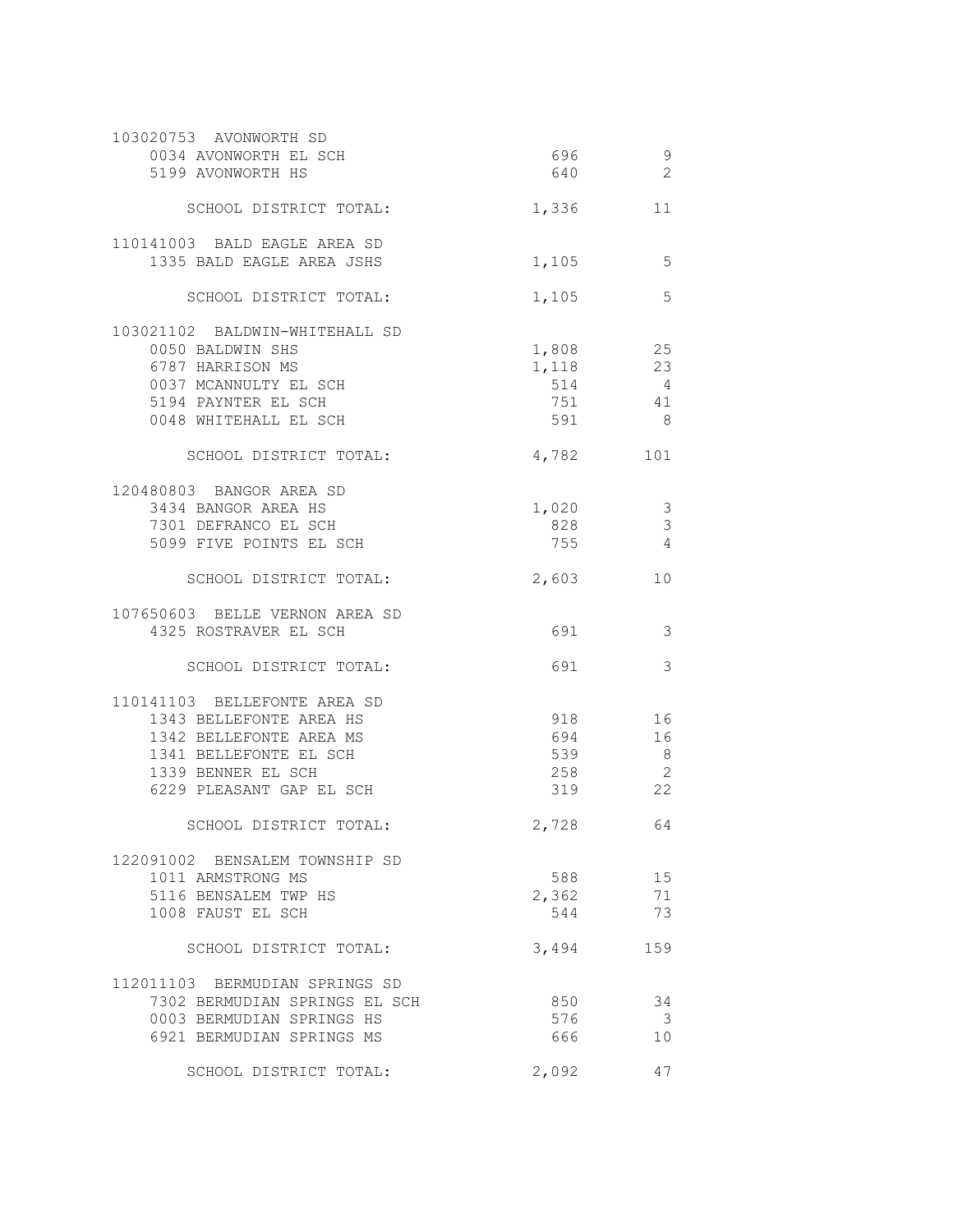| 1 LEP800                                                                                                                                                                                                                                                                                     | LEP STUDENT COUNTS BY SCHOOL              |              |  |
|----------------------------------------------------------------------------------------------------------------------------------------------------------------------------------------------------------------------------------------------------------------------------------------------|-------------------------------------------|--------------|--|
|                                                                                                                                                                                                                                                                                              | 1999-2000                                 |              |  |
|                                                                                                                                                                                                                                                                                              | ENROLL LEP                                |              |  |
| 116191103 BERWICK AREA SD                                                                                                                                                                                                                                                                    |                                           |              |  |
|                                                                                                                                                                                                                                                                                              |                                           |              |  |
|                                                                                                                                                                                                                                                                                              |                                           |              |  |
|                                                                                                                                                                                                                                                                                              |                                           |              |  |
| 91103 BERWICK AREA SD<br>1605 BERWICK AREA HS<br>6808 BERWICK AREA MS<br>1602 FOURTEENTH STREET EL SCH<br>1602 FOURTEENTH STREET EL SCH<br>1602 FOURTEENTH STREET EL SCH<br>1613 2                                                                                                           |                                           |              |  |
|                                                                                                                                                                                                                                                                                              |                                           |              |  |
| SCHOOL DISTRICT TOTAL:                                                                                                                                                                                                                                                                       | 2,733 12                                  |              |  |
| 103021252 BETHEL PARK SD                                                                                                                                                                                                                                                                     |                                           |              |  |
| 4802 ABRAHAM LINCOLN EL SCH 336 1                                                                                                                                                                                                                                                            |                                           |              |  |
| 1992<br>1992<br>1993 BENJAMIN FRANKLIN EL SCH (1994)<br>1994<br>1994<br>1992<br>1992<br>1992<br>1992<br>1992<br>1992<br>1992<br>1992<br>1992<br>1992<br>1992<br>1992<br>1992<br>1992<br>1992<br>1992<br>1992<br>1992<br>1992<br>1994<br>1992<br>1994<br>1992<br>1994<br>1994<br>1994<br>1994 |                                           |              |  |
|                                                                                                                                                                                                                                                                                              |                                           |              |  |
|                                                                                                                                                                                                                                                                                              |                                           |              |  |
|                                                                                                                                                                                                                                                                                              |                                           |              |  |
|                                                                                                                                                                                                                                                                                              |                                           |              |  |
| 4902 GEORGE WASHINGTON EL SCH<br>0061 INDEPENDENCE MS<br>7327 NEIL ARMSTRONG EL SCH<br>0060 WILLIAM PENN EL SCH<br>239 3                                                                                                                                                                     |                                           |              |  |
|                                                                                                                                                                                                                                                                                              |                                           |              |  |
| SCHOOL DISTRICT TOTAL: 5,287 35                                                                                                                                                                                                                                                              |                                           |              |  |
| 120481002 BETHLEHEM AREA SD                                                                                                                                                                                                                                                                  |                                           |              |  |
|                                                                                                                                                                                                                                                                                              |                                           |              |  |
|                                                                                                                                                                                                                                                                                              |                                           |              |  |
|                                                                                                                                                                                                                                                                                              |                                           |              |  |
|                                                                                                                                                                                                                                                                                              |                                           |              |  |
|                                                                                                                                                                                                                                                                                              |                                           |              |  |
|                                                                                                                                                                                                                                                                                              |                                           |              |  |
|                                                                                                                                                                                                                                                                                              |                                           |              |  |
|                                                                                                                                                                                                                                                                                              |                                           |              |  |
|                                                                                                                                                                                                                                                                                              |                                           |              |  |
|                                                                                                                                                                                                                                                                                              |                                           |              |  |
|                                                                                                                                                                                                                                                                                              |                                           |              |  |
|                                                                                                                                                                                                                                                                                              |                                           |              |  |
|                                                                                                                                                                                                                                                                                              |                                           | 367 93       |  |
| 3443 LINCOLN EL SCH                                                                                                                                                                                                                                                                          |                                           |              |  |
| 3454 MARVINE EL SCH<br>3455 MILLER HEIGHTS EL SCH                                                                                                                                                                                                                                            | 420                                       | 322 127<br>2 |  |
| 3462 NORTHEAST MS                                                                                                                                                                                                                                                                            |                                           | 753 41       |  |
| 3452 SPRING GARDEN EL SCH                                                                                                                                                                                                                                                                    | 602                                       | 19           |  |
| 6633 THOMAS JEFFERSON EL SCH                                                                                                                                                                                                                                                                 | 353                                       | 19           |  |
| 6634 WILLIAM PENN EL SCH                                                                                                                                                                                                                                                                     | 256                                       | 16           |  |
| SCHOOL DISTRICT TOTAL:                                                                                                                                                                                                                                                                       | 11,531 1,055                              |              |  |
|                                                                                                                                                                                                                                                                                              |                                           |              |  |
| 127041503 BIG BEAVER FALLS AREA SD<br>0642 CENTRAL EL SCH                                                                                                                                                                                                                                    | 305                                       | $\mathbf{1}$ |  |
| SCHOOL DISTRICT TOTAL:                                                                                                                                                                                                                                                                       | 305                                       | $\mathbf{1}$ |  |
| 1 LEP800                                                                                                                                                                                                                                                                                     | LEP STUDENT COUNTS BY SCHOOL<br>1999-2000 |              |  |
|                                                                                                                                                                                                                                                                                              |                                           |              |  |

PAGE 5<br>08/03/2001

ENROLL LEP

PAGE 4 08/03/2001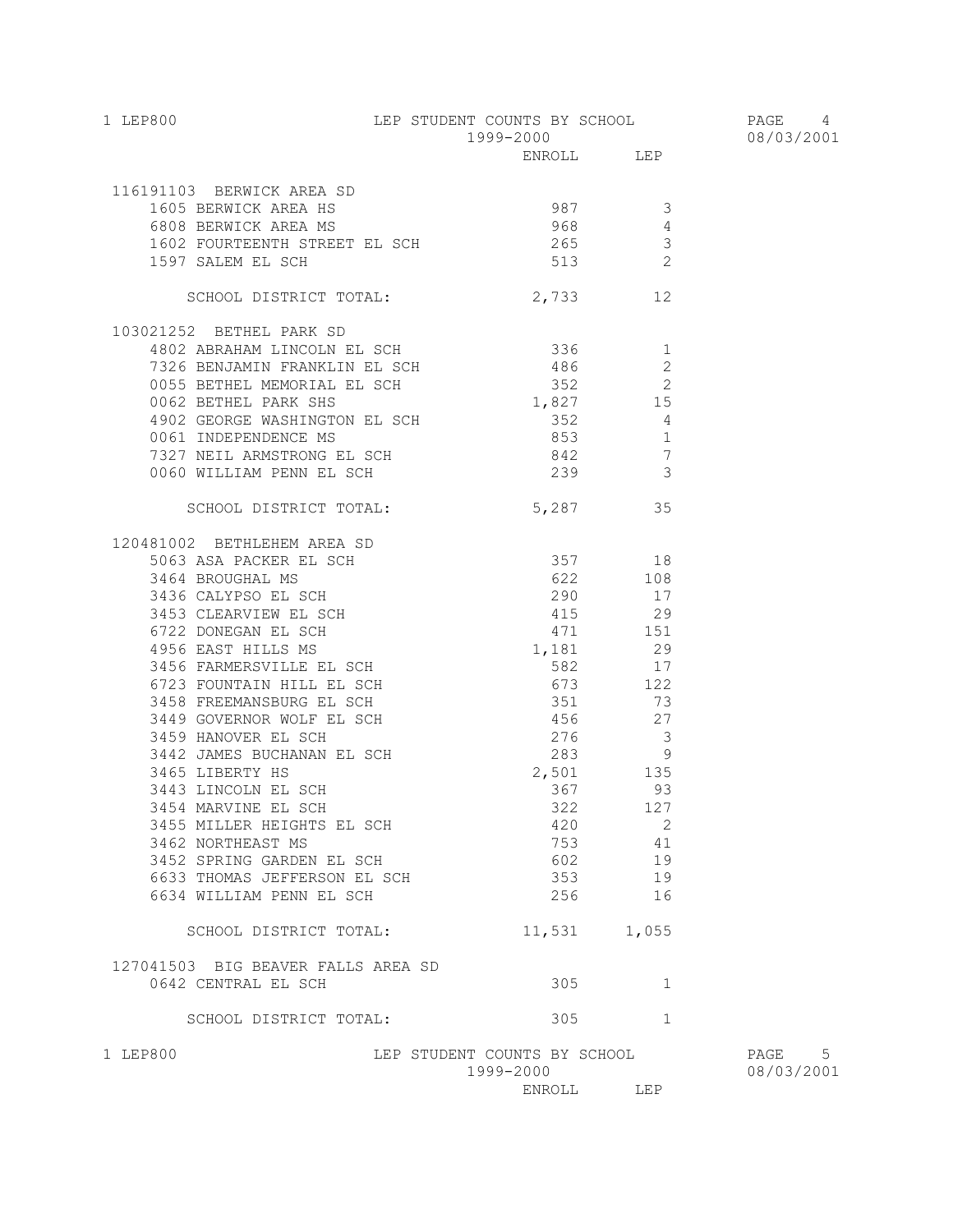| 127041603 BLACKHAWK SD         |       |                |
|--------------------------------|-------|----------------|
| 6559 NORTHWESTERN PRIMARY SCH  | 384   | 1              |
| 6560 PATTERSON PRIMARY SCH     | 201   | $\overline{2}$ |
|                                |       |                |
| SCHOOL DISTRICT TOTAL:         | 585   | 3              |
|                                |       |                |
| 116191203 BLOOMSBURG AREA SD   |       |                |
| 1606 MEMORIAL EL SCH           | 459   | 10             |
|                                |       |                |
| SCHOOL DISTRICT TOTAL:         | 459   | 10             |
|                                |       |                |
| 129540803 BLUE MOUNTAIN SD     |       |                |
| 4659 BLUE MOUNTAIN EAST EL SCH | 694   | 3              |
|                                |       |                |
| SCHOOL DISTRICT TOTAL:         | 694   | 3              |
|                                |       |                |
| 114060753 BOYERTOWN AREA SD    |       |                |
| 6804 BOYERTOWN AREA JHS-EAST   | 782   |                |
|                                |       | 1              |
| 6306 BOYERTOWN AREA SHS        | 1,573 | 5              |
|                                |       |                |
| SCHOOL DISTRICT TOTAL:         | 2,355 | 6              |
|                                |       |                |
| 103021453 BRENTWOOD BOROUGH SD |       |                |
| 0069 ELROY AVENUE EL SCH       | 333   | 2              |
|                                |       |                |
| SCHOOL DISTRICT TOTAL:         | 333   | 2              |
|                                |       |                |
| 122091303 BRISTOL BOROUGH SD   |       |                |
| 1013 SNYDER-GIROTTI EL SCH     | 773   | 19             |
|                                |       |                |
| SCHOOL DISTRICT TOTAL:         | 773   | 19             |
|                                |       |                |
| 122091352 BRISTOL TOWNSHIP SD  |       |                |
| 1021 BARTON EL SCH             | 474   | 11             |
| 1015 BUCHANAN EL SCH           | 408   | $5^{\circ}$    |
| 1017 DEVINE EL SCH             | 399   | $\mathcal{E}$  |
| 1023 LAFAYETTE EL SCH          | 328   | 25             |
| 1024 LINCOLN EL SCH            | 355   | 11             |
| 1022 MAPLE SHADE EL SCH        | 395   | 36             |
| 1027 ROOSEVELT MS              | 752   | 44             |
| 1029 TRUMAN SHS                | 2,350 | 43             |
| 1025 WASHINGTON EL SCH         | 324   | 7              |
|                                |       |                |
|                                |       | 185            |
| SCHOOL DISTRICT TOTAL:         | 5,785 |                |
|                                |       |                |
| 106330803 BROOKVILLE AREA SD   |       |                |
| 6162 BROOKVILLE JSHS           | 990   | 1              |
| 5231 HICKORY GROVE EL SCH      | 646   | $\mathbf{1}$   |
|                                |       |                |
| SCHOOL DISTRICT TOTAL:         | 1,636 | 2              |

1 LEP800 LEP STUDENT COUNTS BY SCHOOL PAGE 6  $1999-2000$  08/03/2001 ENROLL LEP

104101252 BUTLER AREA SD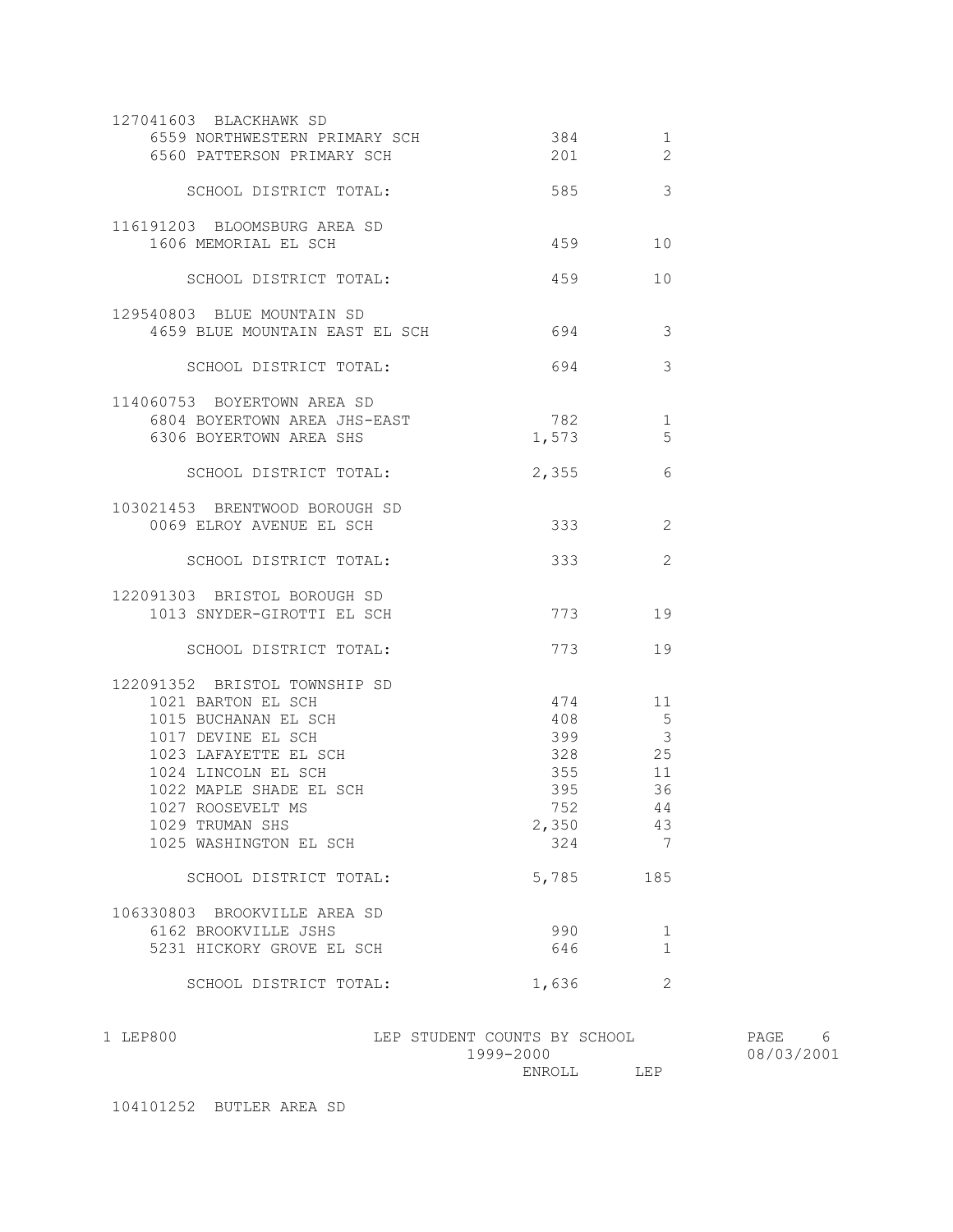| 6690 BUTLER AREA IHS<br>1147 BUTLER AREA SHS<br>1148 CENTER TWP SCH<br>1142 NORTHWEST SCH                                                                                                    | 1,385<br>1,335<br>709<br>449                        | 2<br>$\overline{4}$<br>$\mathbf{1}$<br>$\mathbf{1}$ |                         |
|----------------------------------------------------------------------------------------------------------------------------------------------------------------------------------------------|-----------------------------------------------------|-----------------------------------------------------|-------------------------|
| SCHOOL DISTRICT TOTAL:                                                                                                                                                                       | 3,878                                               | 8                                                   |                         |
| 101631503 CALIFORNIA AREA SD<br>6939 CALIFORNIA K-8                                                                                                                                          | 716 — 10                                            | 1                                                   |                         |
| SCHOOL DISTRICT TOTAL:                                                                                                                                                                       | 716 — 10                                            | $\mathbf{1}$                                        |                         |
| 115211003 CAMP HILL SD<br>7509 CAMP HILL MS<br>1682 CAMP HILL SHS<br>1681 EISENHOWER EL SCH<br>SUH کا موسیقی است کردہ 1680 SCHAEFFER EL SCH                                                  | $281$ 6<br>336<br>82<br>270 7<br>155                | $\overline{4}$<br>$\overline{\mathbf{3}}$<br>2      |                         |
| SCHOOL DISTRICT TOTAL:                                                                                                                                                                       | 1,124 22                                            |                                                     |                         |
| 101631703 CANON-MCMILLAN SD<br>7217 CANONSBURG MS<br>4207 FIRST STREET EL SCH<br>4938 HILLS-HENDERSONVILLE EL SCH 216 216<br>4214 WYLANDVILLE EL SCH                                         | 578 3<br>227<br>$272$ 4                             | 2                                                   |                         |
| SCHOOL DISTRICT TOTAL:                                                                                                                                                                       | 1,293                                               | 13                                                  |                         |
| 115211103 CARLISLE AREA SD<br>1692 BELLAIRE EL SCH<br>1694 CARLISLE AREA HS<br>1689 CRESTVIEW EL SCH<br>1691 HAMILTON EL SCH<br>7011 LAMBERTON MS<br>1690 MOORELAND EL SCH<br>7010 WILSON MS | 1,599<br>345 5<br>577 1<br>302 11<br>620 000        | 352 22<br>21<br>$452$ 5<br>23                       |                         |
| SCHOOL DISTRICT TOTAL:                                                                                                                                                                       | 4,247 88                                            |                                                     |                         |
| 103021603 CARLYNTON SD<br>0079 CARLYNTON JSHS<br>0077 CARNEGIE EL SCH<br>0078 CRAFTON EL SCH                                                                                                 | 865<br>475<br>409                                   | 6<br>6<br>1                                         |                         |
| SCHOOL DISTRICT TOTAL:                                                                                                                                                                       | 1,749                                               | 13                                                  |                         |
| 121391303 CATASAUQUA AREA SD                                                                                                                                                                 |                                                     |                                                     |                         |
| 1 LEP800                                                                                                                                                                                     | LEP STUDENT COUNTS BY SCHOOL<br>1999-2000<br>ENROLL | LEP                                                 | PAGE<br>7<br>08/03/2001 |
| 121391303 CATASAUQUA AREA SD<br>6593 FRANCIS H SHECKLER EL SCH<br>2797 LINCOLN MS                                                                                                            | 671<br>582                                          | 2<br>$\mathbf{1}$                                   |                         |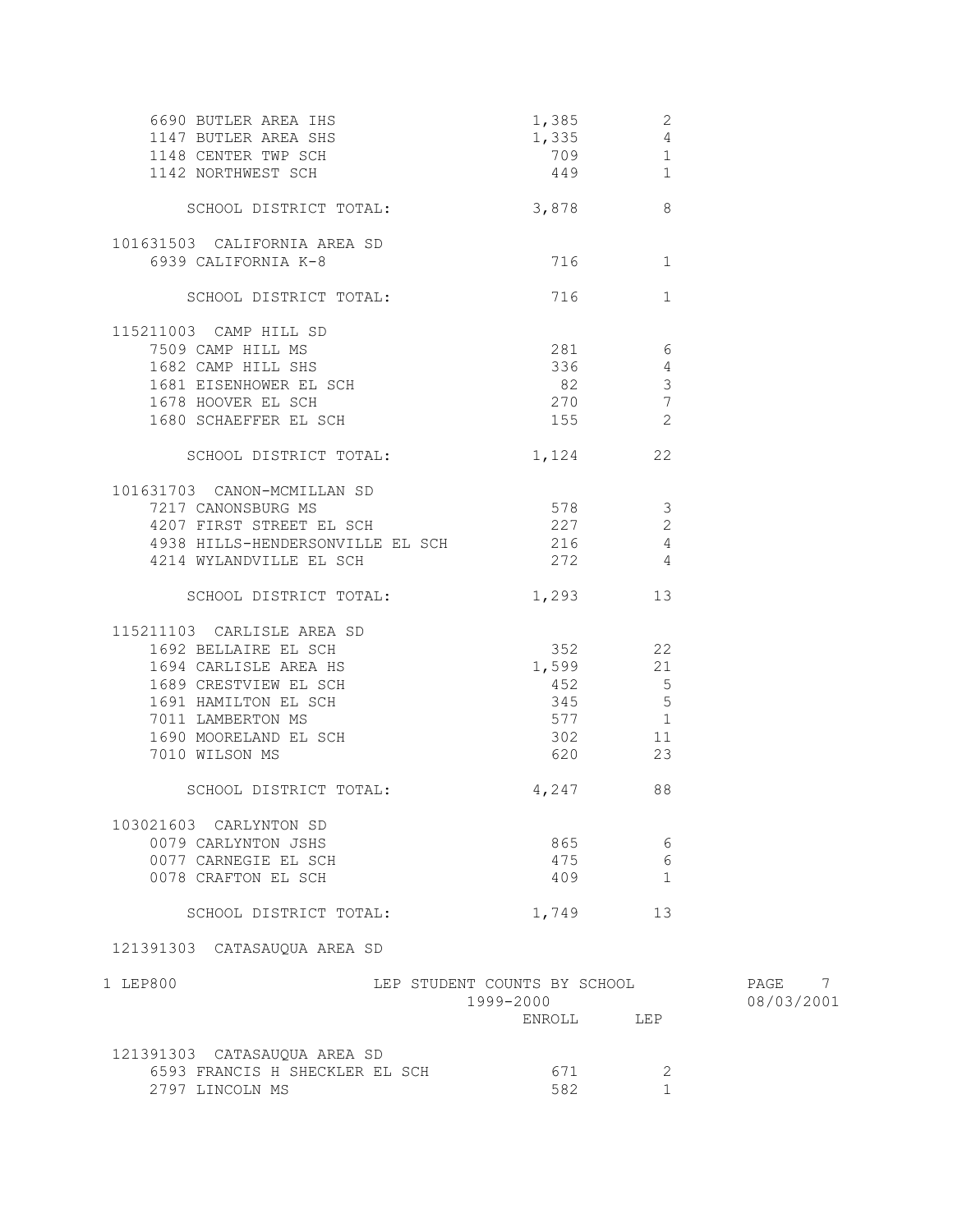| SCHOOL DISTRICT TOTAL:         | $1,253$ 3                          |                                            |            |
|--------------------------------|------------------------------------|--------------------------------------------|------------|
|                                |                                    |                                            |            |
| 122092002 CENTENNIAL SD        |                                    |                                            |            |
| 7274 LOG COLLEGE MS            | $740$ 13<br>$673$ 40<br>$1,900$ 23 |                                            |            |
| 5007 MCDONALD EL SCH           |                                    |                                            |            |
| 1040 WILLIAM TENNENT HS        | $1,900$ 23                         |                                            |            |
| 5210 WILLOW DALE EL SCH        | 534 31                             |                                            |            |
| SCHOOL DISTRICT TOTAL:         | 3,847 107                          |                                            |            |
| 127041903 CENTER AREA SD       |                                    |                                            |            |
| 5003 CENTER AREA MS            | 465 2                              |                                            |            |
| 0654 CENTER AREA SHS           | 613                                | $\mathbf{1}$                               |            |
| 5300 TODD LANE EL SCH          | 901                                | $\overline{\mathbf{3}}$                    |            |
| SCHOOL DISTRICT TOTAL: 1,979 6 |                                    |                                            |            |
| 122092102 CENTRAL BUCKS SD     |                                    |                                            |            |
| 4683 BARCLAY EL SCH            | $665$ 10                           |                                            |            |
| 5133 CENTRAL BUCKS HS-EAST     | $1,592$ 5                          |                                            |            |
|                                | 1,730                              |                                            |            |
|                                |                                    | $\begin{array}{c} 8 \\ 4 \\ 3 \end{array}$ |            |
|                                |                                    |                                            |            |
|                                |                                    | $\mathbf{1}$                               |            |
|                                | 985                                | 2                                          |            |
|                                | 873                                | $\mathbf{1}$                               |            |
|                                | 722                                | 1                                          |            |
|                                | 909                                | $\overline{7}$                             |            |
|                                | 567                                | $6\overline{6}$                            |            |
|                                |                                    | 11                                         |            |
|                                |                                    | - 9<br>$6\overline{6}$                     |            |
|                                | 823<br>997 5                       |                                            |            |
|                                | 780 3                              |                                            |            |
| 1132 WARWICK EL SCH            |                                    |                                            |            |
| SCHOOL DISTRICT TOTAL:         | 15,159 82                          |                                            |            |
| 116191503 CENTRAL COLUMBIA SD  |                                    |                                            |            |
| 7201 CENTRAL COLUMBIA EL SCH   | 820                                | 3                                          |            |
| 5390 CENTRAL COLUMBIA MS       | 755                                | $\overline{\mathbf{3}}$                    |            |
| 1619 CENTRAL COLUMBIA SHS      | 623                                | 2                                          |            |
| SCHOOL DISTRICT TOTAL:         | 2,198                              | 8                                          |            |
| 115221402 CENTRAL DAUPHIN SD   |                                    |                                            |            |
| 1744 CENTRAL DAUPHIN EAST JHS  | 694                                | 39                                         |            |
| 1746 CENTRAL DAUPHIN EAST SHS  | 1,349                              | 81                                         |            |
| 1779 PHILLIPS EL SCH           | 450                                | 80                                         |            |
| 1 LEP800                       | LEP STUDENT COUNTS BY SCHOOL       |                                            | PAGE 8     |
|                                | 1999-2000                          |                                            | 08/03/2001 |
|                                | ENROLL                             | LEP                                        |            |
| 115221402 CENTRAL DAUPHIN SD   |                                    |                                            |            |
| 1811 RUTHERFORD EL SCH         | 431                                | 79                                         |            |
| 1780 SOUTH SIDE EL SCH         | 723                                | 31                                         |            |
|                                |                                    |                                            |            |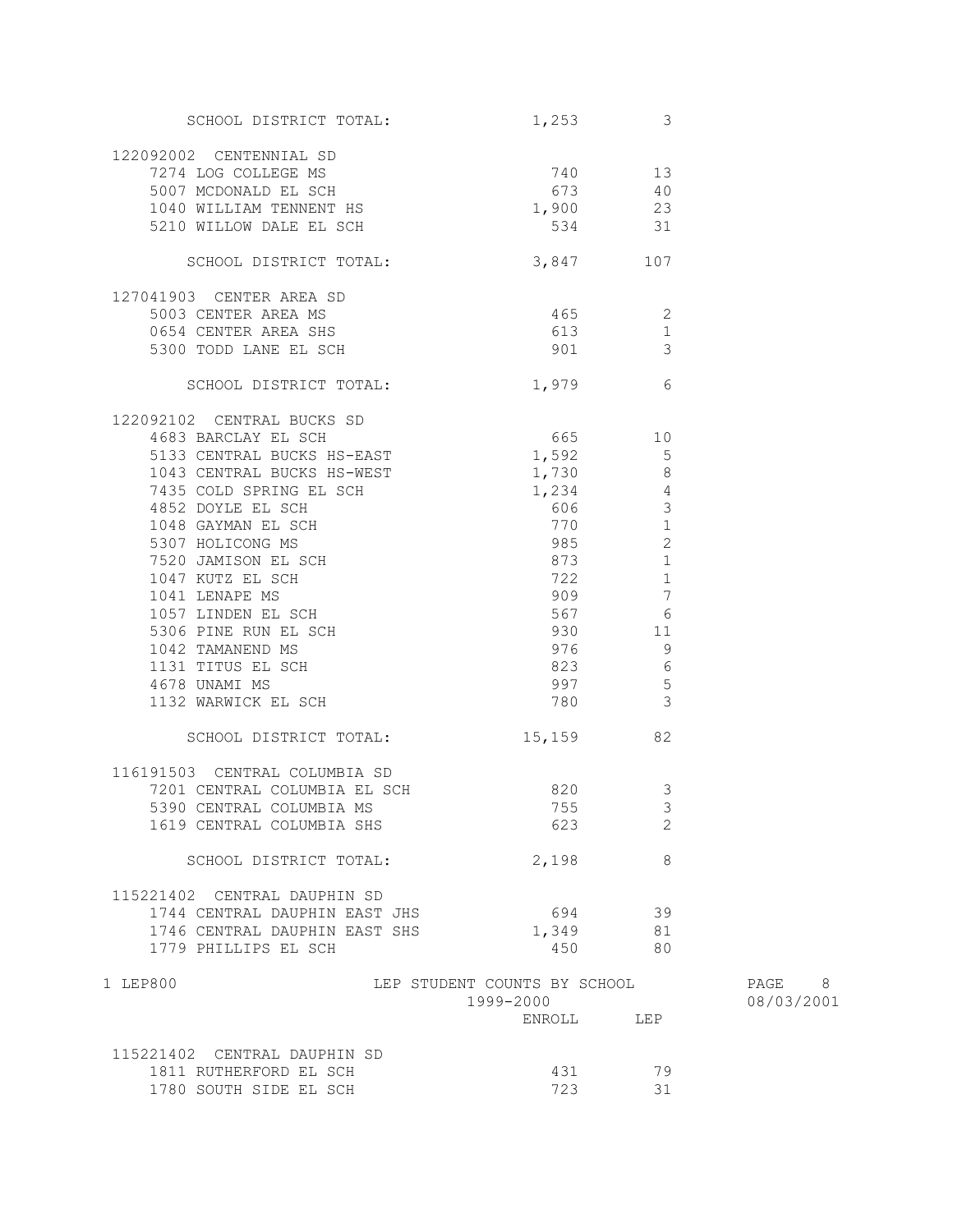| SCHOOL DISTRICT TOTAL:                                                 | 3,647 310  |                          |            |
|------------------------------------------------------------------------|------------|--------------------------|------------|
| 112671303 CENTRAL YORK SD                                              |            |                          |            |
| 4545 CENTRAL YORK HS                                                   | 1,127 9    |                          |            |
|                                                                        |            |                          |            |
|                                                                        |            |                          |            |
|                                                                        |            |                          |            |
| 999 14<br>4540 NORTH HILLS EL SCH 421 5<br>5088 STONY BROOK EL SCH 710 |            |                          |            |
|                                                                        |            |                          |            |
| SCHOOL DISTRICT TOTAL:                                                 | 3,727      | 46                       |            |
| 112281302 CHAMBERSBURG AREA SD                                         |            |                          |            |
| 6615 CHAMBERSBURG AREA MS                                              | 1,198 10   |                          |            |
|                                                                        | $1,730$ 22 |                          |            |
| 2191 CHAMBERSBURG AREA SHS                                             | 1,296 29   |                          |            |
| 2190 FAUST JHS                                                         | 95 51      |                          |            |
| 6275 KING STREET EL SCH                                                |            |                          |            |
| SCHOOL DISTRICT TOTAL: 4,319 112                                       |            |                          |            |
|                                                                        |            |                          |            |
| 101631803 CHARLEROI SD                                                 |            |                          |            |
| 4715 CHARLEROI AREA HS                                                 | 573        | $\mathbf{1}$             |            |
| SCHOOL DISTRICT TOTAL:                                                 | 573        | 1                        |            |
|                                                                        |            |                          |            |
| 103021752 CHARTIERS VALLEY SD                                          |            |                          |            |
| 6706 CHARTIERS VALLEY HS                                               | $1,020$ 1  |                          |            |
| 7415 CHARTIERS VALLEY INTRMD SCHOOL 769                                |            | 8                        |            |
| 0094 CHARTIERS VALLEY MS                                               | 789        | $\overline{\phantom{a}}$ |            |
| 7445 CHARTIERS VALLEY PRIMARY SCH                                      | 735        | 13                       |            |
|                                                                        |            |                          |            |
| SCHOOL DISTRICT TOTAL:                                                 | 3,313      | 24                       |            |
| 123461302 CHELTENHAM TOWNSHIP SD                                       |            |                          |            |
| 5250 CEDARBROOK MS                                                     | 870 18     |                          |            |
| 3260 CHELTENHAM HS                                                     | 1,670 43   |                          |            |
|                                                                        | 816 19     |                          |            |
| 3257 ELKINS PARK SCH<br>3255 EVANCOUR EI SCH<br>3255 WYNCOTE EL SCH    | 444 25     |                          |            |
|                                                                        |            |                          |            |
| SCHOOL DISTRICT TOTAL:                                                 | 3,800 105  |                          |            |
|                                                                        |            |                          |            |
| 125231232 CHESTER-UPLAND SD                                            |            |                          |            |
| 7621 BOOKER T WASHINGTON EL SCH                                        | 368        | 4                        |            |
| 6492 CHESTER HS                                                        | 1,648      | 58                       |            |
| 6491 COLUMBUS EL SCH                                                   | 803        | 108                      |            |
| 1958 MAIN STREET SCH                                                   | 469        | 8                        |            |
| 1838 PULASKI MS                                                        | 557        | 5                        |            |
| 7622 SECOND CHANCE ACADEMY                                             | 91         | 1                        |            |
| 1835 SHOWALTER MS                                                      | 452        | 39                       |            |
| 1 LEP800<br>LEP STUDENT COUNTS BY SCHOOL                               |            |                          | PAGE<br>9  |
|                                                                        | 1999-2000  |                          | 08/03/2001 |
|                                                                        | ENROLL     | LEP                      |            |
|                                                                        |            |                          |            |
| 125231232 CHESTER-UPLAND SD                                            |            |                          |            |
| 6499 SMEDLEY MS                                                        | 499        | 19                       |            |
| 1829 STETSER EL SCH                                                    | 318        | 1                        |            |
| 1842 TOBY FARMS SCH                                                    | 692        | 8                        |            |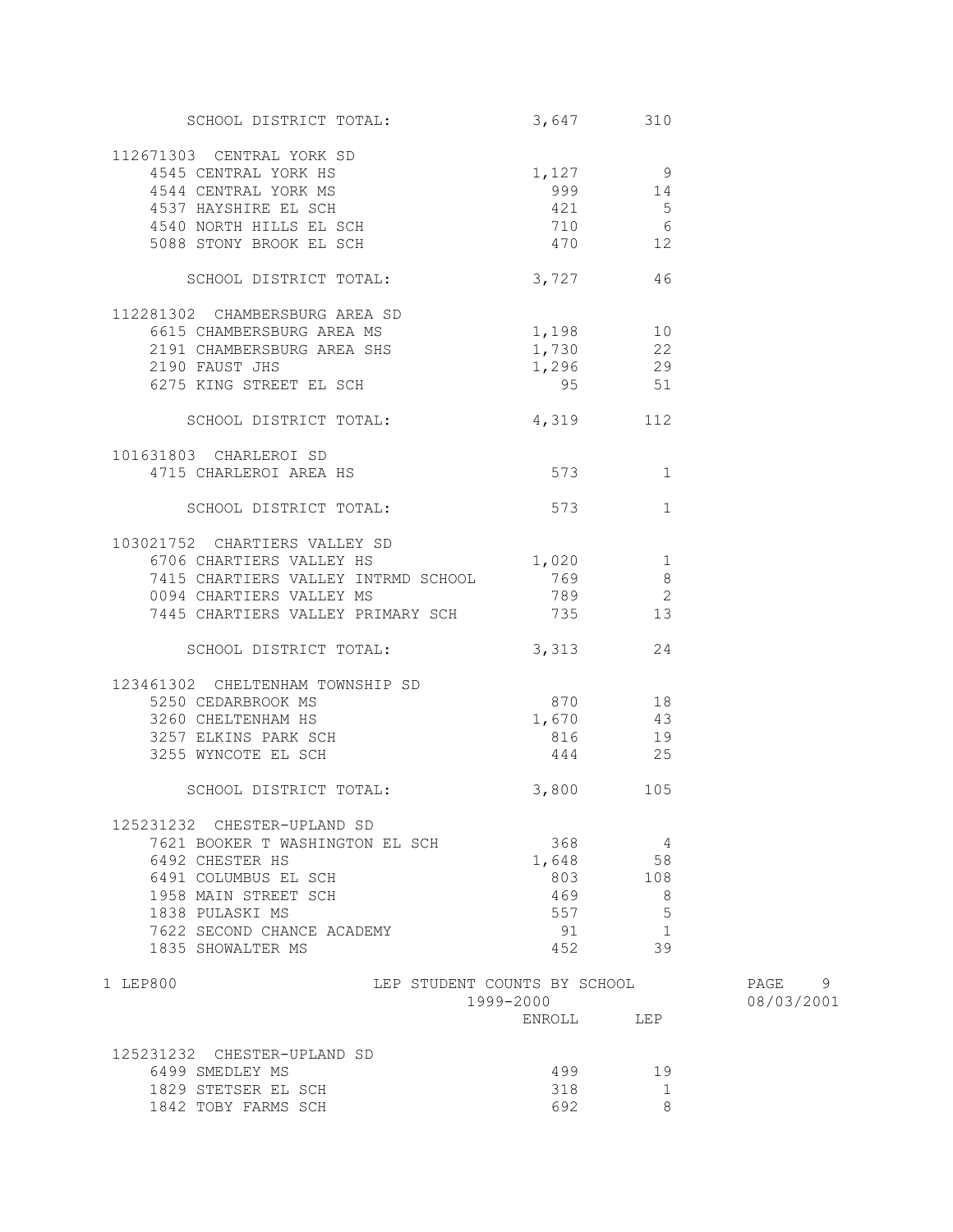| 1832 WETHERILL EL SCH                                                   | 403                                                      | 10                       |            |
|-------------------------------------------------------------------------|----------------------------------------------------------|--------------------------|------------|
| 1834 WILLIAM PENN EL SCH                                                | 486 4                                                    |                          |            |
| SCHOOL DISTRICT TOTAL: 6,786 265                                        |                                                          |                          |            |
| 125231303 CHICHESTER SD                                                 |                                                          |                          |            |
| 1843 BOOTHWYN EL SCH                                                    | $\begin{array}{ccc}\n 320 & 3 \\  1 & 275\n \end{array}$ |                          |            |
| 7276 CHICHESTER MS                                                      | 1,275                                                    | 2                        |            |
| 1849 CHICHESTER SHS                                                     |                                                          |                          |            |
|                                                                         | $1,153$ 2                                                |                          |            |
| 5322 HILLTOP EL SCH                                                     | 464                                                      | $\overline{7}$           |            |
| 1847 LINWOOD EL SCH                                                     | 339                                                      | 1                        |            |
| SCHOOL DISTRICT TOTAL:                                                  | 3,551                                                    | 15                       |            |
| 124151902 COATESVILLE AREA SD                                           |                                                          |                          |            |
| 1376 CALN EL SCH                                                        | 656 43                                                   |                          |            |
| 1381 CARL O BENNER EL SCH                                               | 366 23                                                   |                          |            |
|                                                                         | 975 6                                                    |                          |            |
| 5012 COATESVILLE AREA SHS<br>1385 COATESVILLE IHS                       | 1,288 14                                                 |                          |            |
| 6472 GORDON MS                                                          | 525                                                      | 19                       |            |
|                                                                         | $-657$                                                   | 19                       |            |
| 1375 KINGS HIGHWAY EL SCH<br>1370 RAINBOW EL SCH<br>1370 RAINBOW EL SCH | 746 3                                                    |                          |            |
| 6474 SOUTH BRANDYWINE MS                                                | 671 3                                                    |                          |            |
|                                                                         |                                                          |                          |            |
| SCHOOL DISTRICT TOTAL:                                                  | 5,884                                                    | 130                      |            |
| 113361303 COCALICO SD                                                   |                                                          |                          |            |
| 2510 ADAMSTOWN EL SCH                                                   | 418 21                                                   |                          |            |
| 6289 COCALICO MS                                                        | 793                                                      | $\overline{\phantom{0}}$ |            |
| 6289 COCALICO MS<br>6290 COCALICO SHS<br>2506 DENVER EL SCH             | 927 1                                                    |                          |            |
|                                                                         | 603 10                                                   |                          |            |
| 5053 REAMSTOWN EL SCH                                                   | 485                                                      | 18                       |            |
| SCHOOL DISTRICT TOTAL: 3,226                                            |                                                          | 52                       |            |
|                                                                         |                                                          |                          |            |
| 123461602 COLONIAL SD                                                   |                                                          |                          |            |
| 7143 COLONIAL EL SCH                                                    | 664 3                                                    |                          |            |
| 5077 COLONIAL MS                                                        | 1,084                                                    | $\overline{7}$           |            |
| 3261 CONSHOHOCKEN EL SCH                                                | 207                                                      | $\mathbf{1}$             |            |
| 4711 PLYMOUTH EL SCH                                                    | 459 13                                                   |                          |            |
| 3333 PLYMOUTH-WHITEMARSH SHS                                            | 1,367                                                    | 11                       |            |
| 3332 RIDGE PARK EL SCH                                                  | 313                                                      | 19                       |            |
| 3411 WHITEMARSH EL SCH                                                  | 382                                                      | 9                        |            |
| SCHOOL DISTRICT TOTAL:                                                  | 4,476                                                    | 63                       |            |
|                                                                         |                                                          |                          |            |
| 113361503 COLUMBIA BOROUGH SD                                           |                                                          |                          |            |
| 7056 PARK EL SCH                                                        | 569                                                      | 5                        |            |
| 1 LEP800                                                                | LEP STUDENT COUNTS BY SCHOOL                             |                          | PAGE 10    |
|                                                                         | 1999-2000                                                |                          | 08/03/2001 |
|                                                                         | ENROLL                                                   | LEP                      |            |
|                                                                         |                                                          |                          |            |
| 113361503 COLUMBIA BOROUGH SD                                           |                                                          |                          |            |
| 2514 TAYLOR EL SCH                                                      | 290                                                      | 2                        |            |
|                                                                         |                                                          |                          |            |
| SCHOOL DISTRICT TOTAL:                                                  | 859                                                      | 7                        |            |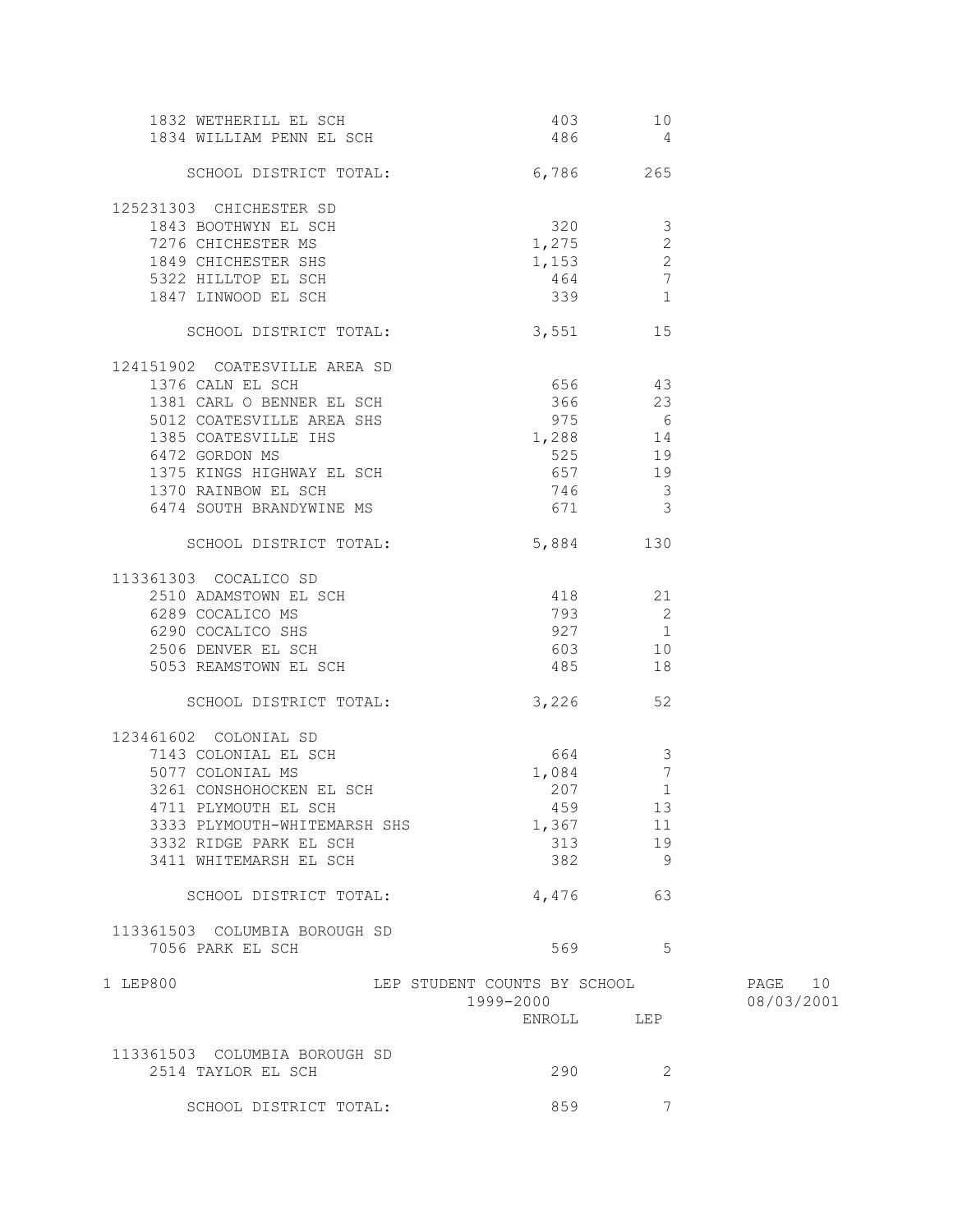| 113361703 CONESTOGA VALLEY SD                        |                                                                       |                            |            |
|------------------------------------------------------|-----------------------------------------------------------------------|----------------------------|------------|
| 2517 BROWNSTOWN EL SCH                               | 421                                                                   | $\overline{\phantom{0}}$ 8 |            |
| 2531 CONESTOGA VALLEY MS                             | 594 6                                                                 |                            |            |
| 2532 CONESTOGA VALLEY SHS                            | $1,088$ 3                                                             |                            |            |
| 5113 FRITZ EL SCH                                    |                                                                       |                            |            |
| 2522 LEOLA EL SCH                                    |                                                                       |                            |            |
| 2521 SMOKETOWN EL SCH                                | $\begin{array}{ccc} 427 & & 7 \\ 388 & & 25 \\ 660 & & & \end{array}$ |                            |            |
|                                                      |                                                                       |                            |            |
| SCHOOL DISTRICT TOTAL:                               | 3,578                                                                 | 80                         |            |
| 112011603 CONEWAGO VALLEY SD                         |                                                                       |                            |            |
| 6267 NEW OXFORD EL SCH                               | $852$ 50                                                              |                            |            |
| 6898 NEW OXFORD MS                                   | $1,167$ 10                                                            |                            |            |
| 0017 NEW OXFORD SHS                                  | 1,071 27                                                              |                            |            |
| SCHOOL DISTRICT TOTAL: 3,090 87                      |                                                                       |                            |            |
|                                                      |                                                                       |                            |            |
| 105201033 CONNEAUT SD                                |                                                                       |                            |            |
| 6132 CONNEAUT LAKE-SADSBURY EL SCH 578 3             |                                                                       |                            |            |
| SCHOOL DISTRICT TOTAL:                               | 578                                                                   | $\overline{\mathbf{3}}$    |            |
| 114061103 CONRAD WEISER AREA SD                      |                                                                       |                            |            |
| 7284 CONRAD WEISER EAST EL SCH 808 2                 |                                                                       |                            |            |
| 0777 CONRAD WEISER HS                                | 1,256 13                                                              |                            |            |
| 5203 CONRAD WEISER WEST EL SCH                       | 656                                                                   | $5^{\circ}$                |            |
|                                                      |                                                                       |                            |            |
| SCHOOL DISTRICT TOTAL:                               | 2,720                                                                 | 20                         |            |
| 113381303 CORNWALL-LEBANON SD                        |                                                                       |                            |            |
| 4800 CEDAR CREST HS                                  | 1,481 12                                                              |                            |            |
| 6301 CEDAR CREST MS                                  | $1,103$ 7                                                             |                            |            |
| 6302 CORNWALL EL SCH                                 | 467 9                                                                 |                            |            |
| 2728 EBENEZER EL SCH                                 | 626 17                                                                |                            |            |
| 2729 SOUTH LEBANON EL SCH<br>7300 UNION CANAL EL SCH | 447                                                                   | 4                          |            |
| 7300 UNION CANAL EL SCH                              | 482                                                                   | 13                         |            |
| SCHOOL DISTRICT TOTAL:                               | 4,606                                                                 | 62                         |            |
| 122092353 COUNCIL ROCK SD                            |                                                                       |                            |            |
| 1088 CHURCHVILLE EL SCH                              | 827                                                                   | 5                          |            |
| 6833 COUNCIL ROCK JHS-HOLLAND                        | 1,078                                                                 | 4                          |            |
| 6453 COUNCIL ROCK JHS-NEWTOWN                        | 1,158                                                                 | 11                         |            |
| 5096 COUNCIL ROCK SHS                                | 2,730                                                                 | 22                         |            |
| 1086 GOODNOE EL SCH                                  | 596                                                                   | 5                          |            |
| 7208 HILLCREST EL SCH                                | 672                                                                   | 25                         |            |
|                                                      | 727                                                                   | 7                          |            |
| 4680 HOLLAND EL SCH                                  |                                                                       |                            |            |
| 1 LEP800                                             | LEP STUDENT COUNTS BY SCHOOL                                          |                            | PAGE<br>11 |
|                                                      | 1999-2000                                                             |                            | 08/03/2001 |
|                                                      | ENROLL                                                                | LEP                        |            |
| 122092353 COUNCIL ROCK SD                            |                                                                       |                            |            |
| 7432 NEWTOWN EL SCH                                  | 799                                                                   | 3                          |            |
| 1087 RICHBORO EL SCH                                 | 782                                                                   | 1                          |            |
| 5308 ROLLING HILLS EL SCH                            | 685                                                                   | 13                         |            |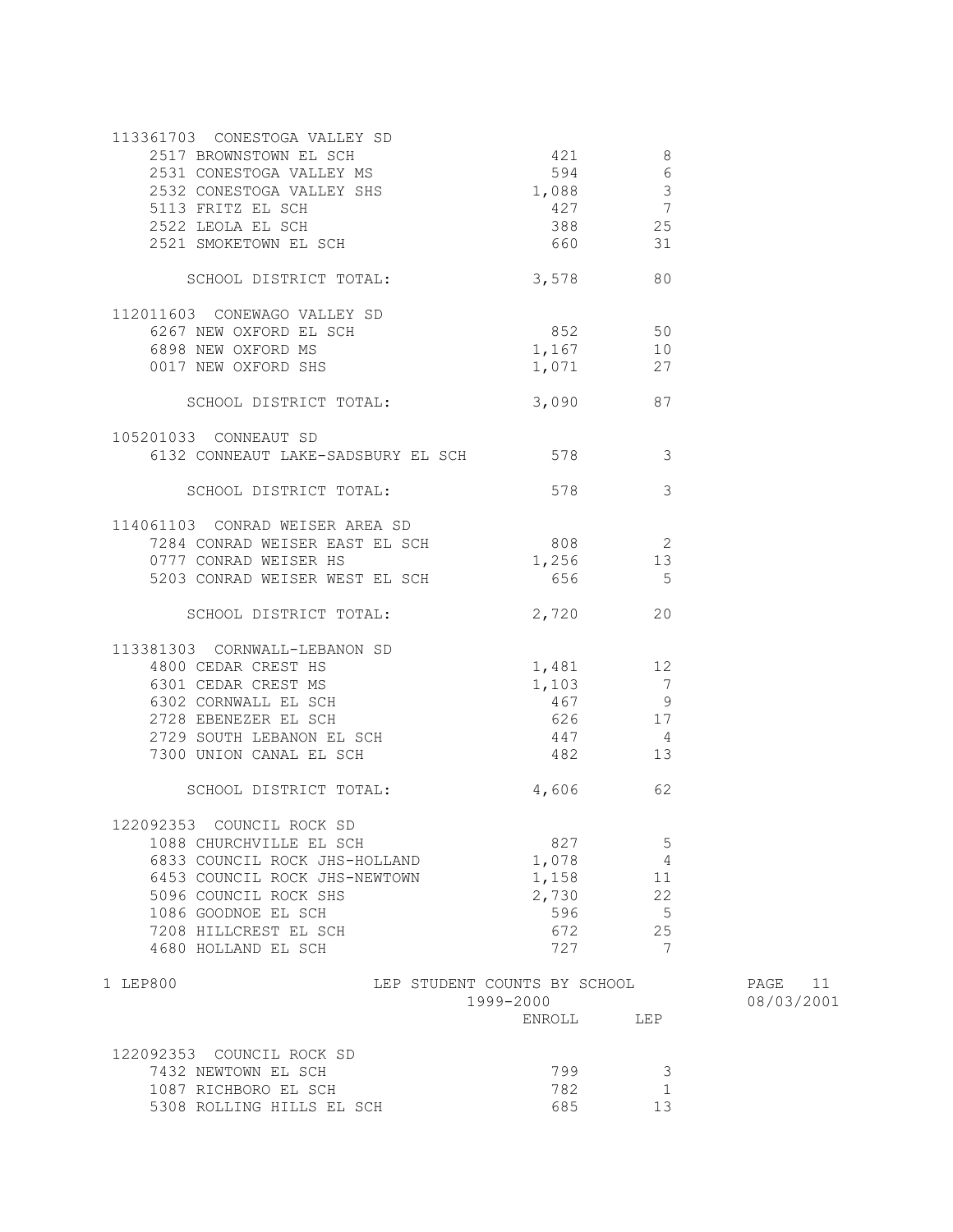| 1133 WRIGHTSTOWN EL SCH        |                                           | 359 2                                 |                       |
|--------------------------------|-------------------------------------------|---------------------------------------|-----------------------|
| SCHOOL DISTRICT TOTAL:         |                                           | 10,413 98                             |                       |
| 106611303 CRANBERRY AREA SD    |                                           |                                       |                       |
| 4098 CRANBERRY AREA JSHS       |                                           | 773<br>-2                             |                       |
| SCHOOL DISTRICT TOTAL:         | 773                                       | 2                                     |                       |
| 105201352 CRAWFORD CENTRAL SD  |                                           |                                       |                       |
| 1654 MEADVILLE AREA SHS        |                                           | 1,164 6                               |                       |
| 1650 NEASON HILL EL SCH        |                                           | 407<br>1                              |                       |
| SCHOOL DISTRICT TOTAL:         | 1,571                                     | 7                                     |                       |
| 118401403 CRESTWOOD SD         |                                           |                                       |                       |
| 2858 FAIRVIEW EL SCH           |                                           | 831 8                                 |                       |
| SCHOOL DISTRICT TOTAL:         |                                           | 8<br>831                              |                       |
| 115211603 CUMBERLAND VALLEY SD |                                           |                                       |                       |
| 1701 CUMBERLAND VALLEY HS      |                                           |                                       |                       |
| 6714 EAGLE VIEW MS             | 1,048                                     | $2,368$ 7<br>1 048 3<br>$\mathcal{S}$ |                       |
| 4849 GOOD HOPE MS              | 875                                       | 6                                     |                       |
| 1695 SPORTING HILL EL SCH      | 619                                       | 5                                     |                       |
|                                |                                           |                                       |                       |
| SCHOOL DISTRICT TOTAL:         | 4,910                                     | 21                                    |                       |
| 118401603 DALLAS SD            |                                           |                                       |                       |
| 5150 DALLAS MS                 | 596                                       | 1                                     |                       |
| SCHOOL DISTRICT TOTAL:         | 596                                       | 1                                     |                       |
| 112671603 DALLASTOWN AREA SD   |                                           |                                       |                       |
| 6598 DALLASTOWN AREA MS        |                                           | 1,278 7                               |                       |
| 4546 DALLASTOWN EL SCH         |                                           | 264<br>1                              |                       |
| 4551 ORE VALLEY EL SCH         | 649                                       | $\mathcal{S}$                         |                       |
| 4549 YORK TWP EL SCH           | 611                                       | 8                                     |                       |
|                                |                                           |                                       |                       |
| SCHOOL DISTRICT TOTAL:         | 2,802 19                                  |                                       |                       |
| 116471803 DANVILLE AREA SD     |                                           |                                       |                       |
| 3424 DANVILLE AREA MS          | 726                                       | 1                                     |                       |
| 3425 DANVILLE AREA SHS         | 840                                       | 1                                     |                       |
| 6846 DANVILLE EL SCH           | 307                                       | 2                                     |                       |
| 3419 MAHONING-COOPER EL SCH    | 279                                       | $\mathbf{1}$                          |                       |
| SCHOOL DISTRICT TOTAL:         |                                           | $\overline{5}$                        |                       |
|                                | 2,152                                     |                                       |                       |
| 1 LEP800                       | LEP STUDENT COUNTS BY SCHOOL<br>1999-2000 |                                       | PAGE 12<br>08/03/2001 |
|                                | ENROLL                                    | LEP                                   |                       |
| 107651603 DERRY AREA SD        |                                           |                                       |                       |
| 4346 NEW DERRY EL SCH          | 144                                       | 1                                     |                       |
|                                |                                           |                                       |                       |
| SCHOOL DISTRICT TOTAL:         | 144                                       | 1                                     |                       |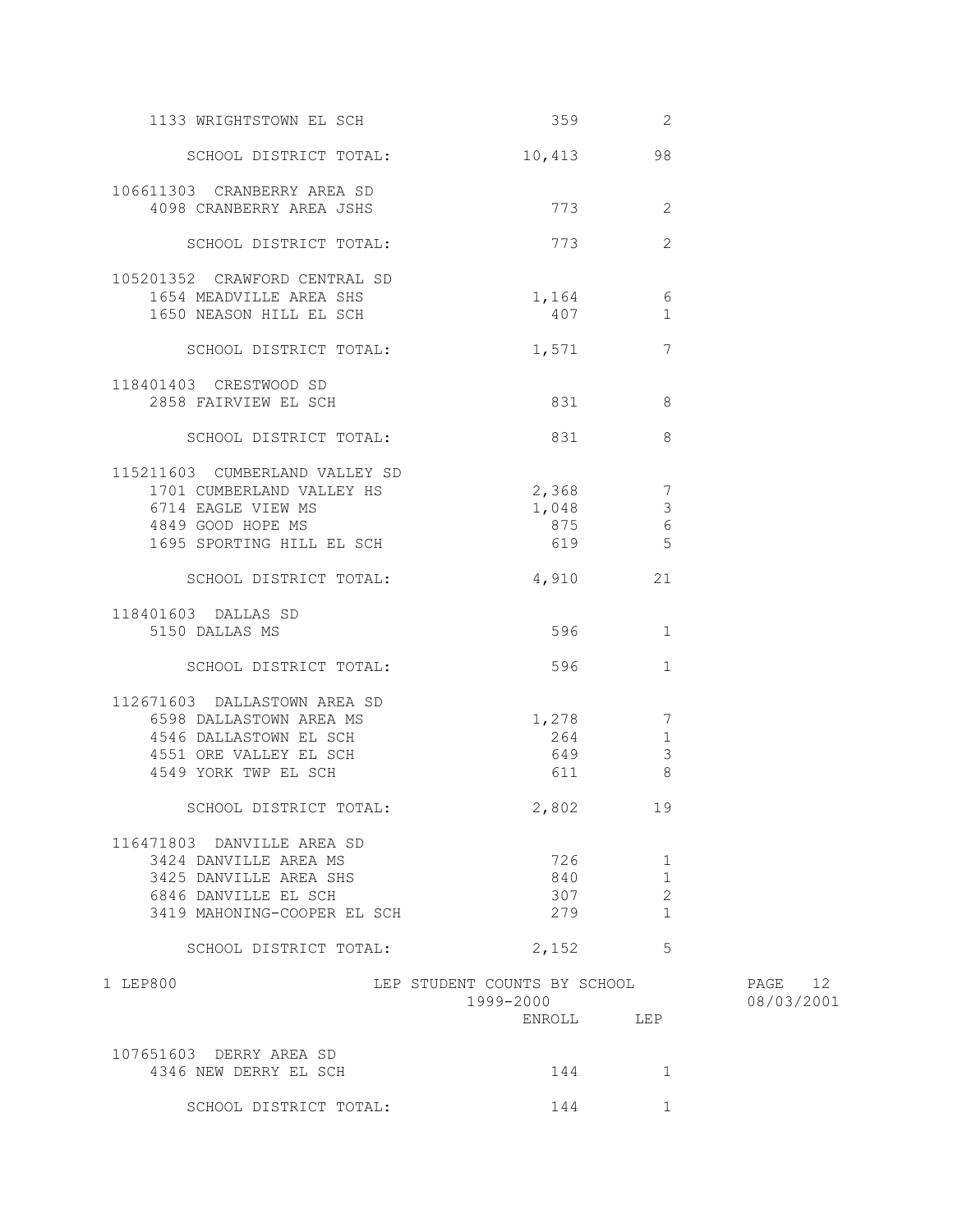|                                                        | ENROLL                                    | LEP                              |
|--------------------------------------------------------|-------------------------------------------|----------------------------------|
| 1 LEP800                                               | LEP STUDENT COUNTS BY SCHOOL<br>1999-2000 |                                  |
| SCHOOL DISTRICT TOTAL:                                 | 2,559                                     | 2                                |
| 6156 DUBOIS AREA SHS                                   | 1,388                                     | 1                                |
| 1541 DUBOIS AREA MS                                    | 1,171                                     | 1                                |
| 106172003 DUBOIS AREA SD                               |                                           |                                  |
| SCHOOL DISTRICT TOTAL:                                 | 9,407 45                                  |                                  |
| 6477 WEST BRADFORD EL SCH                              | 509                                       | $\mathbf{1}$                     |
| 7265 SHAMONA CREEK EL SCH                              | 629                                       | $\overline{4}$                   |
| 1432 PICKERING VALLEY EL SCH                           | 507                                       | $\overline{4}$                   |
| 7516 LIONVILLE MS                                      | 1,138                                     | - 6                              |
| 6476 LIONVILLE EL SCH                                  | 609 11                                    | 5                                |
| 5011 EAST WARD EL SCH                                  | 582 11                                    |                                  |
| 1387 DOWNINGTOWN SHS                                   | $1,969$ 2                                 |                                  |
| 7517 DOWNINGTON MS<br>6475 DOWNINGTOWN HS NINTH GR CTR | 1,270<br>666                              | $\mathbf{1}$                     |
| 1431 BRANDYWINE-WALLACE EL SCH                         | 532                                       | $\mathcal{S}$                    |
| 7266 BRADFORD HGTS EL SCH                              | 514                                       | $\mathfrak{Z}$<br>$\overline{c}$ |
| 1391 BEAVER CREEK EL SCH                               | 482                                       | 3                                |
| 124152003 DOWNINGTOWN AREA SD                          |                                           |                                  |
| SCHOOL DISTRICT TOTAL:                                 | 2,970 13                                  |                                  |
| 7555 NORTH SALEM EL SCH                                | 584                                       | $\mathcal{S}$                    |
| 4557 LEIB EL SCH                                       | 467                                       | $\mathcal{E}$                    |
| 6283 DOVER AREA INTRMD SCH                             | 616                                       | $\mathbf{1}$                     |
| 4558 DOVER AREA HS                                     | 1,013                                     | $\overline{4}$                   |
| 4554 DOVER AREA EL SCH                                 | 290                                       | -2                               |
| 112671803 DOVER AREA SD                                |                                           |                                  |
| SCHOOL DISTRICT TOTAL:                                 | 1,609 27                                  |                                  |
| 5234 RIVERVIEW EL SCH                                  | 280                                       | 12                               |
| 2539 DONEGAL SHS                                       | 748                                       | 8                                |
| 7165 DONEGAL MS                                        | 581                                       | 7                                |
| 113362203 DONEGAL SD                                   |                                           |                                  |
| SCHOOL DISTRICT TOTAL:                                 | 3,273 33                                  |                                  |
| 1749 HERSHEY PRIMARY SCH                               | 684 11                                    |                                  |
| 6678 HERSHEY MS                                        | 841                                       | $\overline{7}$                   |
| 7186 HERSHEY INTRMD SCH                                | 770                                       | 6                                |
| 4801 HERSHEY HS                                        | 978                                       | 9                                |
| 115221753 DERRY TOWNSHIP SD                            |                                           |                                  |

PAGE 13 08/03/2001

| 103022803 EAST ALLEGHENY SD   |     |  |
|-------------------------------|-----|--|
| 0542 GREEN VALLEY PRIMARY SCH | 427 |  |
| SCHOOL DISTRICT TOTAL:        | 427 |  |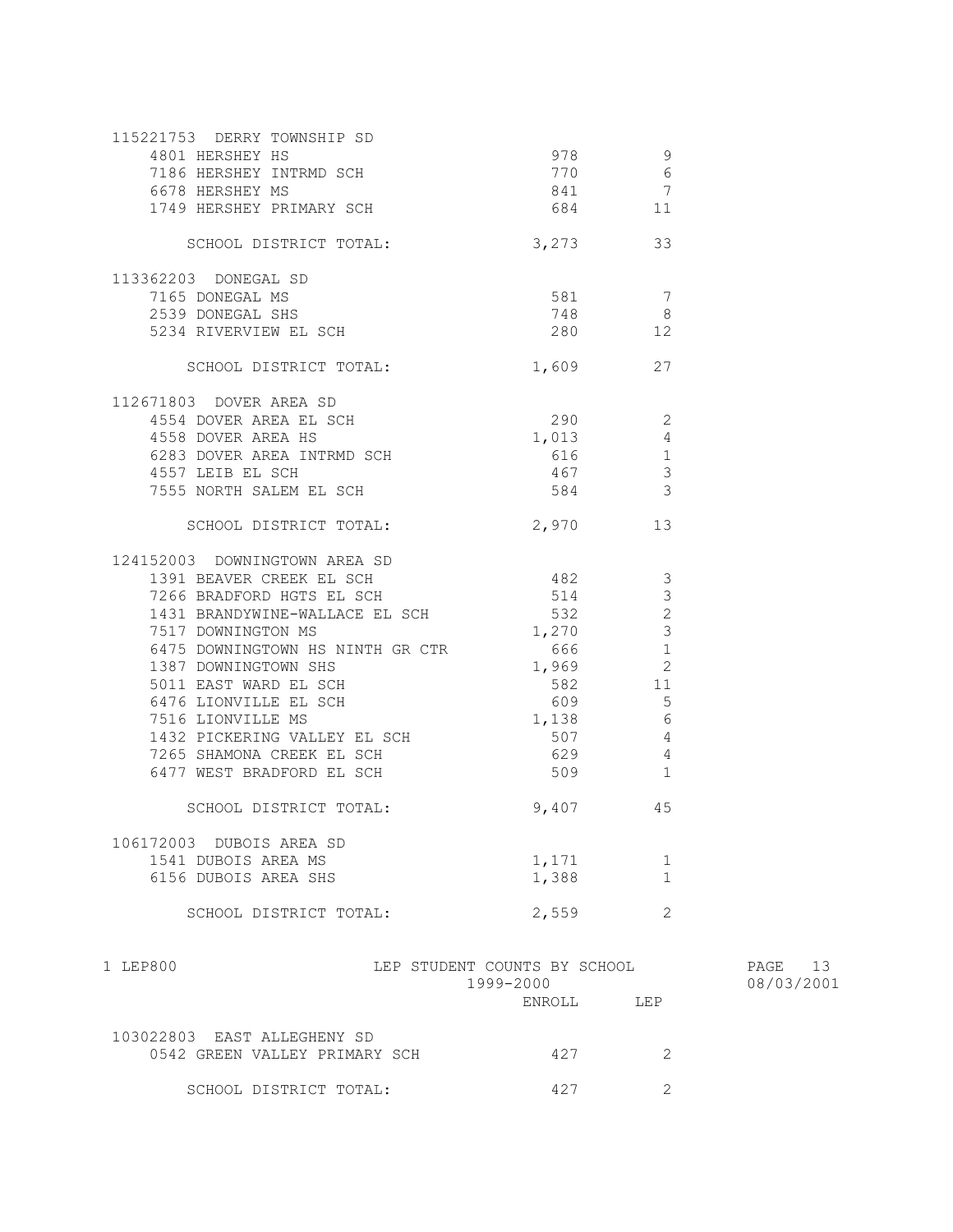| 121392303 EAST PENN SD<br>392303 EAST PENN SD<br>2809 EMMAUS HS<br>7560 EYER MS<br>2808 JEFFERSON EL SCH<br>2801 KINGS HIGHWAY EL SCH<br>2803 LOWER MACUNGIE EL SCH<br>7559 LOWER MACUNGIE MS<br>2804 MACUNGIE EL SCH<br>2804 MACUNGIE EL SCH<br>575 2<br>5239 SHOEMAKER EL |                              |                |            |
|-----------------------------------------------------------------------------------------------------------------------------------------------------------------------------------------------------------------------------------------------------------------------------|------------------------------|----------------|------------|
|                                                                                                                                                                                                                                                                             |                              |                |            |
|                                                                                                                                                                                                                                                                             |                              |                |            |
|                                                                                                                                                                                                                                                                             |                              |                |            |
|                                                                                                                                                                                                                                                                             |                              |                |            |
|                                                                                                                                                                                                                                                                             |                              |                |            |
|                                                                                                                                                                                                                                                                             |                              |                |            |
|                                                                                                                                                                                                                                                                             |                              |                |            |
|                                                                                                                                                                                                                                                                             |                              |                |            |
|                                                                                                                                                                                                                                                                             |                              |                |            |
|                                                                                                                                                                                                                                                                             |                              |                |            |
| SCHOOL DISTRICT TOTAL:                                                                                                                                                                                                                                                      | 6,165 19                     |                |            |
|                                                                                                                                                                                                                                                                             |                              |                |            |
| 115212503 EAST PENNSBORO AREA SD<br>5220 EAST PENNSBORO AREA MS<br>1707 EAST PENNSBORO AREA SHS<br>1705 EAST PENNSBORO EL SCH 619 2                                                                                                                                         |                              |                |            |
|                                                                                                                                                                                                                                                                             |                              |                |            |
|                                                                                                                                                                                                                                                                             |                              |                |            |
|                                                                                                                                                                                                                                                                             |                              |                |            |
| 4850 WEST CREEK HILLS EL SCH 459 12                                                                                                                                                                                                                                         |                              |                |            |
|                                                                                                                                                                                                                                                                             |                              |                |            |
| SCHOOL DISTRICT TOTAL: 2,703 25                                                                                                                                                                                                                                             |                              |                |            |
|                                                                                                                                                                                                                                                                             |                              |                |            |
|                                                                                                                                                                                                                                                                             |                              |                |            |
|                                                                                                                                                                                                                                                                             |                              |                |            |
|                                                                                                                                                                                                                                                                             |                              |                |            |
| 7366 J T LAMBERT INTERMEDIATE SCH 1,662 12                                                                                                                                                                                                                                  |                              |                |            |
|                                                                                                                                                                                                                                                                             |                              |                |            |
|                                                                                                                                                                                                                                                                             |                              |                |            |
|                                                                                                                                                                                                                                                                             |                              |                |            |
| 3201 MIDDLE SMITHFIELD EL SCH<br>6798 NORTH COURTLAND EL SCH<br>7411 RESICA EL SCH 857 17<br>3202 SMITHFIELD EL SCH 857 17<br>3202 SMITHFIELD EL SCH 436 13                                                                                                                 |                              |                |            |
|                                                                                                                                                                                                                                                                             |                              |                |            |
| SCHOOL DISTRICT TOTAL:                                                                                                                                                                                                                                                      | 6,604 101                    |                |            |
|                                                                                                                                                                                                                                                                             |                              |                |            |
|                                                                                                                                                                                                                                                                             |                              |                |            |
|                                                                                                                                                                                                                                                                             |                              |                |            |
| $\begin{tabular}{lllllllllllll} 113362303 & EASTERN LANCASTER COUNTY SD \\ 2552 BLUE BALL EL SCH & 466 & 13 \\ 7209 GARDEN SPOT MS & 573 & 11 \\ 2554 GARDEN SPOT SHS & & & 1,082 & 7 \\ \end{tabular}$                                                                     |                              |                |            |
| SCHOOL DISTRICT TOTAL: 2,121 31                                                                                                                                                                                                                                             |                              |                |            |
|                                                                                                                                                                                                                                                                             |                              |                |            |
| 113382303 EASTERN LEBANON COUNTY SD                                                                                                                                                                                                                                         |                              |                |            |
| 6612 EASTERN LEBANON CO MS                                                                                                                                                                                                                                                  | 565                          | 3              |            |
| 2740 EASTERN LEBANON CO SHS                                                                                                                                                                                                                                                 | 733                          | $\overline{2}$ |            |
| 1 LEP800                                                                                                                                                                                                                                                                    | LEP STUDENT COUNTS BY SCHOOL |                | PAGE 14    |
|                                                                                                                                                                                                                                                                             | 1999-2000                    |                | 08/03/2001 |
|                                                                                                                                                                                                                                                                             | ENROLL LEP                   |                |            |
|                                                                                                                                                                                                                                                                             |                              |                |            |
| 113382303 EASTERN LEBANON COUNTY SD                                                                                                                                                                                                                                         |                              |                |            |
| 2738 SCHAEFFERSTOWN EL SCH                                                                                                                                                                                                                                                  | 248                          | 4              |            |
| SCHOOL DISTRICT TOTAL:                                                                                                                                                                                                                                                      | 1,546                        | 9              |            |
| 112672203 EASTERN YORK SD                                                                                                                                                                                                                                                   |                              |                |            |
| 4564 EASTERN YORK HS                                                                                                                                                                                                                                                        | 787                          | $\mathbf 1$    |            |
| 7439 EASTERN YORK MS                                                                                                                                                                                                                                                        | 671                          | 3              |            |
| 4563 WRIGHTSVILLE EL SCH                                                                                                                                                                                                                                                    | 258                          | 10             |            |
|                                                                                                                                                                                                                                                                             |                              |                |            |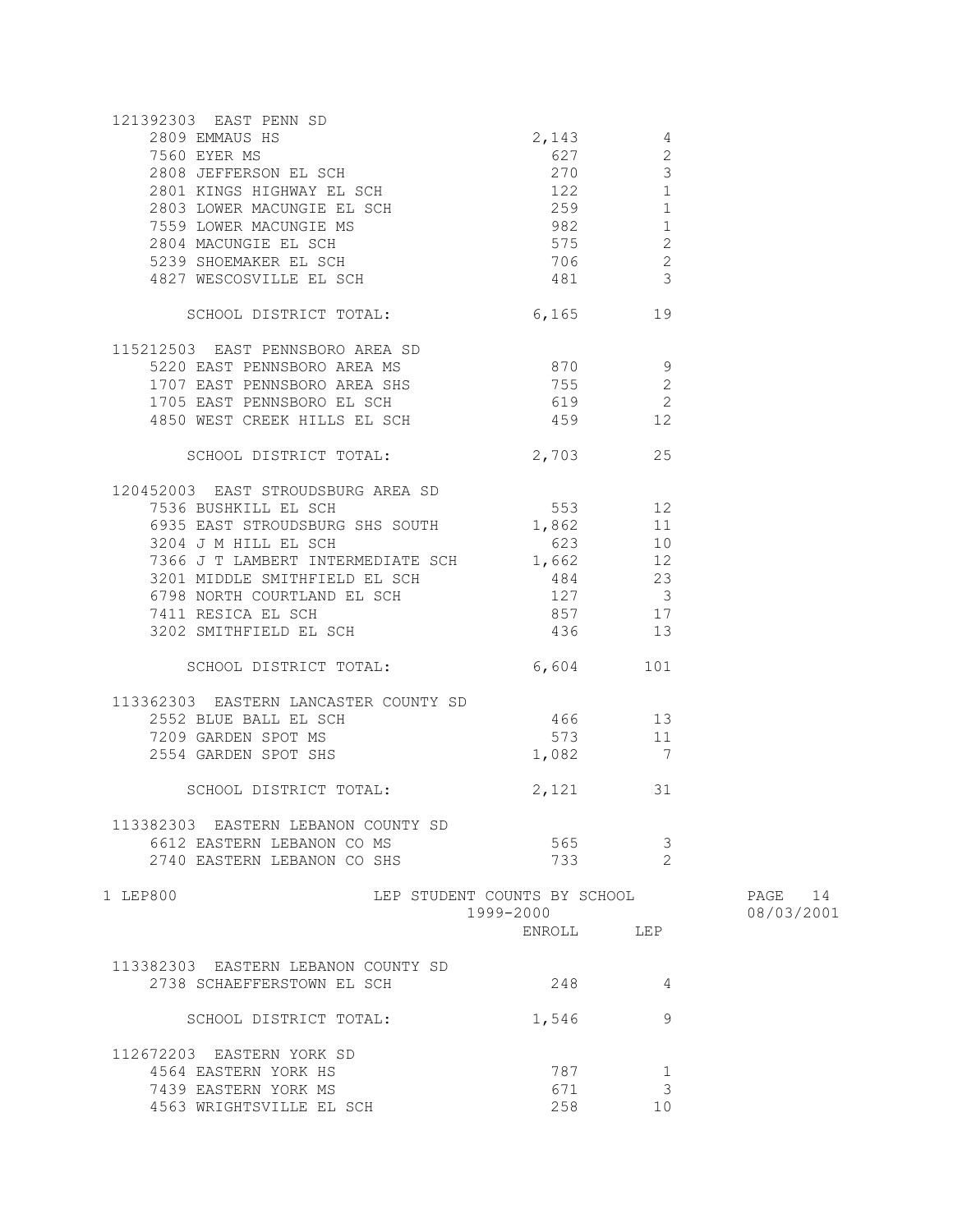| SCHOOL DISTRICT TOTAL:                                                                                                             | 1,716                                     | 14                       |                       |
|------------------------------------------------------------------------------------------------------------------------------------|-------------------------------------------|--------------------------|-----------------------|
| 120483302 EASTON AREA SD                                                                                                           |                                           |                          |                       |
| 4915 CHESTON EL SCH                                                                                                                |                                           | 512 18                   |                       |
| 3482 EASTON AREA HS                                                                                                                | 2,215                                     | 20                       |                       |
|                                                                                                                                    | 1,265 13                                  |                          |                       |
|                                                                                                                                    |                                           |                          |                       |
|                                                                                                                                    | 458 13                                    |                          |                       |
| 3482 EASTON AREA HS<br>7008 EASTON AREA MS<br>3477 FORKS EL SCH<br>3478 MARCH EL SCH<br>3473 PALMER EL SCH<br>5350 PAXINOSA EL SCH | 293 9                                     |                          |                       |
|                                                                                                                                    | 739 11                                    |                          |                       |
|                                                                                                                                    | 509                                       | 21                       |                       |
| 6925 SHAWNEE MS                                                                                                                    | $509$ 21<br>1,298 18                      |                          |                       |
| 5064 TRACY EL SCH                                                                                                                  | 601                                       | $\overline{1}$           |                       |
| SCHOOL DISTRICT TOTAL:                                                                                                             | 7,890 124                                 |                          |                       |
| 113362403 ELIZABETHTOWN AREA SD                                                                                                    |                                           |                          |                       |
| 2561 EAST HIGH STREET EL SCH                                                                                                       | $602$ 5                                   |                          |                       |
| SCHOOL DISTRICT TOTAL:                                                                                                             | 602 300                                   | 5                        |                       |
|                                                                                                                                    |                                           |                          |                       |
| 104372003 ELLWOOD CITY AREA SD<br>2674 HARTMAN SCH                                                                                 | 348                                       | $\overline{\phantom{a}}$ |                       |
| 2675 LINCOLN JSHS                                                                                                                  | 1,172                                     | 4                        |                       |
|                                                                                                                                    |                                           |                          |                       |
| SCHOOL DISTRICT TOTAL:                                                                                                             | 1,520                                     | $\overline{7}$           |                       |
| 113362603 EPHRATA AREA SD                                                                                                          |                                           |                          |                       |
| 2564 AKRON EL SCH                                                                                                                  | 375                                       | 11                       |                       |
| 2568 CLAY EL SCH                                                                                                                   | 256                                       | 14                       |                       |
| 6712 EPHRATA MS                                                                                                                    |                                           |                          |                       |
| 6293 EPHRATA SHS                                                                                                                   | $1,070$ 24<br>$1,329$ 8                   |                          |                       |
| 2563 FULTON EL SCH                                                                                                                 | $414$ 16                                  |                          |                       |
| 2570 HIGHLAND EL SCH                                                                                                               | 571 4                                     |                          |                       |
|                                                                                                                                    |                                           |                          |                       |
| 2565 LINCOLN EL SCH                                                                                                                | 319 17                                    |                          |                       |
| SCHOOL DISTRICT TOTAL:                                                                                                             | 4,334                                     | 94                       |                       |
| 105252602 ERIE CITY SD                                                                                                             |                                           |                          |                       |
| 2000 BURTON EL SCH                                                                                                                 | 298                                       | $\mathbf{2}$             |                       |
| 2001 CLEVELAND EL SCH                                                                                                              | 476                                       | $\overline{\phantom{0}}$ |                       |
| 2021 CONNELL EL SCH                                                                                                                |                                           | 381 110                  |                       |
| 2003 DIEHL EL SCH                                                                                                                  |                                           | 323 32                   |                       |
| 1 LEP800                                                                                                                           | LEP STUDENT COUNTS BY SCHOOL<br>1999-2000 |                          | PAGE 15<br>08/03/2001 |
|                                                                                                                                    | ENROLL                                    | LEP                      |                       |
| 105252602 ERIE CITY SD                                                                                                             |                                           |                          |                       |
|                                                                                                                                    |                                           |                          |                       |
| 2026 EAST SHS                                                                                                                      | 982                                       | 132                      |                       |
| 2004 EDISON EL SCH                                                                                                                 | 479                                       | 2                        |                       |
| 2007 GLENWOOD EL SCH                                                                                                               | 436                                       | $\mathbf 1$              |                       |
| 2009 HARDING EL SCH                                                                                                                | 610                                       | $\mathcal{S}$            |                       |
| 2010 IRVING EL SCH                                                                                                                 | 503                                       | $\mathbf{1}$             |                       |
| 2011 JEFFERSON EL SCH                                                                                                              | 438                                       | 22                       |                       |
| 2016 MCKINLEY EL SCH                                                                                                               | 679                                       | 5                        |                       |
| 2018 PERRY EL SCH                                                                                                                  | 481                                       | 46                       |                       |
|                                                                                                                                    |                                           |                          |                       |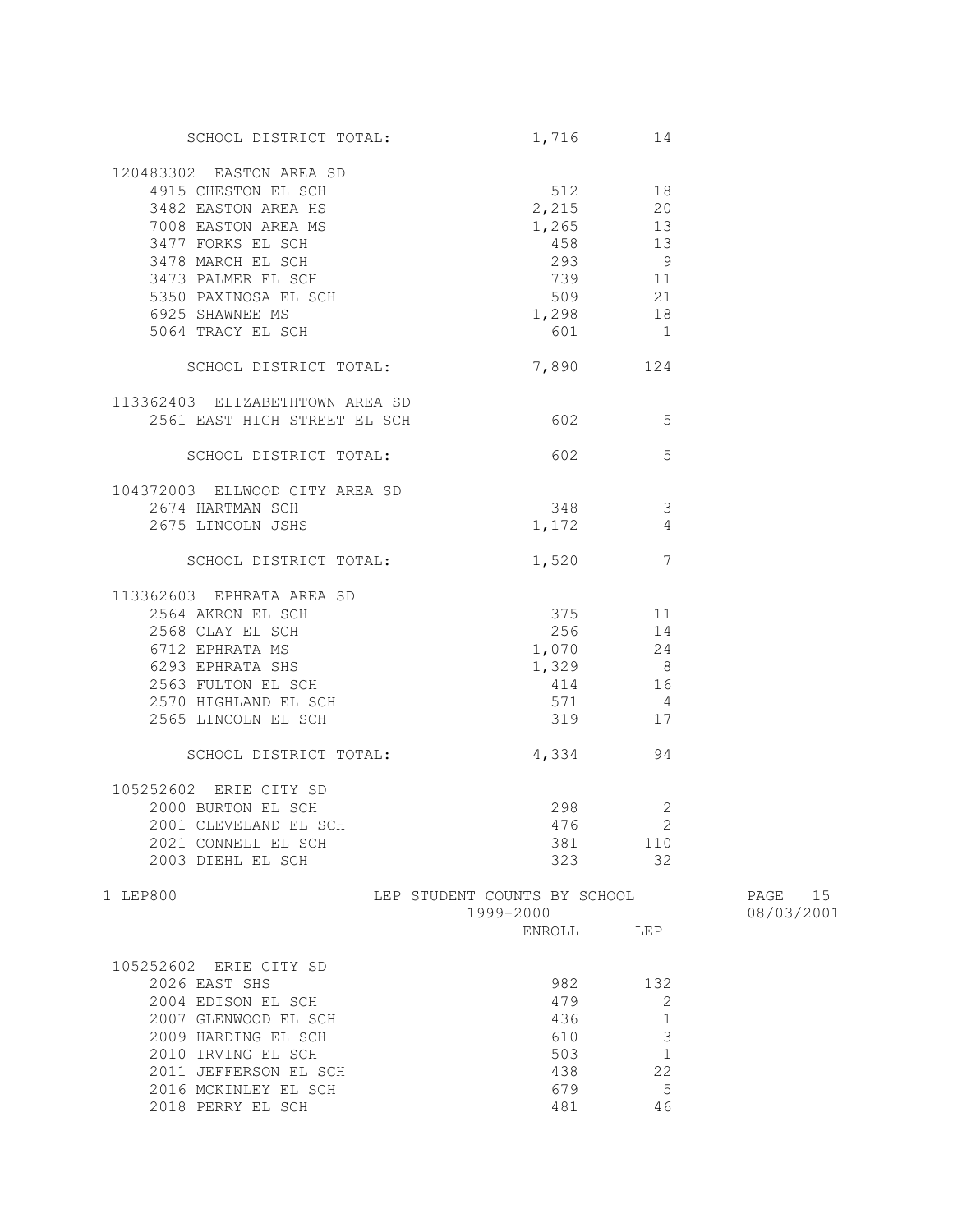| 2025 WILSON MS                                                          | 878 109                                                                                              |                |            |
|-------------------------------------------------------------------------|------------------------------------------------------------------------------------------------------|----------------|------------|
| SCHOOL DISTRICT TOTAL:                                                  | 6,964 467                                                                                            |                |            |
| 126513100 EUGENIO MARIA DE HOSTOS CS<br>7564 EUGENIO MARIA DE HOSTOS CS | 178                                                                                                  | 8              |            |
| SCHOOL DISTRICT TOTAL:                                                  | 178                                                                                                  | 8              |            |
| 114062003 EXETER TOWNSHIP SD                                            |                                                                                                      |                |            |
| 0787 EXETER TWP JHS                                                     | 861 86                                                                                               | 2              |            |
| 0783 JACKSONWALD EL SCH                                                 | 741                                                                                                  | $\overline{2}$ |            |
| 0786 LORANE EL SCH                                                      | 717                                                                                                  | 5              |            |
| SCHOOL DISTRICT TOTAL:                                                  | 2,319                                                                                                | 9              |            |
| 112013054 FAIRFIELD AREA SD                                             |                                                                                                      |                |            |
| 6270 FAIRFIELD AREA EL SCH                                              | 487 — 187                                                                                            | 1              |            |
| SCHOOL DISTRICT TOTAL:                                                  | 487   1890   1890   1890   1890   1890   1890   1891   1891   1891   1892   1892   1892   1892   189 | $\mathbf{1}$   |            |
| 105253303 FAIRVIEW SD                                                   |                                                                                                      |                |            |
| 7466 FAIRVIEW EL SCH                                                    | 586 38                                                                                               | 5              |            |
| 6737 FAIRVIEW HS                                                        | 536                                                                                                  | $\mathbf{1}$   |            |
| SCHOOL DISTRICT TOTAL:                                                  | 1,122                                                                                                | 6              |            |
| 114062503 FLEETWOOD AREA SD                                             |                                                                                                      |                |            |
| 0789 FLEETWOOD EL SCH                                                   | 327 — 100                                                                                            | $\overline{2}$ |            |
| 6311 FLEETWOOD MS                                                       | 582 7                                                                                                | $\overline{2}$ |            |
| SCHOOL DISTRICT TOTAL:                                                  | 909                                                                                                  | $\overline{4}$ |            |
| 101632403 FORT CHERRY SD                                                |                                                                                                      |                |            |
| 7187 FORT CHERRY EL CTR                                                 | 770 — 200                                                                                            | 2              |            |
| SCHOOL DISTRICT TOTAL:                                                  | 770 — 200                                                                                            | $\overline{c}$ |            |
| 105253553 FORT LEBOEUF SD                                               |                                                                                                      |                |            |
| 2035 WATERFORD EL SCH                                                   | 499                                                                                                  | $\mathbf{1}$   |            |
| SCHOOL DISTRICT TOTAL:                                                  | 499                                                                                                  | $\mathbf{1}$   |            |
| 103023912 FOX CHAPEL AREA SD                                            |                                                                                                      |                |            |
| 1 LEP800                                                                | LEP STUDENT COUNTS BY SCHOOL                                                                         |                | 16<br>PAGE |
|                                                                         | 1999-2000                                                                                            |                | 08/03/2001 |
|                                                                         | ENROLL                                                                                               | LEP            |            |
|                                                                         |                                                                                                      |                |            |

 103023912 FOX CHAPEL AREA SD 0147 DORSEYVILLE MS 0149 FAIRVIEW EL SCH 0156 FOX CHAPEL AREA SHS 6780 HARTWOOD EL SCH<br>0153 KERR EL SCH

0461 OHARA EL SCH

| 1,109 | 5. |
|-------|----|
| 437   |    |
| 1,420 | 11 |
| 391   | 3  |
| 583   |    |
| 705   |    |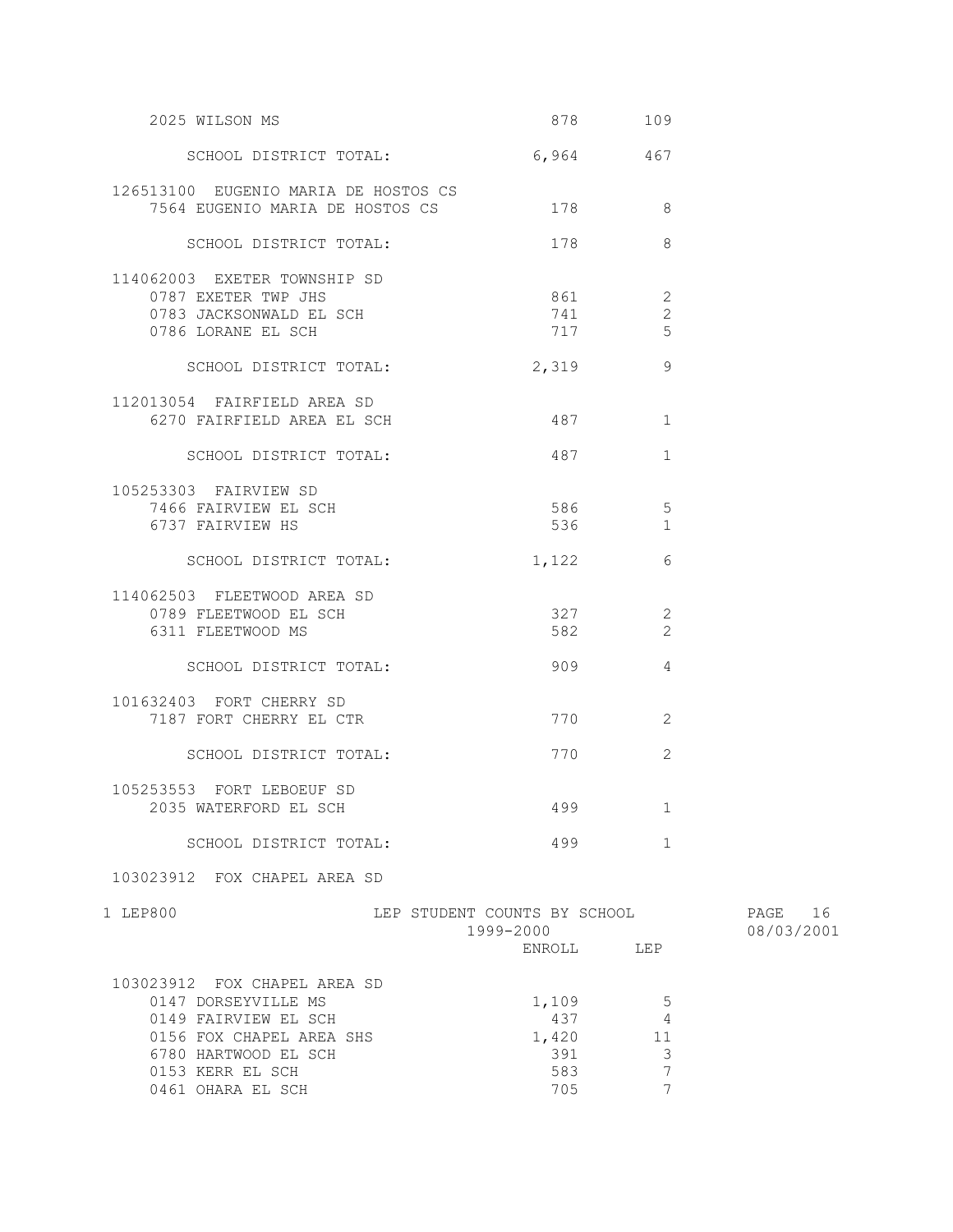| SCHOOL DISTRICT TOTAL:                                                                                                          | 4,645 37                                  |                |                          |
|---------------------------------------------------------------------------------------------------------------------------------|-------------------------------------------|----------------|--------------------------|
| 107652603 FRANKLIN REGIONAL SD                                                                                                  |                                           |                |                          |
| 7602 FRANKLIN REGIONAL MS                                                                                                       | $940$ 2                                   |                |                          |
|                                                                                                                                 | 1,253                                     | $\mathfrak{Z}$ |                          |
| 4360 FRANKLIN REGIONAL SHS<br>7163 HERITAGE EL SCH<br>4357 SIONN EL SOU                                                         | 727                                       | $\overline{4}$ |                          |
| 4357 SLOAN EL SCH                                                                                                               | 594                                       | $\overline{1}$ |                          |
| SCHOOL DISTRICT TOTAL: 3,514 10                                                                                                 |                                           |                |                          |
| 125234103 GARNET VALLEY SD                                                                                                      |                                           |                |                          |
| الحامل المستقرر 1486 GARNET VALLEY EL SCH<br>1869 GARNET VALLEY EL SCH                                                          | 803 000                                   | 2              |                          |
|                                                                                                                                 | 822                                       | 5              |                          |
|                                                                                                                                 | 850                                       | $\mathcal{S}$  |                          |
| 7313 GARNET VALLEY MS                                                                                                           | 732                                       | $\mathbf{1}$   |                          |
| SCHOOL DISTRICT TOTAL:                                                                                                          | $3,207$ 11                                |                |                          |
| 103024102 GATEWAY SD                                                                                                            |                                           |                |                          |
| 0157 EVERGREEN EL SCH                                                                                                           | $330 7$                                   |                |                          |
|                                                                                                                                 | 724                                       | $\mathcal{E}$  |                          |
|                                                                                                                                 | $1,488$ 6                                 |                |                          |
|                                                                                                                                 | 316                                       | 14             |                          |
|                                                                                                                                 | 670                                       | 6              |                          |
|                                                                                                                                 | 207                                       | $\overline{1}$ |                          |
| 0167 GATEWAY MS<br>0170 GATEWAY SHS<br>0161 MOSS SIDE EL SCH<br>0169 MOSS SIDE MS<br>0168 PITCAIRN EL SCH<br>5191 RAMSEY EL SCH | 372                                       | 8              |                          |
| SCHOOL DISTRICT TOTAL: 4,107 45                                                                                                 |                                           |                |                          |
| 105253903 GENERAL MCLANE SD                                                                                                     |                                           |                |                          |
| 2038 EDINBORO EL SCH<br>5225 IAMES M PARKER MS                                                                                  | 431                                       | $\mathcal{S}$  |                          |
| 5225 JAMES W PARKER MS                                                                                                          | 869                                       | $\overline{c}$ |                          |
| 2039 MCKEAN EL SCH                                                                                                              | 438                                       | 3              |                          |
| SCHOOL DISTRICT TOTAL:                                                                                                          | 1,738                                     | 8              |                          |
| 112013753 GETTYSBURG AREA SD                                                                                                    |                                           |                |                          |
| 0009 EISENHOWER EL SCH                                                                                                          | 257 29                                    |                |                          |
| 0006 FRANKLIN TWP EL SCH                                                                                                        | 245                                       | 12             |                          |
| 6271 GETTYSBURG AREA HS                                                                                                         | 1,205                                     | 20             |                          |
| 0010 GETTYSBURG AREA MS                                                                                                         | 873                                       | 25             |                          |
| 5126 JAMES GETTYS EL SCH                                                                                                        | 245                                       | $\mathcal{S}$  |                          |
| 0007 KEEFAUVER EL SCH                                                                                                           | 259                                       | 22             |                          |
| 7592 LINCOLN EL SCH                                                                                                             | 545                                       | 22             |                          |
| SCHOOL DISTRICT TOTAL:                                                                                                          | 3,629                                     | 133            |                          |
|                                                                                                                                 |                                           |                |                          |
| 1 LEP800                                                                                                                        | LEP STUDENT COUNTS BY SCHOOL<br>1999-2000 |                | PAGE<br>17<br>08/03/2001 |
|                                                                                                                                 | <b>ENROLL</b>                             | LEP            |                          |
|                                                                                                                                 |                                           |                |                          |

| 105254053 GIRARD SD<br>2042 ELK VALLEY EL SCH<br>2043 GIRARD HS | 777<br>608 |   |  |
|-----------------------------------------------------------------|------------|---|--|
| SCHOOL DISTRICT TOTAL:                                          | 1,385      | 5 |  |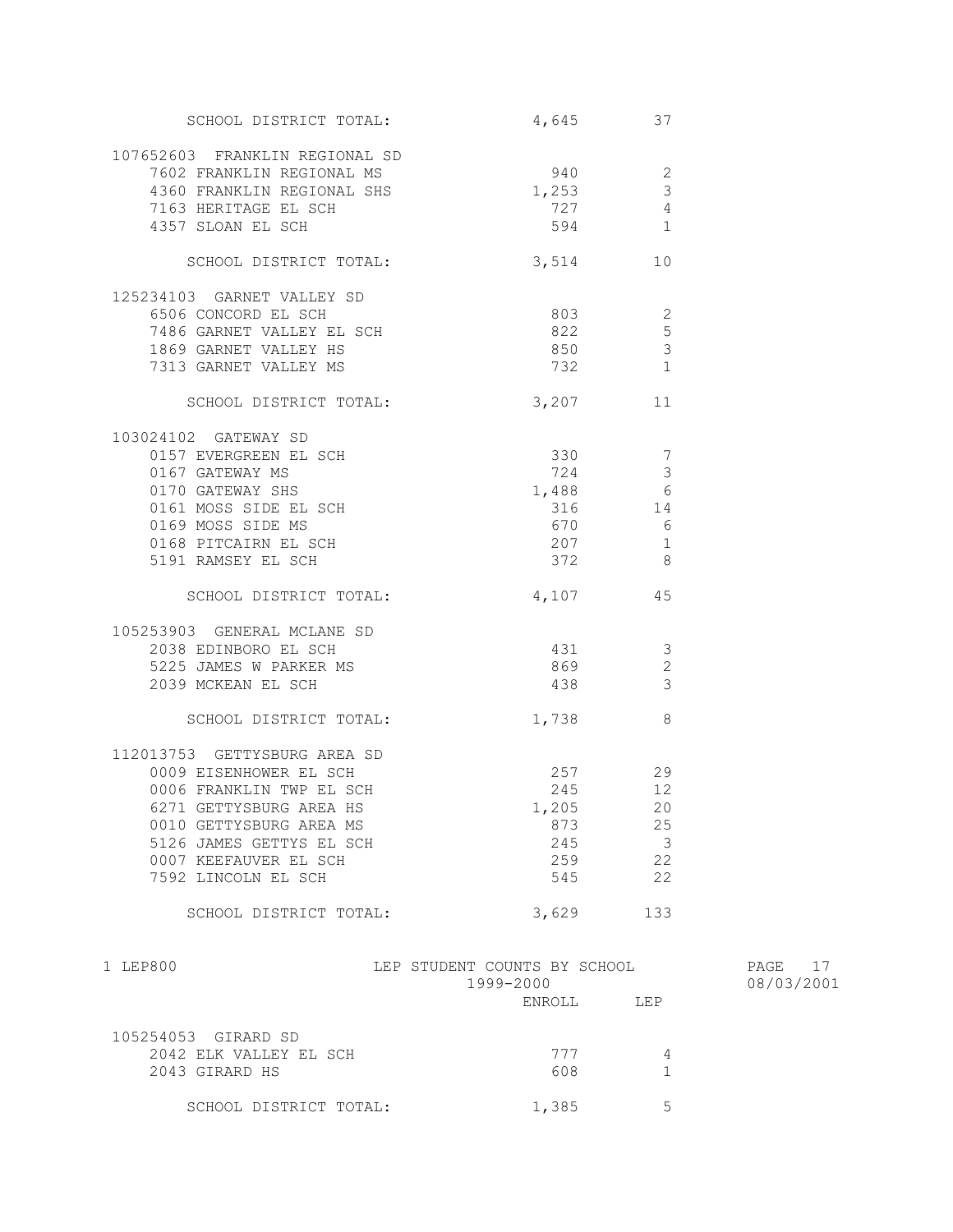| 110173003 GLENDALE SD                              |                              |                                |            |
|----------------------------------------------------|------------------------------|--------------------------------|------------|
| 6952 GLENDALE EL SCH                               |                              | 514<br>1                       |            |
| SCHOOL DISTRICT TOTAL:                             | 514                          | 1                              |            |
| 114063003 GOVERNOR MIFFLIN SD                      |                              |                                |            |
| 0793 BRECKNOCK EL SCH                              | 582                          | $\overline{2}$                 |            |
| 0794 CUMRU EL SCH                                  | 620                          | $7\phantom{.0}$                |            |
| 0801 GOVERNOR MIFFLIN MS                           | 631                          | $\overline{4}$                 |            |
| 0802 GOVERNOR MIFFLIN SHS                          | 1,347                        | $\mathbf{1}$                   |            |
| 6794 INTERMEDIATE SCH                              | 961                          | $\overline{4}$                 |            |
| SCHOOL DISTRICT TOTAL: 4,141                       |                              | 18                             |            |
| 124153503 GREAT VALLEY SD                          |                              |                                |            |
| ر المسلمة العامة 53505.<br>1368 CHARLESTOWN EL SCH |                              | 564 3                          |            |
| 1424 GREAT VALLEY HS                               | 971                          | $10$                           |            |
| 1422 GREAT VALLEY MS                               | 816                          | $\overline{4}$                 |            |
| 6479 MARKLEY EL SCH                                | 613                          | 8 <sup>8</sup>                 |            |
| 1461 SUGARTOWN EL SCH                              | 475                          | $\overline{3}$                 |            |
| SCHOOL DISTRICT TOTAL:                             | 3,439                        | 28                             |            |
| 107653102 GREATER LATROBE SD                       |                              |                                |            |
| 6957 GREATER LATROBE JHS                           |                              | $1,018$ 1                      |            |
| 4845 GREATER LATROBE SHS                           | 950                          | $\mathbf{1}$                   |            |
| 4386 LATROBE EL SCH                                | 929                          | $\mathbf{1}$                   |            |
| 4380 MOUNTAIN VIEW EL SCH                          | 660                          | $\overline{\phantom{0}}$       |            |
| SCHOOL DISTRICT TOTAL:                             |                              | 3,557 11                       |            |
| 112283003 GREENCASTLE-ANTRIM SD                    |                              |                                |            |
| 2202 GREENCASTLE-ANTRIM EL SCH                     |                              | 814<br>$\overline{\mathbf{3}}$ |            |
| 5117 GREENCASTLE-ANTRIM MS                         | 643                          | $\overline{4}$                 |            |
| 7427 GREENCASTLE-ANTRIM PRI SCH                    | 355                          | $\mathbf{1}$                   |            |
| 2206 GREENCASTLE-ANTRIM SHS                        | 793                          | $\mathbf{1}$                   |            |
| SCHOOL DISTRICT TOTAL:                             | 2,605                        | 9                              |            |
|                                                    |                              |                                |            |
| 107653203 GREENSBURG SALEM SD                      |                              |                                |            |
| 4372 GREENSBURG-SALEM MS                           | 861                          | 2                              |            |
| SCHOOL DISTRICT TOTAL:                             | 861                          | $\overline{2}$                 |            |
| 1 LEP800                                           | LEP STUDENT COUNTS BY SCHOOL |                                | PAGE 18    |
|                                                    | 1999-2000                    |                                | 08/03/2001 |
|                                                    | ENROLL                       | LEP                            |            |
| 104432903 GROVE CITY AREA SD                       |                              |                                |            |
| 3145 GROVE CITY AREA HS                            | 784                          | 2                              |            |
| 3143 HIGHLAND EL SCH                               | 360                          | $\mathbf{1}$                   |            |
| 6844 HILLVIEW EL SCH                               | 695                          | $\mathbf{1}$                   |            |
| SCHOOL DISTRICT TOTAL:                             | 1,839                        | 4                              |            |
|                                                    |                              |                                |            |

115222504 HALIFAX AREA SD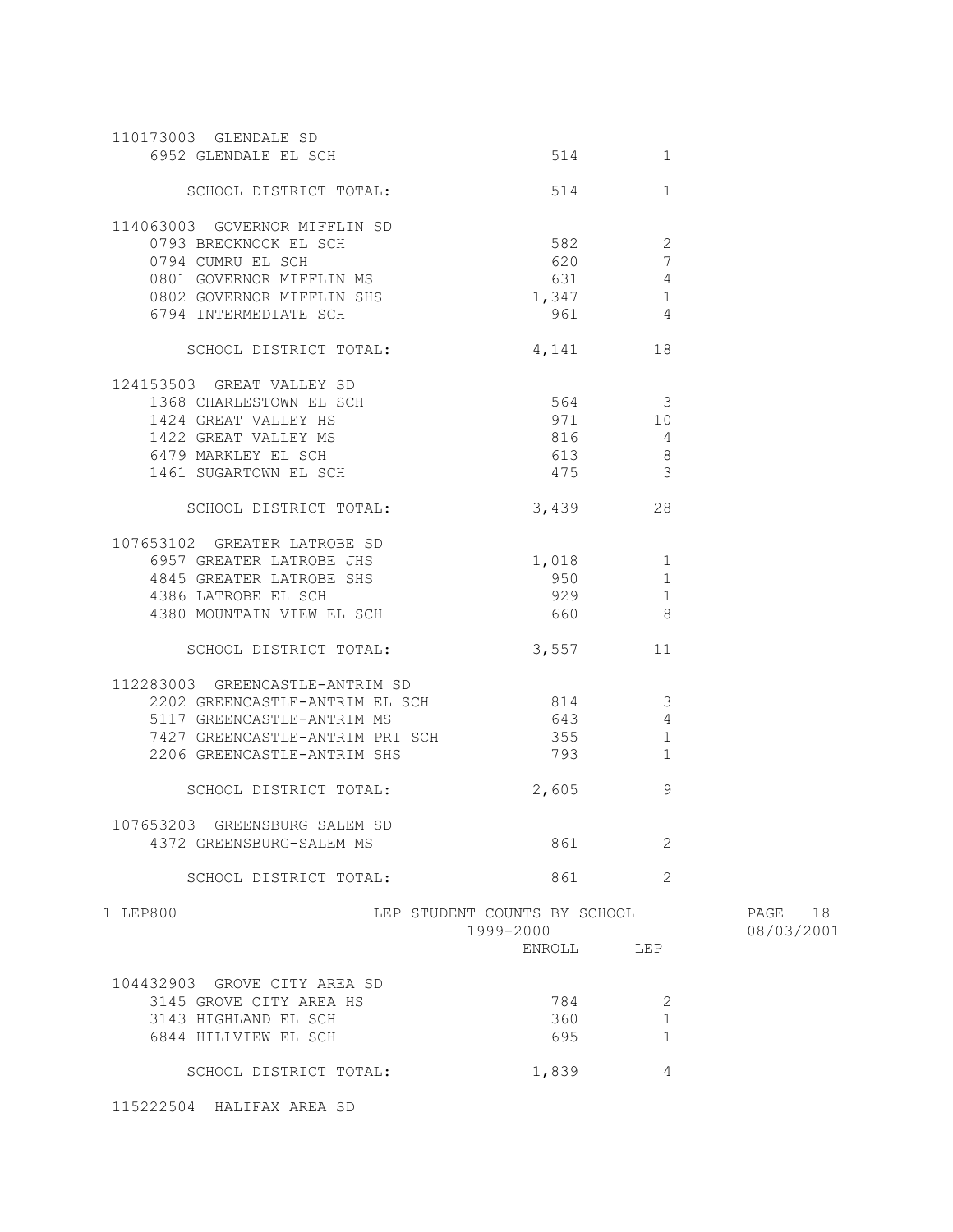| 6330 HALIFAX AREA HS            | 445                                       | 5              |                       |
|---------------------------------|-------------------------------------------|----------------|-----------------------|
| SCHOOL DISTRICT TOTAL:          | 445                                       | 5              |                       |
| 103024603 HAMPTON TOWNSHIP SD   |                                           |                |                       |
| 0175 CENTRAL EL SCH             | 626 100                                   | 8              |                       |
| 5190 HAMPTON HS                 | 1,035                                     | 1              |                       |
| 0176 WYLAND EL SCH              | 408                                       | 1              |                       |
| SCHOOL DISTRICT TOTAL:          | 2,069                                     | 10             |                       |
| 112672803 HANOVER PUBLIC SD     |                                           |                |                       |
| 4565 CLEARVIEW EL SCH           | 217 3                                     |                |                       |
| 4570 HANOVER MS                 | 527 11                                    |                |                       |
| 4571 HANOVER SHS                | 464                                       | -11            |                       |
| 4566 HANOVER STREET EL SCH      | 281                                       | 7              |                       |
| 4568 WASHINGTON EL SCH          | 164                                       | $\overline{2}$ |                       |
| SCHOOL DISTRICT TOTAL:          | 1,653 34                                  |                |                       |
| 115222752 HARRISBURG CITY SD    |                                           |                |                       |
| 6333 HARRISBURG HS              | 1,744 48                                  |                |                       |
| 1759 MARSHALL SCH               | 508 47                                    |                |                       |
| 7623 ROWLAND SCH                | 628                                       | 14             |                       |
| 7667 SCOTT SCH                  |                                           | 84             |                       |
| 7464 WILLIAM PENN SCH           | 720                                       | 15             |                       |
| SCHOOL DISTRICT TOTAL:          | 3,600                                     | 208            |                       |
| 123463603 HATBORO-HORSHAM SD    |                                           |                |                       |
| 5079 BLAIR MILL EL SCH          | 432 4                                     |                |                       |
| 3271 HALLOWELL EL SCH           | 425                                       | $\overline{1}$ |                       |
| 3272 HATBORO-HORSHAM SHS        | 1,555 10                                  |                |                       |
| 6639 KEITH VALLEY MS            | 1,251                                     | 11             |                       |
| 3270 SIMMONS EL SCH             | 892                                       | 13             |                       |
| SCHOOL DISTRICT TOTAL:          | 4,555                                     | 39             |                       |
| 125234502 HAVERFORD TOWNSHIP SD |                                           |                |                       |
| 1871 CHATHAM PARK EL SCH        | 621 — 100                                 | 10             |                       |
| 1 LEP800                        | LEP STUDENT COUNTS BY SCHOOL<br>1999-2000 |                | PAGE 19<br>08/03/2001 |
|                                 | ENROLL LEP                                |                |                       |
| 125234502 HAVERFORD TOWNSHIP SD |                                           |                |                       |
| 1877 COOPERTOWN EL SCH          | 429                                       | 14             |                       |
| 1878 HAVERFORD MS               | 1,336                                     | 12             |                       |
| 1879 HAVERFORD SHS              | 1,814                                     | 32             |                       |
| 1874 LYNNEWOOD EL SCH           | 491                                       | 37             |                       |
| 1875 MANOA EL SCH               | 570                                       | 24             |                       |
| 1876 OAKMONT SCH                | 366                                       | 15             |                       |
| SCHOOL DISTRICT TOTAL:          | 5,627                                     | 144            |                       |
| 118403302 HAZLETON AREA SD      |                                           |                |                       |
| 7605 ARTHUR STREET EL SCH       | 341                                       | 3              |                       |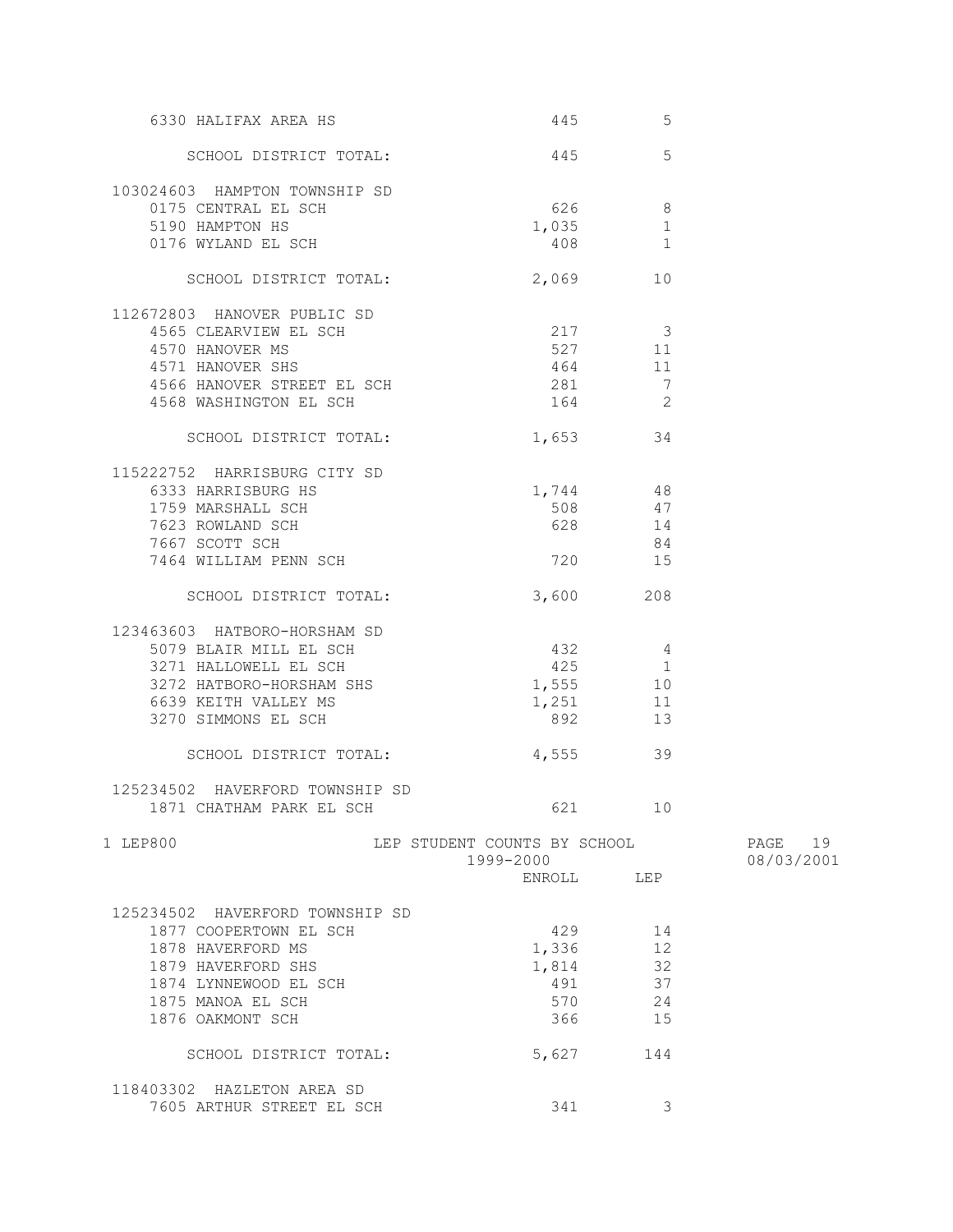| 6718 FREELAND EL/MS<br>4855 HAZLE EL SCH<br>7348 HAZLETON AREA HS<br>6930 HEIGHTS TERRACE EL/MS<br>7004 MCADOO-KELAYRES EL SCH<br>7340 VALLEY EL/MS<br>7340 VALLEY EL/MS<br>7340 VALLEY EL/MS<br>7340 VALLEY EL/MS<br>7340 1,174<br>7560 11<br>7569 WEST HAZLETON EL/MS                                    | 1,042 11                                                |                                                                                       |                       |
|------------------------------------------------------------------------------------------------------------------------------------------------------------------------------------------------------------------------------------------------------------------------------------------------------------|---------------------------------------------------------|---------------------------------------------------------------------------------------|-----------------------|
| SCHOOL DISTRICT TOTAL:                                                                                                                                                                                                                                                                                     | 7,899 112                                               |                                                                                       |                       |
| 113363103 HEMPFIELD SD<br>5236 CENTERVILLE EL SCH<br>5055 CENTERVILLE MS<br>2574 EAST PETERSBURG EL SCH<br>2578 HEMPFIELD SHS<br>6294 LANDISVILLE INTRMD CTR<br>1442 LANDISVILLE PRI CTR<br>2576 MOUNTVILLE EL SCH<br>2575 ROHRERSTOWN EL SCH<br>2575 ROHRERSTOWN EL SCH<br>2575 ROHRERSTOWN EL SCH<br>267 | 545 11<br>$581$ 8<br>537 16<br>2,151 13<br>748 7        |                                                                                       |                       |
| SCHOOL DISTRICT TOTAL: 6,611                                                                                                                                                                                                                                                                               |                                                         | 106                                                                                   |                       |
| 107653802 HEMPFIELD AREA SD<br>$4393$ EAST HEMPFIELD EL SCH $215$ 215<br>7268 HARROLD MS<br>4394 MAXWELL EL SCH<br>7269 WENDOVER MS<br>7270 WEST HEMPFIELD MS                                                                                                                                              | 606<br>407<br>599<br>451                                | $\mathbf{2}$<br>$\overline{c}$<br>$\overline{\mathbf{c}}$<br>$\overline{\phantom{a}}$ |                       |
| SCHOOL DISTRICT TOTAL:                                                                                                                                                                                                                                                                                     | 2,278                                                   | 10                                                                                    |                       |
| 104433303 HERMITAGE SD<br>3150 HICKORY HS                                                                                                                                                                                                                                                                  | 755                                                     | 2<br>1<br>1<br>3                                                                      |                       |
| SCHOOL DISTRICT TOTAL: 1,964                                                                                                                                                                                                                                                                               |                                                         | 7                                                                                     |                       |
| 103024753 HIGHLANDS SD                                                                                                                                                                                                                                                                                     |                                                         |                                                                                       |                       |
| 1 LEP800                                                                                                                                                                                                                                                                                                   | LEP STUDENT COUNTS BY SCHOOL<br>1999-2000<br>ENROLL LEP |                                                                                       | PAGE 20<br>08/03/2001 |
| 103024753 HIGHLANDS SD<br>0190 HEIGHTS EL SCH<br>7202 HIGHLANDS MS<br>5153 HIGHLANDS SHS                                                                                                                                                                                                                   | 307<br>733<br>1,027                                     | 3<br>3<br>$\mathbf{1}$                                                                |                       |
| SCHOOL DISTRICT TOTAL:                                                                                                                                                                                                                                                                                     | 2,067                                                   | 7                                                                                     |                       |
| 127044103 HOPEWELL AREA SD<br>0672 HOPEWELL EL SCH<br>0674 HOPEWELL JHS<br>0675 HOPEWELL SHS                                                                                                                                                                                                               | 355<br>1,003<br>1,068                                   | 1<br>$\mathbf{2}$<br>$\mathfrak{D}$                                                   |                       |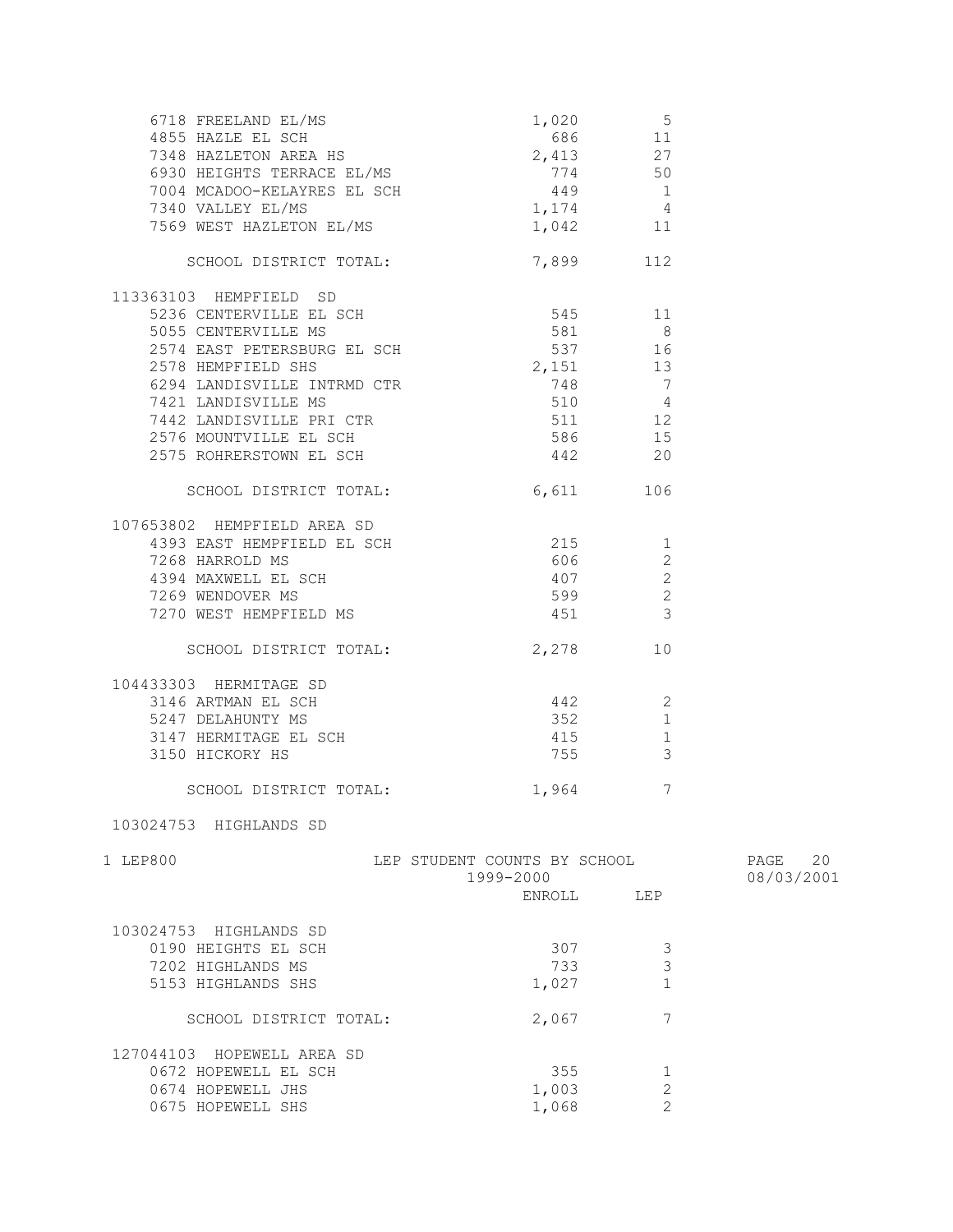| 7280 MARGARET ROSS EL SCH         | 275 — 275                    | 3              |            |
|-----------------------------------|------------------------------|----------------|------------|
| SCHOOL DISTRICT TOTAL:            | 2,701                        | 8              |            |
| 128323703 INDIANA AREA SD         |                              |                |            |
| 2314 BEN FRANKLIN EL SCH          | 570                          | 7              |            |
| 4964 EAST PIKE EL SCH             | 423                          | 2              |            |
|                                   |                              |                |            |
| 2321 EISENHOWER EL SCH            | 357                          | 5              |            |
| 2322 HORACE MANN EL SCH           | 329                          | $\mathfrak{Z}$ |            |
| 2324 INDIANA AREA JHS             | 919                          | $\overline{c}$ |            |
| 2325 INDIANA AREA SHS             |                              | $\overline{c}$ |            |
|                                   |                              |                |            |
| SCHOOL DISTRICT TOTAL:            | 3,491                        | 21             |            |
| 125235103 INTERBORO SD            |                              |                |            |
| 1881 GLENOLDEN SCH                | 725 10                       |                |            |
| 1885 INTERBORO SHS                | $1,238$ 8                    |                |            |
|                                   |                              |                |            |
| 1883 NORWOOD SCH                  | 741                          | 3              |            |
| 6508 PROSPECT PARK SCH            | 747                          | 5              |            |
| 4847 TINICUM SCH                  | 475 1                        |                |            |
| SCHOOL DISTRICT TOTAL:            | 3,926                        | 27             |            |
|                                   |                              |                |            |
| 105256553 IROQUOIS SD             |                              |                |            |
| 2051 WESLEYVILLE EL SCH           | 368 368                      | $\mathbf{1}$   |            |
| SCHOOL DISTRICT TOTAL:            | 368 368                      | $\mathbf{1}$   |            |
| 107654103 JEANNETTE CITY SD       |                              |                |            |
| 7405 JEANNETTE MCKEE EL/MS        | 1,146                        | 1              |            |
|                                   |                              |                |            |
| SCHOOL DISTRICT TOTAL:            | 1,146                        | $\mathbf{1}$   |            |
| 123463803 JENKINTOWN SD           |                              |                |            |
| 3276 JENKINTOWN EL SCH            | 320                          | 1              |            |
|                                   |                              |                |            |
| 3277 JENKINTOWN HS                | 191                          | 1              |            |
| 7598 JENKINTOWN MS                | 102 200                      | 2              |            |
| SCHOOL DISTRICT TOTAL:            | 613 — 13                     | 4              |            |
| 121135003 JIM THORPE AREA SD      |                              |                |            |
| 1 LEP800                          | LEP STUDENT COUNTS BY SCHOOL |                | PAGE 21    |
|                                   | 1999-2000                    |                | 08/03/2001 |
|                                   |                              |                |            |
|                                   | ENROLL LEP                   |                |            |
| 121135003 JIM THORPE AREA SD      |                              |                |            |
| 7049 JIM THORPE AREA JHS          | 235                          | 2              |            |
| 1307 JIM THORPE AREA SHS          | 413                          | $\mathbf{1}$   |            |
|                                   |                              |                |            |
| 6965 L B MORRIS EL SCH            | 853                          | 12             |            |
| SCHOOL DISTRICT TOTAL:            | 1,501                        | 15             |            |
| 111343603 JUNIATA COUNTY SD       |                              |                |            |
|                                   |                              |                |            |
| 4947 FERMANAGH-MIFFLINTOWN EL SCH | 269                          | 11             |            |
| 6255 JUNIATA SHS                  | 669                          | 6              |            |
| 2395 MOUNTAIN VIEW EL SCH         | 223                          | 6              |            |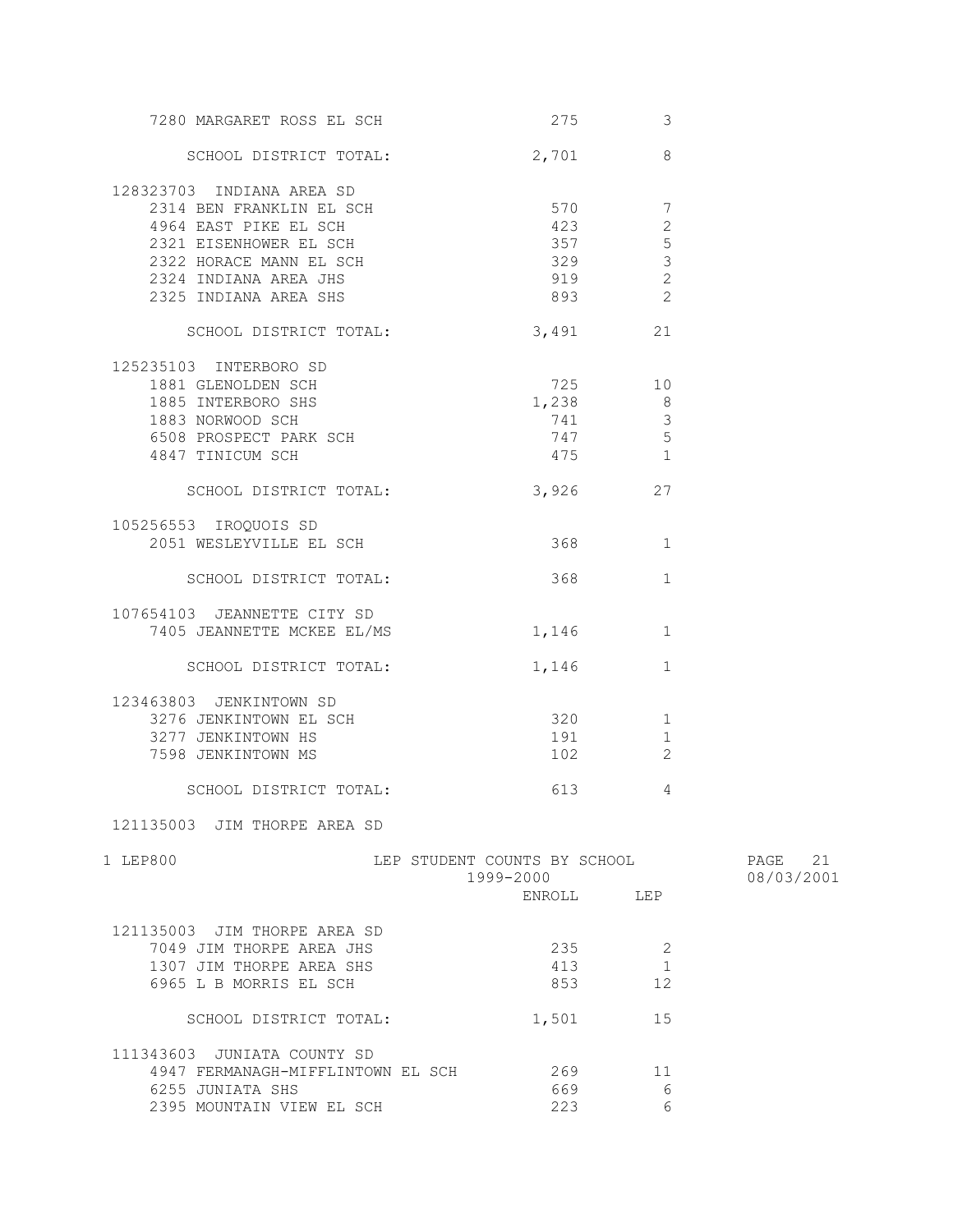| 7220 TUSCARORA MS                                                                                                                                      | 531 000                                        | -9                   |                       |
|--------------------------------------------------------------------------------------------------------------------------------------------------------|------------------------------------------------|----------------------|-----------------------|
| SCHOOL DISTRICT TOTAL:                                                                                                                                 | 1,692 32                                       |                      |                       |
| 124154003 KENNETT CONSOLIDATED SD<br>1401 GREENWOOD EL SCH<br>6482 KENNETT HS<br>6834 KENNETT MS<br>6481 MARY D LANG EL SCH<br>1400 NEW GARDEN EL SCH  | 653 31<br>845 76<br>556 41<br>469 55<br>971 48 |                      |                       |
| SCHOOL DISTRICT TOTAL:                                                                                                                                 | 3,494 251                                      |                      |                       |
| 103025002 KEYSTONE OAKS SD<br>7461 DORMONT EL SCH<br>0203 FRED L AIKEN EL SCH<br>5112 KEYSTONE OAKS HS<br>7462 KEYSTONE OAKS MS<br>0204 MYRTLE AVE SCH | 545 7<br>230<br>998 2<br>662<br>433 8          | $5\overline{)}$<br>2 |                       |
| SCHOOL DISTRICT TOTAL:                                                                                                                                 | 2,868 24                                       |                      |                       |
| 107654403 KISKI AREA SD<br>4431 KISKI AREA HS<br>7191 VANDERGRIFT EL SCH                                                                               | 1,481 1<br>625 30                              | $\overline{2}$       |                       |
| SCHOOL DISTRICT TOTAL:                                                                                                                                 | 2,106                                          | 3                    |                       |
| 114064003 KUTZTOWN AREA SD<br>6315 KUTZTOWN AREA JHS<br>6316 KUTZTOWN EL SCH                                                                           | 312<br>495                                     | 2<br>$\mathcal{S}$   |                       |
| SCHOOL DISTRICT TOTAL:                                                                                                                                 | 807                                            | 5                    |                       |
| 113362940 LA ACADEMIA CS<br>7538 LA ACADEMIA: THE PARTNERSHIP CS 85 13                                                                                 |                                                |                      |                       |
| SCHOOL DISTRICT TOTAL:                                                                                                                                 | 85                                             | 13                   |                       |
| 119354603 LAKELAND SD<br>6404 LAKELAND JSHS                                                                                                            | 837 — 100                                      | 1                    |                       |
| 1 LEP800                                                                                                                                               | LEP STUDENT COUNTS BY SCHOOL<br>1999-2000      |                      | PAGE 22<br>08/03/2001 |
|                                                                                                                                                        | ENROLL LEP                                     |                      |                       |
| 119354603 LAKELAND SD<br>7146 MAYFIELD EL SCH                                                                                                          | 339                                            | 2                    |                       |
| SCHOOL DISTRICT TOTAL:                                                                                                                                 | 1,176                                          | 3                    |                       |
| 113363603 LAMPETER-STRASBURG SD<br>2601 WILLOW STREET EL SCH                                                                                           | 264                                            | 2                    |                       |
| SCHOOL DISTRICT TOTAL:                                                                                                                                 | 264                                            | 2                    |                       |
| 113364002 LANCASTER SD                                                                                                                                 |                                                |                      |                       |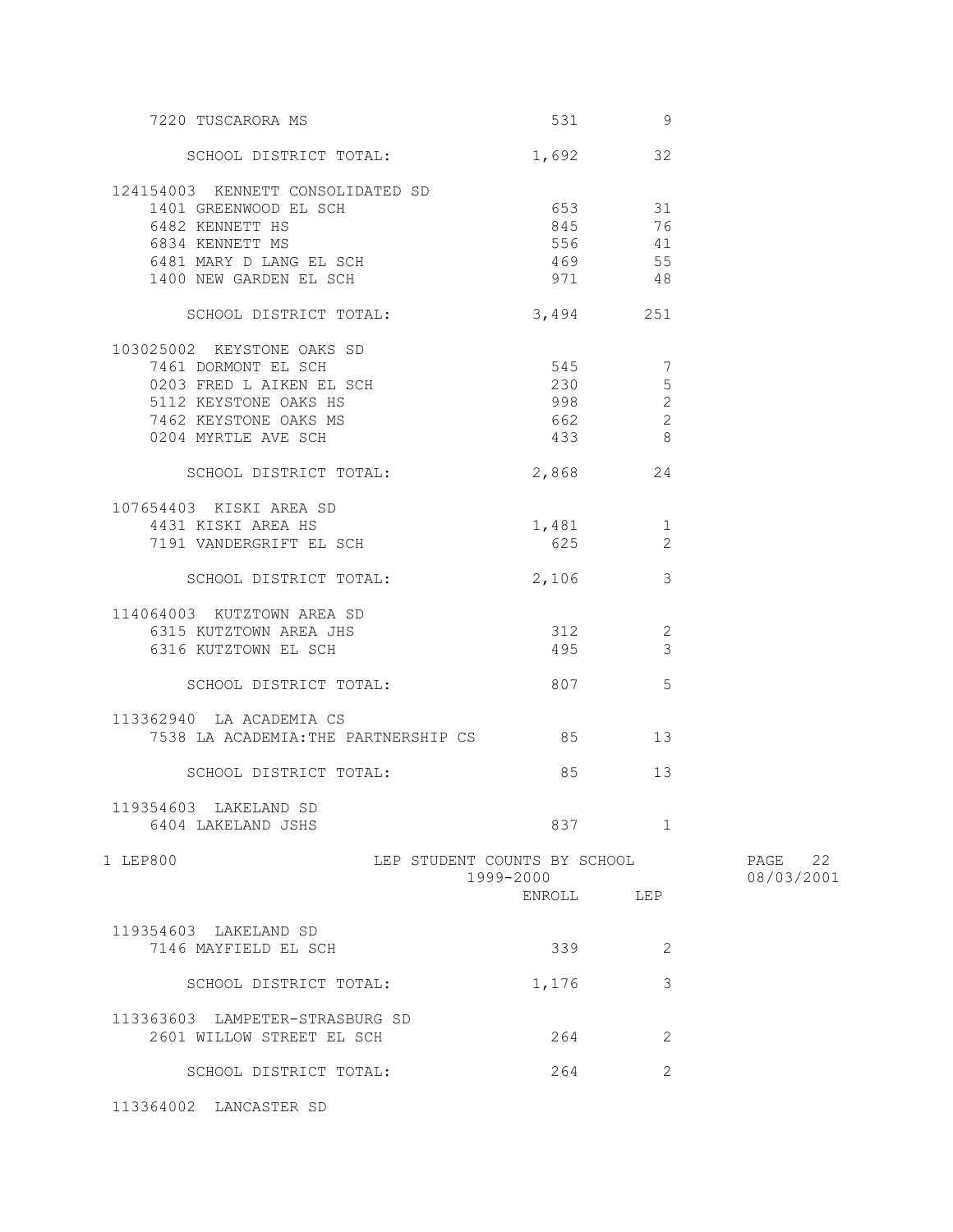| 2598 BURROWES SCH<br>7182 CARTER MACRAE EL SCH                                                                                                                                                                                                        | 406 — 10                     | 37             |            |
|-------------------------------------------------------------------------------------------------------------------------------------------------------------------------------------------------------------------------------------------------------|------------------------------|----------------|------------|
|                                                                                                                                                                                                                                                       | 476                          | 88             |            |
| 2599 ELIZABETH R MARTIN EL SCH $282$                                                                                                                                                                                                                  |                              | 18             |            |
| 2581 FULTON EL SCH                                                                                                                                                                                                                                    | 443 67                       |                |            |
| 2589 GEORGE WASHINGTON EL SCH 650 650 131                                                                                                                                                                                                             |                              |                |            |
|                                                                                                                                                                                                                                                       |                              |                |            |
|                                                                                                                                                                                                                                                       |                              |                |            |
|                                                                                                                                                                                                                                                       |                              |                |            |
|                                                                                                                                                                                                                                                       |                              |                |            |
| 2592 HAMILTON EL SCH<br>2592 HAMILTON EL SCH<br>2593 HAND MS<br>2597 JAMES BUCHANAN EL SCH<br>5056 KING EL SCH<br>2584 LAFAYETTE EL SCH<br>2595 LINCOLN MS<br>2595 LINCOLN MS<br>2595 LINCOLN MS<br>2595 LINCOLN MS<br>2595 LINCOLN MS<br>268<br>2595 |                              |                |            |
|                                                                                                                                                                                                                                                       |                              |                |            |
| 7448 MCCASKEY EAST HS-LEV I 1,337                                                                                                                                                                                                                     |                              | 77             |            |
|                                                                                                                                                                                                                                                       |                              |                |            |
|                                                                                                                                                                                                                                                       |                              |                |            |
|                                                                                                                                                                                                                                                       |                              |                |            |
|                                                                                                                                                                                                                                                       |                              |                |            |
|                                                                                                                                                                                                                                                       |                              |                |            |
|                                                                                                                                                                                                                                                       |                              |                |            |
|                                                                                                                                                                                                                                                       |                              |                |            |
| 2596 MCCASKEY HS-LEV I<br>2596 MCCASKEY HS-LEV II 1,125 24<br>2594 REYNOLDS MS 601 50<br>2587 ROSS EL SCH 357 39<br>2590 THOMAS WHARTON EL SCH 243 8<br>2600 WHEATLAND MS 585 14<br>2591 NICKERSHAM EL SCH 516 61                                     |                              |                |            |
|                                                                                                                                                                                                                                                       |                              |                |            |
| SCHOOL DISTRICT TOTAL: 10,395 952                                                                                                                                                                                                                     |                              |                |            |
| 113384603 LEBANON SD                                                                                                                                                                                                                                  |                              |                |            |
|                                                                                                                                                                                                                                                       |                              |                |            |
|                                                                                                                                                                                                                                                       |                              |                |            |
|                                                                                                                                                                                                                                                       |                              |                |            |
|                                                                                                                                                                                                                                                       |                              |                |            |
|                                                                                                                                                                                                                                                       |                              |                |            |
|                                                                                                                                                                                                                                                       |                              |                |            |
|                                                                                                                                                                                                                                                       |                              |                |            |
| 373 1000 1000 10000 10000 10000 10000 10000 10000 10000 10000 10000 10000 10000 10000 10000 10000 10000 10000 10000 10000 10000 10000 10000 10000 10000 10000 10000 10000 10000 10000 10000 10000 10000 10000 10000 10000 1000                        |                              |                |            |
| SCHOOL DISTRICT TOTAL: 4,267 257                                                                                                                                                                                                                      |                              |                |            |
| 116604003 LEWISBURG AREA SD                                                                                                                                                                                                                           |                              |                |            |
| 4084 KELLY EL SCH                                                                                                                                                                                                                                     | 498 — 198                    | 2              |            |
|                                                                                                                                                                                                                                                       |                              |                |            |
| SCHOOL DISTRICT TOTAL:                                                                                                                                                                                                                                | 498 — 198                    | $\overline{2}$ |            |
|                                                                                                                                                                                                                                                       |                              |                |            |
| 116493503 LINE MOUNTAIN SD                                                                                                                                                                                                                            |                              |                |            |
| 3529 DALMATIA EL SCH                                                                                                                                                                                                                                  | 235                          | 1              |            |
| 6351 LINE MOUNTAIN MS                                                                                                                                                                                                                                 | 363                          | 2              |            |
| 1 LEP800                                                                                                                                                                                                                                              | LEP STUDENT COUNTS BY SCHOOL |                | PAGE 23    |
|                                                                                                                                                                                                                                                       | 1999-2000                    |                | 08/03/2001 |
|                                                                                                                                                                                                                                                       | ENROLL LEP                   |                |            |
|                                                                                                                                                                                                                                                       |                              |                |            |
| 116493503 LINE MOUNTAIN SD                                                                                                                                                                                                                            |                              |                |            |
| 6786 TREVORTON EL SCH                                                                                                                                                                                                                                 | 149                          | $\mathbf{1}$   |            |
|                                                                                                                                                                                                                                                       |                              |                |            |
| SCHOOL DISTRICT TOTAL:                                                                                                                                                                                                                                | 747                          | 4              |            |
|                                                                                                                                                                                                                                                       |                              |                |            |
| 112015203 LITTLESTOWN AREA SD                                                                                                                                                                                                                         |                              |                |            |
| 0013 MAPLE AVENUE MS                                                                                                                                                                                                                                  | 771                          | 2              |            |
| 0012 ROLLING ACRES EL SCH                                                                                                                                                                                                                             | 832                          | $\overline{2}$ |            |
| SCHOOL DISTRICT TOTAL:                                                                                                                                                                                                                                | 1,603                        | 4              |            |
|                                                                                                                                                                                                                                                       |                              |                |            |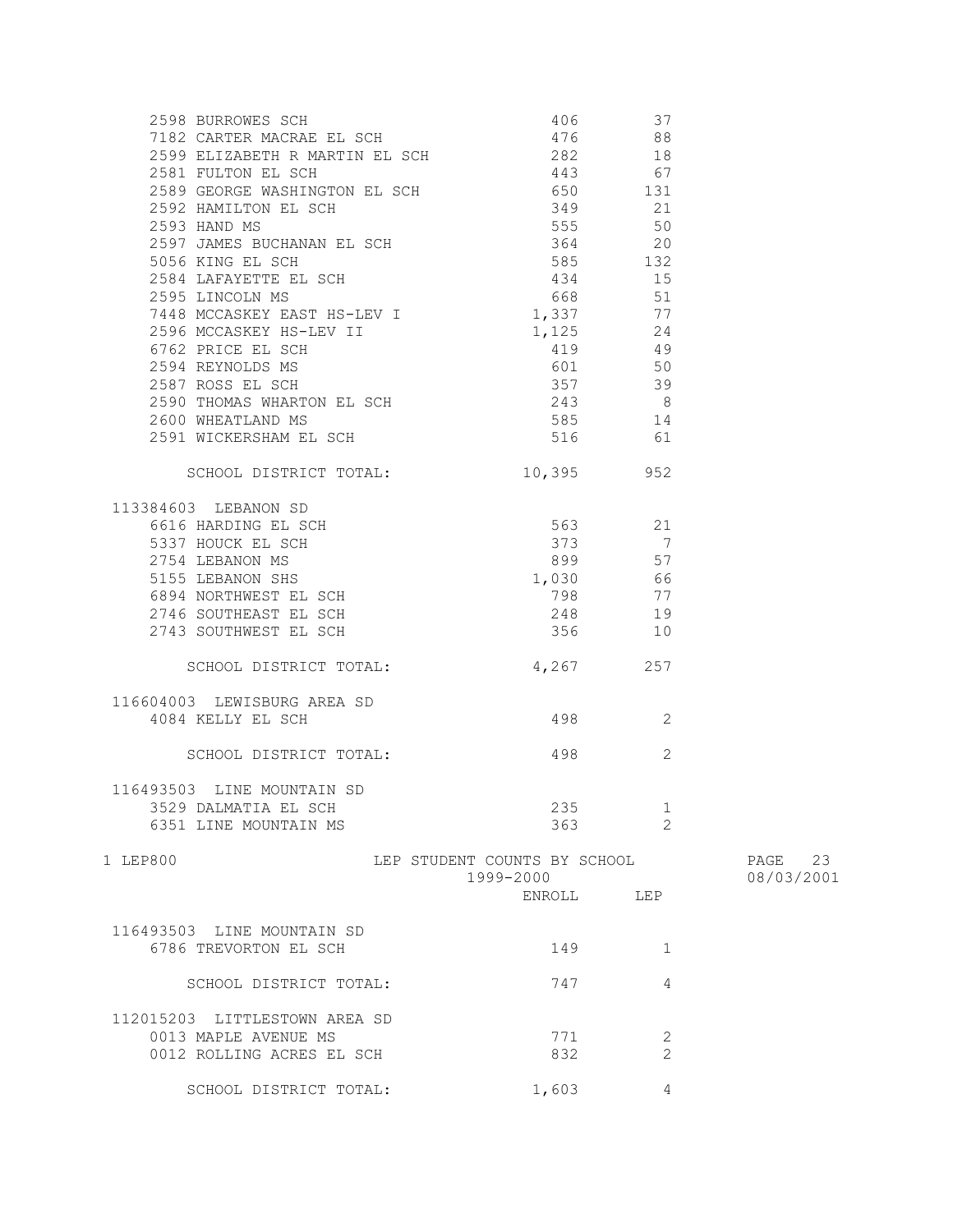| 115224003 LOWER DAUPHIN SD<br>1776 LOWER DAUPHIN HS | 1,126 | $\mathbf{1}$   |
|-----------------------------------------------------|-------|----------------|
| SCHOOL DISTRICT TOTAL:                              | 1,126 | $\mathbf{1}$   |
| 123464502 LOWER MERION SD                           |       |                |
| 3293 BALA-CYNWYD MS                                 | 853   | 5              |
| 7597 BELMONT HILLS EL SCH                           | 354   | $\mathbf{1}$   |
| 3286 CYNWYD SCH                                     | 469   | 3              |
| 3291 GLADWYNE SCH                                   | 556   | $\overline{2}$ |
| 3296 HARRITON SHS                                   | 681   | $\overline{4}$ |
| 3295 LOWER MERION HS                                | 1,289 | 6              |
| 3287 MERION EL SCH                                  | 543   | 5              |
| 3288 PENN VALLEY SCH                                | 473   | $\overline{4}$ |
| 3289 PENN WYNNE SCH                                 | 470   | $\overline{1}$ |
| 3294 WELSH VALLEY MS                                | 708   | 7              |
| SCHOOL DISTRICT TOTAL:                              | 6,396 | 38             |
| 123464603 LOWER MORELAND TOWNSHIP SD                |       |                |
| 3297 PINE ROAD EL SCH                               | 454   | 24             |
| SCHOOL DISTRICT TOTAL:                              | 454 6 | 24             |
| 117414203 LOYALSOCK TOWNSHIP SD                     |       |                |
| 3036 FOUR MILE SCH                                  | 359   | 1              |
| SCHOOL DISTRICT TOTAL:                              | 359   | $\mathbf{1}$   |
| 129544503 MAHANOY AREA SD                           |       |                |
| 7223 MAHANOY AREA EL SCH                            | 486   | $\mathbf{1}$   |
| SCHOOL DISTRICT TOTAL:                              | 486   | $\mathbf{1}$   |
| 113364403 MANHEIM CENTRAL SD                        |       |                |
| 2611 BURGARD EL SCH                                 | 557   | 11             |
| 7356 DOE RUN EL SCH                                 | 458   | 3              |
| 2616 ELM TREE EL SCH                                | 121   | $\overline{2}$ |
| 2617 MANHEIM CENTRAL MS                             | 523   | 3              |
| 2618 MANHEIM CENTRAL SHS                            | 997   | 1              |
| 2610 STIEGEL EL SCH                                 | 313   | $\overline{2}$ |
| SCHOOL DISTRICT TOTAL:                              | 2,969 | 22             |

| 1 LEP800                      | LEP STUDENT COUNTS BY SCHOOL<br>1999-2000 |     | 24<br>PAGE<br>08/03/2001 |
|-------------------------------|-------------------------------------------|-----|--------------------------|
|                               | ENROLL                                    | LEP |                          |
| 113364503 MANHEIM TOWNSHIP SD |                                           |     |                          |
| 2619 BRECHT SCH               |                                           | 11  |                          |
| 6733 BUCHER SCH               | 360                                       | 12  |                          |
| 2623 MANHEIM TWP HS           | 1,481                                     | 23  |                          |
| 5114 MANHEIM TWP MS           | 800                                       | 13  |                          |
| 2621 NEFF SCH                 | 432                                       |     |                          |
| 7609 NEFF 6                   | 406                                       | 14  |                          |
| 4708 NITRAUER SCH             | 630                                       | 12  |                          |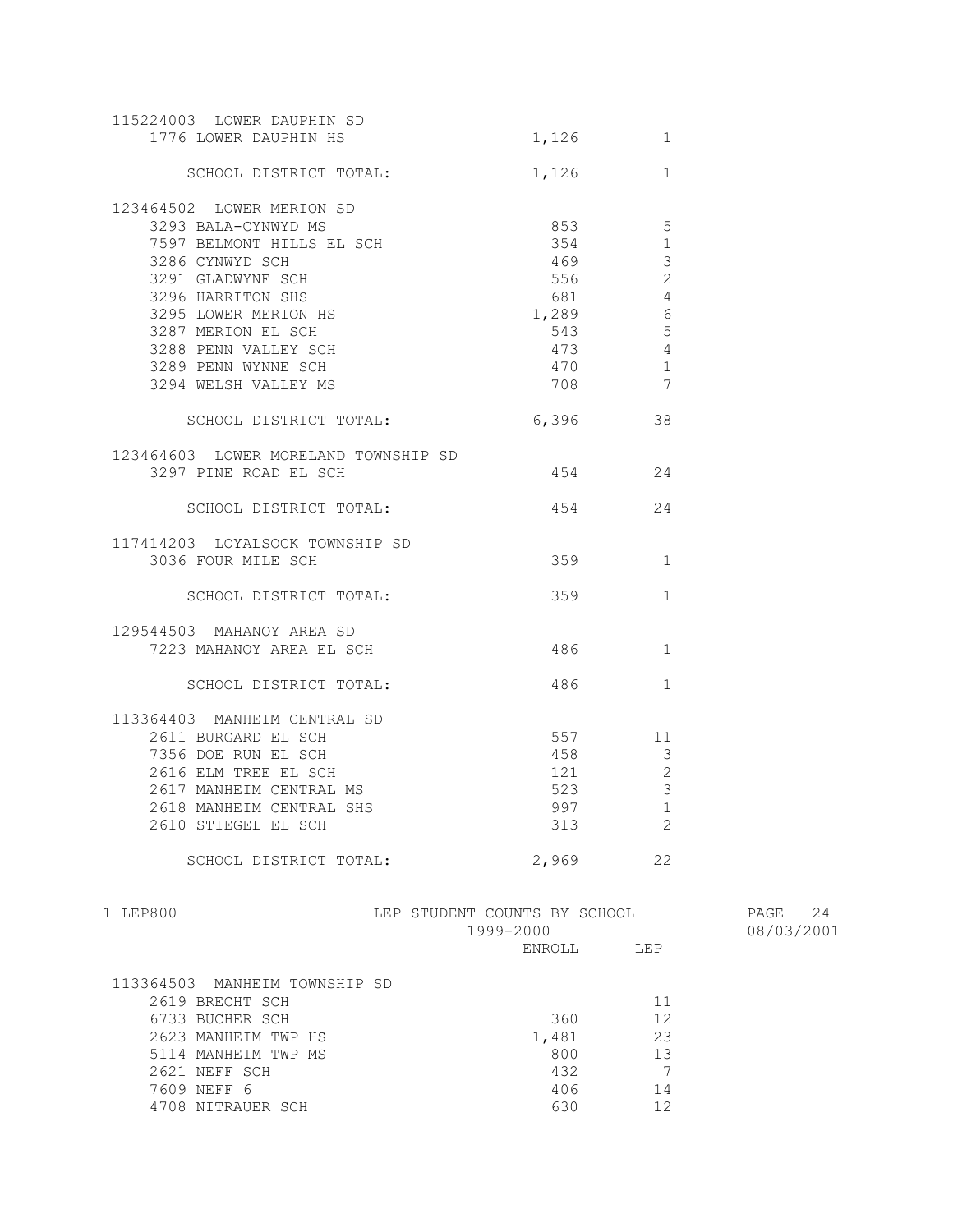| 7383 REIDENBAUGH EL SCH<br>2620 SCHAEFFER SCH                                                                                                                                                                                             | 604<br>370                                                      | 18<br>$6\overline{6}$                                            |            |
|-------------------------------------------------------------------------------------------------------------------------------------------------------------------------------------------------------------------------------------------|-----------------------------------------------------------------|------------------------------------------------------------------|------------|
| SCHOOL DISTRICT TOTAL:                                                                                                                                                                                                                    | 5,083 116                                                       |                                                                  |            |
| 125235502 MARPLE NEWTOWN SD<br>1898 CULBERTSON EL SCH<br>1899 LOOMIS EL SCH<br>1902 MARPLE NEWTOWN SHS<br>1901 PAXON HOLLOW MS<br>1894 RUSSELL EL SCH                                                                                     | 438 3<br>339 17<br>1,187 13<br>811<br>394                       | 11<br>14                                                         |            |
| 1896 WORRALL EL SCH                                                                                                                                                                                                                       | 350                                                             | $\overline{7}$                                                   |            |
| SCHOOL DISTRICT TOTAL: 3,519 65                                                                                                                                                                                                           |                                                                 |                                                                  |            |
| 104105003 MARS AREA SD<br>1157 MIDDLESEX EL SCH                                                                                                                                                                                           | 284                                                             | 1                                                                |            |
| SCHOOL DISTRICT TOTAL:                                                                                                                                                                                                                    | 284                                                             | $\mathbf{1}$                                                     |            |
| 101633903 MCGUFFEY SD<br>4248 CLAYSVILLE EL SCH                                                                                                                                                                                           | 272                                                             | 2                                                                |            |
| SCHOOL DISTRICT TOTAL:                                                                                                                                                                                                                    | 272                                                             | 2                                                                |            |
| 103026002 MCKEESPORT AREA SD<br>0498 WHITE OAK SCH                                                                                                                                                                                        | 548                                                             | $\mathbf{1}$                                                     |            |
| SCHOOL DISTRICT TOTAL:                                                                                                                                                                                                                    | 548                                                             | $\mathbf{1}$                                                     |            |
| 115216503 MECHANICSBURG AREA SD<br>1709 BROAD STREET EL SCH<br>1712 FILBERT STREET EL SCH<br>5098 MECHANICSBURG AREA HS<br>1715 MECHANICSBURG AREA IHS<br>5021 NORTHSIDE EL SCH<br>1711 SHEPHERDSTOWN EL SCH<br>1713 SHIREMANSTOWN EL SCH | 311 1<br>314<br>1,127<br>805<br>265<br>294<br>129               | $\mathbf{2}$<br>9<br>12<br>13<br>$\overline{\phantom{0}}^2$<br>5 |            |
| SCHOOL DISTRICT TOTAL:                                                                                                                                                                                                                    | $3,245$ 44                                                      |                                                                  |            |
| 1 LEP800                                                                                                                                                                                                                                  | LEP STUDENT COUNTS BY SCHOOL PAGE 25<br>1999-2000<br>ENROLL LEP |                                                                  | 08/03/2001 |
| 123465303 METHACTON SD<br>6716 ARCOLA INTRMD SCH<br>3303 EAGLEVILLE EL SCH<br>3305 METHACTON HS                                                                                                                                           | 1,093<br>358<br>1,276                                           | $\overline{7}$<br>30<br>$\overline{7}$                           |            |
| SCHOOL DISTRICT TOTAL:                                                                                                                                                                                                                    | 2,727                                                           | 44                                                               |            |
| 119355503 MID VALLEY SD<br>2423 MID VALLEY EL CTR<br>7065 MID VALLEY SEC CTR                                                                                                                                                              | 885<br>790                                                      | 2<br>$\overline{2}$                                              |            |
| SCHOOL DISTRICT TOTAL:                                                                                                                                                                                                                    | 1,675                                                           | 4                                                                |            |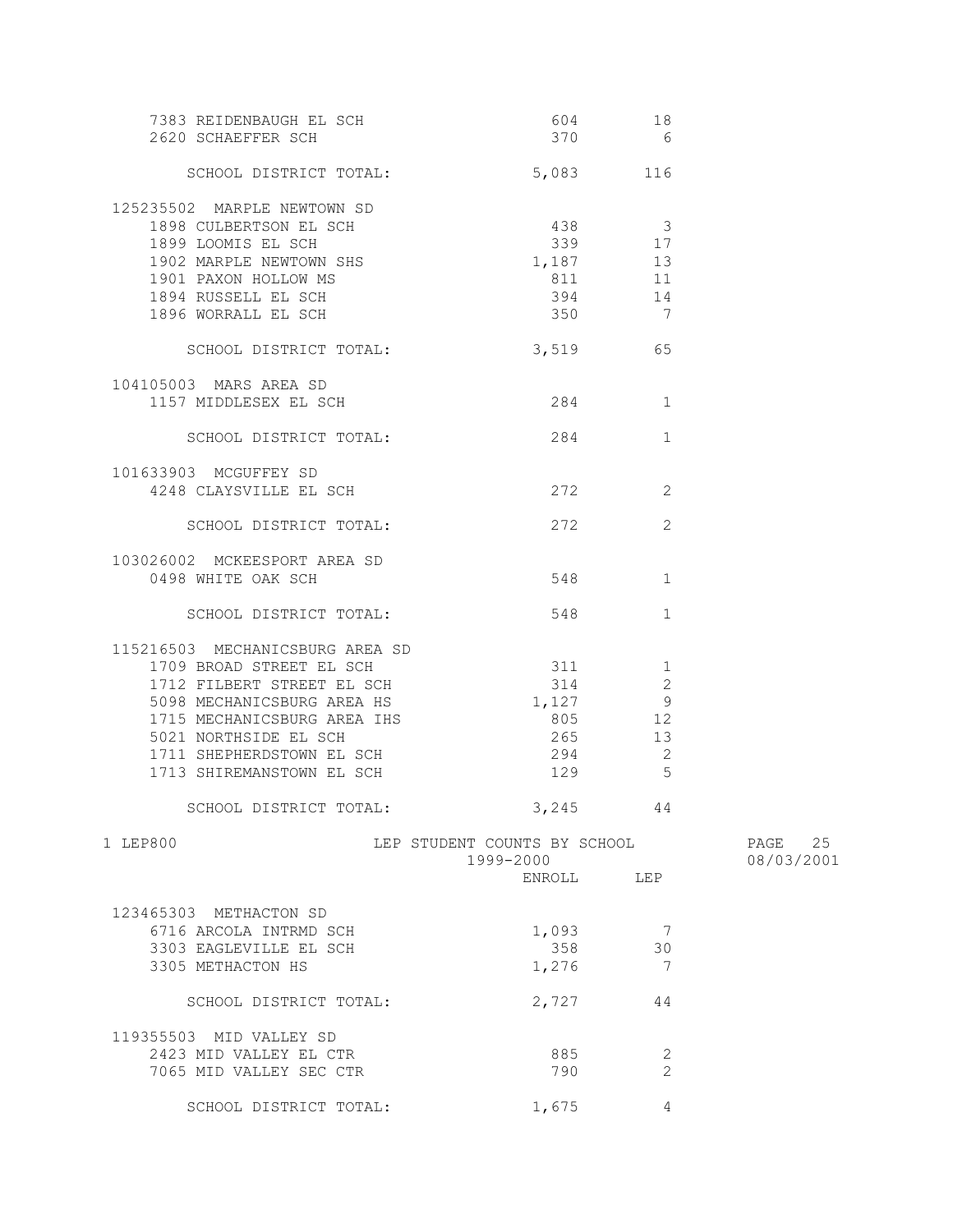| 115226003 MIDDLETOWN AREA SD    |                              |                |            |
|---------------------------------|------------------------------|----------------|------------|
| 1785 FEASER MS                  | 669 -                        | 3              |            |
| 1788 KUNKEL EL SCH              | 502                          | 9              |            |
| SCHOOL DISTRICT TOTAL:          |                              | 1,171 12       |            |
|                                 |                              |                |            |
| 111444602 MIFFLIN COUNTY SD     |                              |                |            |
| 6258 BUCHANAN EL SCH            |                              | 408<br>2       |            |
| 6261 EAST DERRY EL SCH          | 282                          | $\mathbf{1}$   |            |
| 7171 INDIAN VALLEY MS           |                              | $\mathbf{1}$   |            |
| SCHOOL DISTRICT TOTAL:          | 1,473                        | 4              |            |
| 116605003 MIFFLINBURG AREA SD   |                              |                |            |
| 6809 MIFFLINBURG AREA MS        |                              | 854 6          |            |
| 6360 MIFFLINBURG EL SCH         | 712                          | 7              |            |
|                                 |                              |                |            |
| SCHOOL DISTRICT TOTAL:          |                              | 1,566 13       |            |
| 105257602 MILLCREEK TOWNSHIP SD |                              |                |            |
| 2053 ASBURY EL SCH              | 397                          | 2              |            |
| 2054 BELLE VALLEY EL SCH        | 634                          | $8\,$          |            |
| 4724 CHESTNUT HILL EL SCH       | 461                          | $8\,$          |            |
| 5329 GRANDVIEW EL SCH           | 578                          | 6              |            |
| 4954 JAMES S WILSON MS          | 547                          | $\mathbf{2}$   |            |
| 6711 MCDOWELL IHS               | 1,157                        | $\mathbf 5$    |            |
| 2063 MCDOWELL SHS               | 1,126                        | 7              |            |
| 2059 TRACY EL SCH               | 569                          | 5              |            |
| 2060 VERNONDALE EL SCH          | 256                          | 21             |            |
| 7384 WALNUT CREEK MS            | 604                          | $\overline{5}$ |            |
| 2062 WESTLAKE MS                | 633                          | 6              |            |
| SCHOOL DISTRICT TOTAL:          |                              | 6,962 75       |            |
| 116195004 MILLVILLE AREA SD     |                              |                |            |
| 1 LEP800                        | LEP STUDENT COUNTS BY SCHOOL |                | PAGE 26    |
|                                 | 1999-2000                    |                | 08/03/2001 |
|                                 |                              | ENROLL LEP     |            |
|                                 |                              |                |            |
| 116195004 MILLVILLE AREA SD     |                              |                |            |
| 1623 MILLVILLE AREA JSHS        | 409                          | 2              |            |
| SCHOOL DISTRICT TOTAL:          | 409                          | $\overline{2}$ |            |
|                                 |                              |                |            |
| 116495003 MILTON AREA SD        |                              |                |            |
| 5353 MILTON AREA EL SCH         | 737                          | 3              |            |
| 6863 MILTON AREA JHS            | 657                          | 5              |            |
| 3537 WHITE DEER EL SCH          | 382                          | $\mathbf{1}$   |            |
| SCHOOL DISTRICT TOTAL:          | 1,776                        | 9              |            |
|                                 |                              |                |            |
| 107655803 MONESSEN CITY SD      |                              |                |            |
| 6181 MONESSEN SHS               | 309                          | 1              |            |
| SCHOOL DISTRICT TOTAL:          | 309                          | $\mathbf 1$    |            |
|                                 |                              |                |            |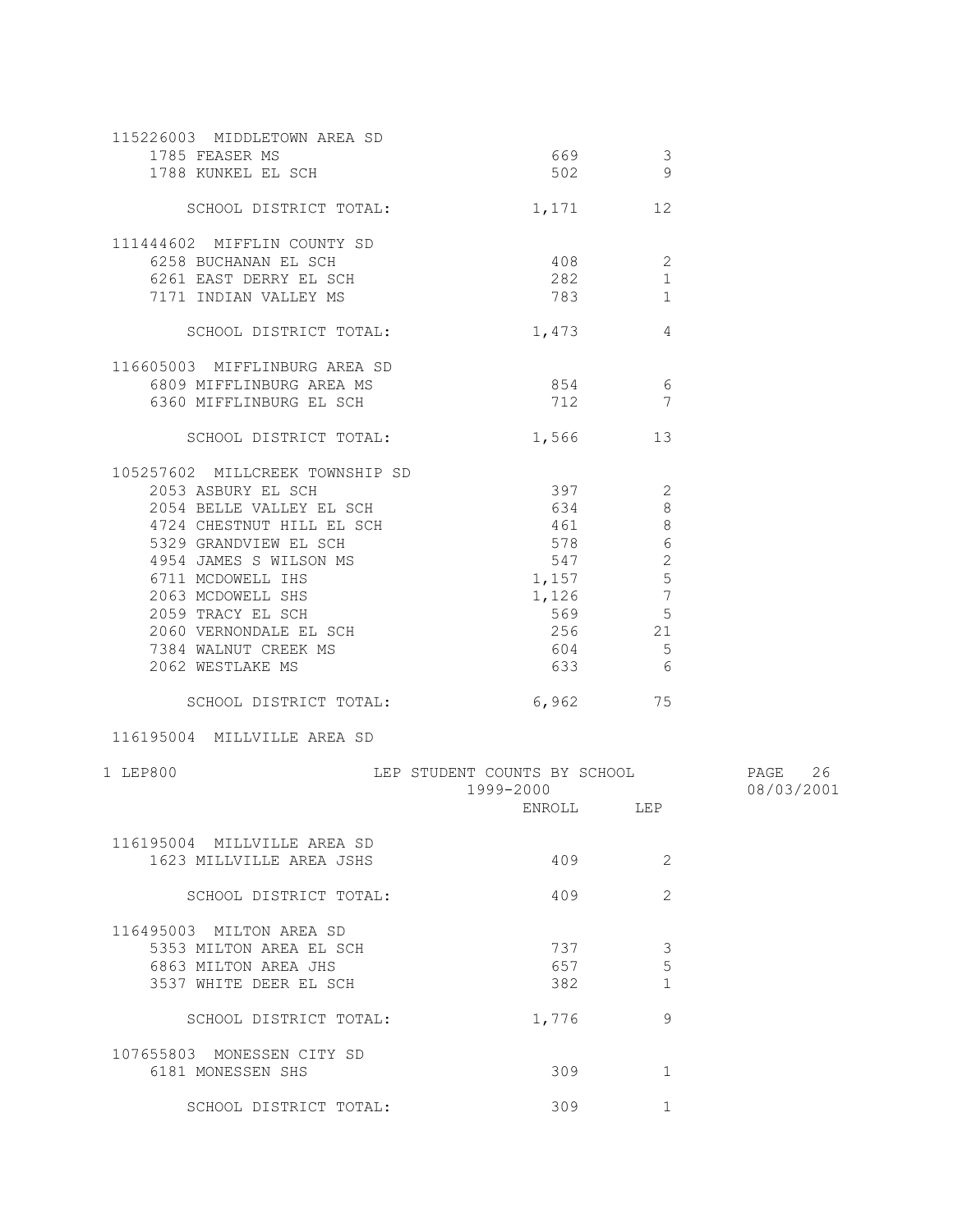| 103026303 MONTOUR SD<br>4805 DAVID E WILLIAMS MS<br>0234 INGRAM EL SCH<br>0234 INGRAM EL SCH<br>0229 J W BURKETT EL SCH<br>5017 MONTOUR HS                                                               | 811<br>294<br>469<br>1,092                             | 5<br>$\mathbf{2}$<br>5<br>$\overline{1}$                       |                       |
|----------------------------------------------------------------------------------------------------------------------------------------------------------------------------------------------------------|--------------------------------------------------------|----------------------------------------------------------------|-----------------------|
| SCHOOL DISTRICT TOTAL:                                                                                                                                                                                   | 2,666 13                                               |                                                                |                       |
| 103026343 MOON AREA SD<br>5127 ALLARD EL SCH<br>0240 BON MEADE EL SCH<br>5299 HYDE EL SCH<br>7441 J H BROOKS SCH<br>7205 MOON MS<br>4951 MOON SHS                                                        | 258 5<br>523<br>319<br>591<br>853<br>1,054             | $\mathbf{1}$<br>6<br>2<br>$\mathbf{1}$<br>10                   |                       |
| SCHOOL DISTRICT TOTAL:                                                                                                                                                                                   | 3,598                                                  | 25                                                             |                       |
| 122097203 MORRISVILLE BOROUGH SD<br>1058 GRANDVIEW EL SCH<br>1061 M R REITER EL SCH<br>1062 MORRISVILLE BORO MS/HS                                                                                       | 211 17<br>317<br>586                                   | 11<br>12                                                       |                       |
| SCHOOL DISTRICT TOTAL:                                                                                                                                                                                   | 1, 114 40                                              |                                                                |                       |
| 110175003 MOSHANNON VALLEY SD<br>1550 MOSHANNON VALLEY JSHS                                                                                                                                              | 617 — 17                                               | 2                                                              |                       |
| SCHOOL DISTRICT TOTAL:                                                                                                                                                                                   | 617                                                    | 2                                                              |                       |
| 116495103 MOUNT CARMEL AREA SD<br>7498 MOUNT CARMEL AREA EL SCH<br>6936 MOUNT CARMEL AREA JSHS<br>SCHOOL DISTRICT TOTAL:                                                                                 | 999<br>862<br>1,861 3                                  | 2<br>1                                                         |                       |
|                                                                                                                                                                                                          |                                                        |                                                                |                       |
| 1 LEP800<br>LEP STUDENT COUNTS BY SCHOOL                                                                                                                                                                 | 1999-2000<br>ENROLL LEP                                |                                                                | PAGE 27<br>08/03/2001 |
| 111316003 MOUNT UNION AREA SD<br>2297 MOUNT UNION AREA JSHS                                                                                                                                              | 738                                                    | 2                                                              |                       |
| SCHOOL DISTRICT TOTAL:                                                                                                                                                                                   | 738                                                    | 2                                                              |                       |
| 103026402 MT LEBANON SD<br>0249 FOSTER EL SCH<br>0251 HOOVER EL SCH<br>0250 JEFFERSON EL SCH<br>7535 JEFFERSON MS<br>0246 LINCOLN EL SCH<br>0247 MARKHAM EL SCH<br>7534 MELLON MS<br>0254 MT LEBANON SHS | 307<br>283<br>305<br>696<br>397<br>370<br>664<br>1,832 | 8<br>1<br>$\overline{7}$<br>4<br>11<br>3<br>$\mathbf{2}$<br>11 |                       |
| 0245 WASHINGTON EL SCH                                                                                                                                                                                   | 410                                                    | 5                                                              |                       |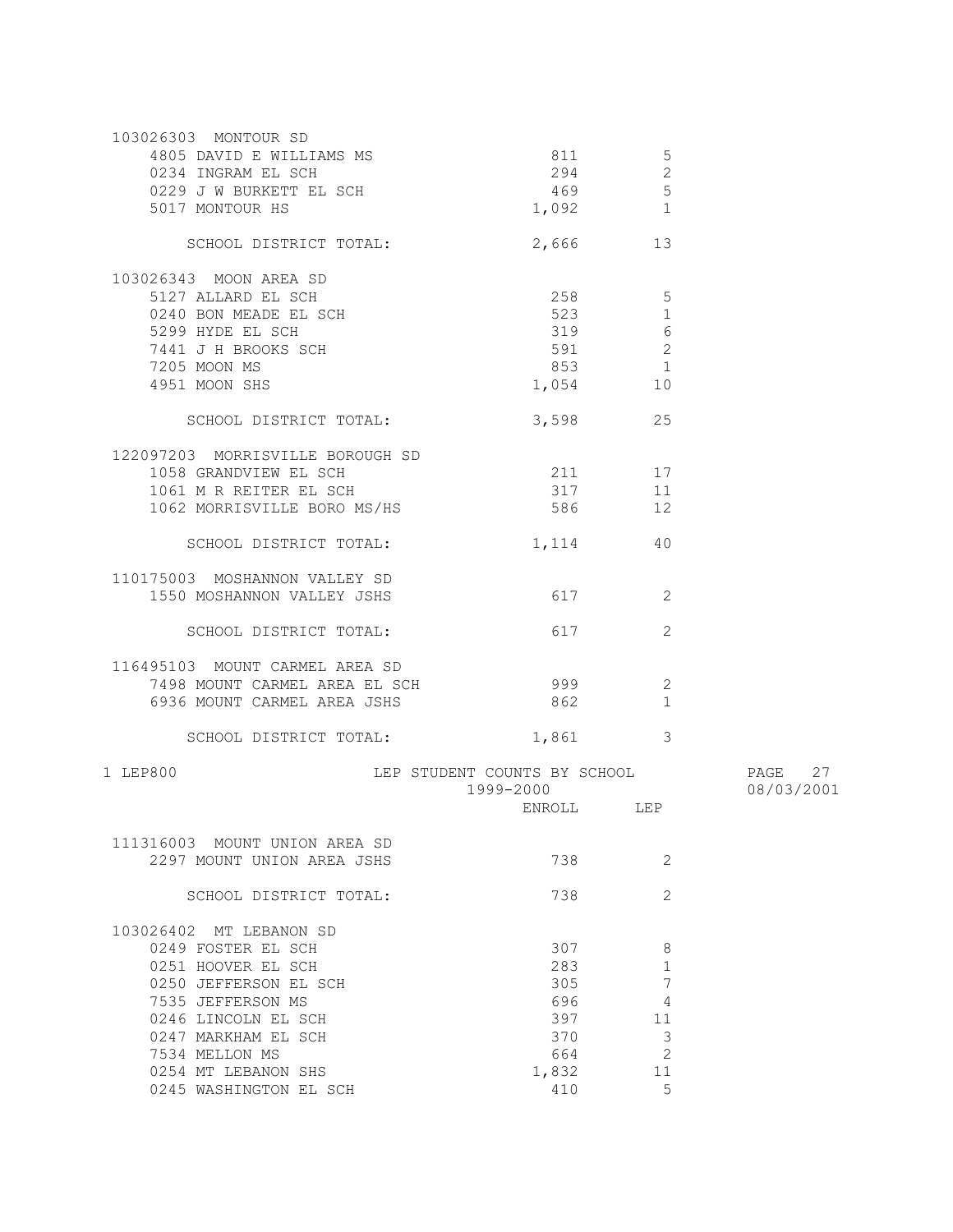| SCHOOL DISTRICT TOTAL:                   | 5,264      | 52                                |            |
|------------------------------------------|------------|-----------------------------------|------------|
| 114065503 MUHLENBERG SD                  |            |                                   |            |
| 4919 MUHLENBERG EL CTR                   | $1,297$ 17 |                                   |            |
| 6610 MUHLENBERG HS                       | 900        | 3                                 |            |
| 0827 MUHLENBERG MS                       | 696        | $\overline{4}$                    |            |
|                                          |            |                                   |            |
| SCHOOL DISTRICT TOTAL:                   | 2,893      | 24                                |            |
| 126513000 MULTI-CULTURAL ACADEMY CS      |            |                                   |            |
| 7546 MULTI-CULTURAL ACADEMY CS           | 150        | 1                                 |            |
|                                          |            |                                   |            |
| SCHOOL DISTRICT TOTAL:                   | 150        | $\mathbf{1}$                      |            |
| 120484803 NAZARETH AREA SD               |            |                                   |            |
| 6717 LOWER NAZARETH EL SCH               | 458 458    | $\mathbf{1}$                      |            |
|                                          |            |                                   |            |
| SCHOOL DISTRICT TOTAL:                   | 458 —      | $\mathbf{1}$                      |            |
| 122097502 NESHAMINY SD                   |            |                                   |            |
| 5154 BUCK EL SCH                         | 610        | $5\phantom{.0}$                   |            |
| 1070 EVERITT EL SCH                      | 500        | 9                                 |            |
| 4948 HECKMAN EL SCH                      | 429        | $\overline{4}$                    |            |
| 7128 HOOVER EL SCH                       | 653 000    | 8                                 |            |
| 1069 JOSEPH E FERDERBAR EL SCH           | 555 19     |                                   |            |
| 1065 LOWER SOUTHAMPTON EL SCH            | 395        | 5                                 |            |
| 7380 MAPLE POINT MS                      | 1,139      | 9                                 |            |
| 6455 NESHAMINY HS                        | 2,528      | 11                                |            |
| 4679 NESHAMINY MS                        | 822        | $\overline{4}$                    |            |
|                                          | 628        |                                   |            |
| 1077 POQUESSING MS                       |            | 8                                 |            |
| 1076 SANDBURG MS                         | 783        | - 6<br>$\overline{\phantom{a}}$ 8 |            |
| 1072 SCHWEITZER EL SCH                   | 321        |                                   |            |
| LEP STUDENT COUNTS BY SCHOOL<br>1 LEP800 |            |                                   | PAGE 28    |
|                                          | 1999-2000  |                                   | 08/03/2001 |
|                                          | ENROLL LEP |                                   |            |
|                                          |            |                                   |            |
| 122097502 NESHAMINY SD                   |            |                                   |            |
| 1075 TAWANKA EL SCH                      | 371 — 100  | 3                                 |            |
| SCHOOL DISTRICT TOTAL:                   | 9,734      | 99                                |            |
| 127045653 NEW BRIGHTON AREA SD           |            |                                   |            |
| 6720 NEW BRIGHTON AREA EL SCH            | 996        | $\mathbf{1}$                      |            |
|                                          |            |                                   |            |
| SCHOOL DISTRICT TOTAL:                   | 996        | $\mathbf{1}$                      |            |
| 104375302 NEW CASTLE AREA SD             |            |                                   |            |
| 2702 BEN FRANKLIN JHS                    | 648        | 2                                 |            |
| 2704 NEW CASTLE SHS                      | 983        | 2                                 |            |
| 7164 WASHINGTON INTRMD SCH               | 933        | 3                                 |            |
|                                          |            |                                   |            |
| SCHOOL DISTRICT TOTAL:                   | 2,564      | 7                                 |            |
| 122097604 NEW HOPE-SOLEBURY SD           |            |                                   |            |
| 1082 NEW HOPE-SOLEBURY EL SCH            | 457        | 2                                 |            |
| 1084 NEW HOPE-SOLEBURY HS                | 341        | $\mathbf{1}$                      |            |
|                                          |            |                                   |            |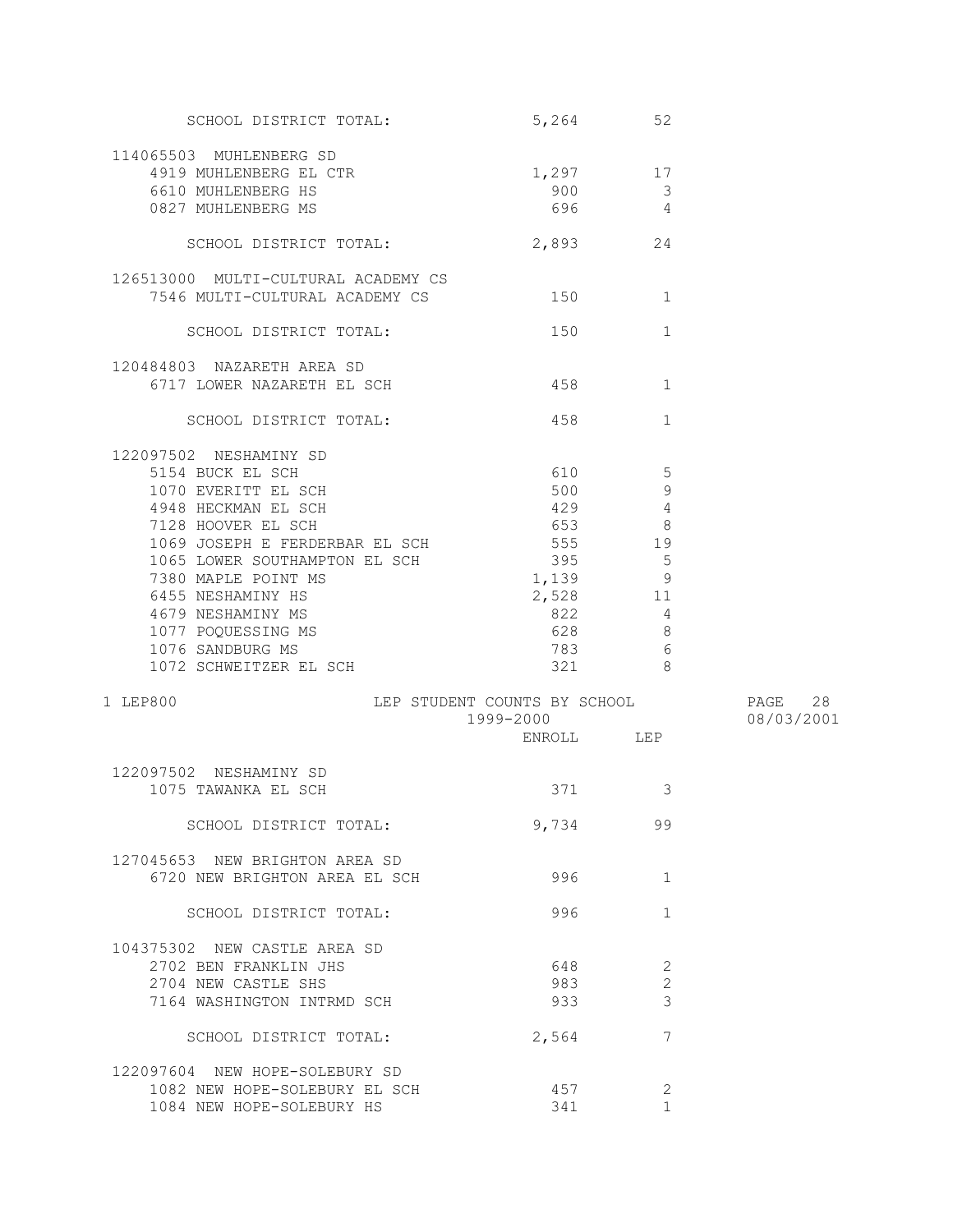| 7561 NEW HOPE-SOLEBURY MS          | 407                                    | 3                          |            |
|------------------------------------|----------------------------------------|----------------------------|------------|
| SCHOOL DISTRICT TOTAL:             | 1,205                                  | 6                          |            |
| 107656303 NEW KENSINGTON-ARNOLD SD |                                        |                            |            |
| 5167 BERKEY SCH                    | 400                                    | 1                          |            |
| 4463 FORT CRAWFORD SCH             | 246                                    | $\mathbf{1}$               |            |
| 4462 GREENWALD MEMORIAL SCH        | 186                                    | $\mathbf 1$                |            |
| 6184 VALLEY MS                     |                                        | 611 61<br>1                |            |
|                                    |                                        |                            |            |
| SCHOOL DISTRICT TOTAL:             | 1,443                                  | 4                          |            |
| 115504003 NEWPORT SD               |                                        |                            |            |
| 5260 NEWPORT EL SCH                | $508$ 2                                |                            |            |
| 3583 NEWPORT JSHS                  | 378                                    | -2                         |            |
|                                    |                                        |                            |            |
| SCHOOL DISTRICT TOTAL:             |                                        | 886 4                      |            |
| 123465602 NORRISTOWN AREA SD       |                                        |                            |            |
| 3318 HANCOCK EL SCH                |                                        | 540 118                    |            |
| 6729 NORRISTOWN AREA HS            | 1,686                                  | 40                         |            |
| 5253 PAUL V FLY EL SCH             | 579                                    | 121                        |            |
| 3320 STEWART MS                    | 656                                    | 44                         |            |
|                                    |                                        |                            |            |
| SCHOOL DISTRICT TOTAL:             | 3,461 323                              |                            |            |
| 103026852 NORTH ALLEGHENY SD       |                                        |                            |            |
| 0263 BRADFORD WOODS EL SCH         | 463                                    | 5                          |            |
| 5108 CARSON MS                     | 746                                    | 8 <sup>8</sup>             |            |
| 6603 HOSACK EL SCH                 | 388                                    | 10                         |            |
| 0266 INGOMAR EL SCH                | 418                                    | $\overline{\mathbf{3}}$    |            |
| 7346 MARSHALL EL SCH               | 786                                    | $\overline{\phantom{0}}^2$ |            |
|                                    |                                        |                            |            |
| 1 LEP800                           | LEP STUDENT COUNTS BY SCHOOL 5 PAGE 29 |                            |            |
|                                    | 1999-2000                              |                            | 08/03/2001 |
|                                    |                                        | ENROLL LEP                 |            |
| 103026852 NORTH ALLEGHENY SD       |                                        |                            |            |
| 7379 MARSHALL MS                   | 758                                    | 4                          |            |
| 0268 MCKNIGHT EL SCH               |                                        | 734 4                      |            |
| 0271 NORTH ALLEGHENY IHS           | 1,408                                  | 5                          |            |
| 6793 NORTH ALLEGHENY SHS           | 1,256                                  | $\mathbf{1}$               |            |
| 0269 PEEBLES EL SCH                | 352                                    | 4                          |            |
|                                    |                                        |                            |            |
| SCHOOL DISTRICT TOTAL:             | 7,309                                  | 46                         |            |
| 103026902 NORTH HILLS SD           |                                        |                            |            |
| 4869 MCINTYRE EL SCH               | 306                                    | $\mathbf{1}$               |            |
| 6106 NORTH HILLS JHS               | 1,330                                  | $\sqrt{2}$                 |            |
| 7101 NORTH HILLS SHS               | 1,279                                  | $\overline{c}$             |            |
| 0287 NORTHWAY EL SCH               | 269                                    | 13                         |            |
| 0291 ROSS EL SCH                   | 628                                    | 7                          |            |
| 0290 WEST VIEW EL SCH              | 529                                    | 2                          |            |
|                                    |                                        |                            |            |
| SCHOOL DISTRICT TOTAL:             | 4,341                                  | 27                         |            |

123465702 NORTH PENN SD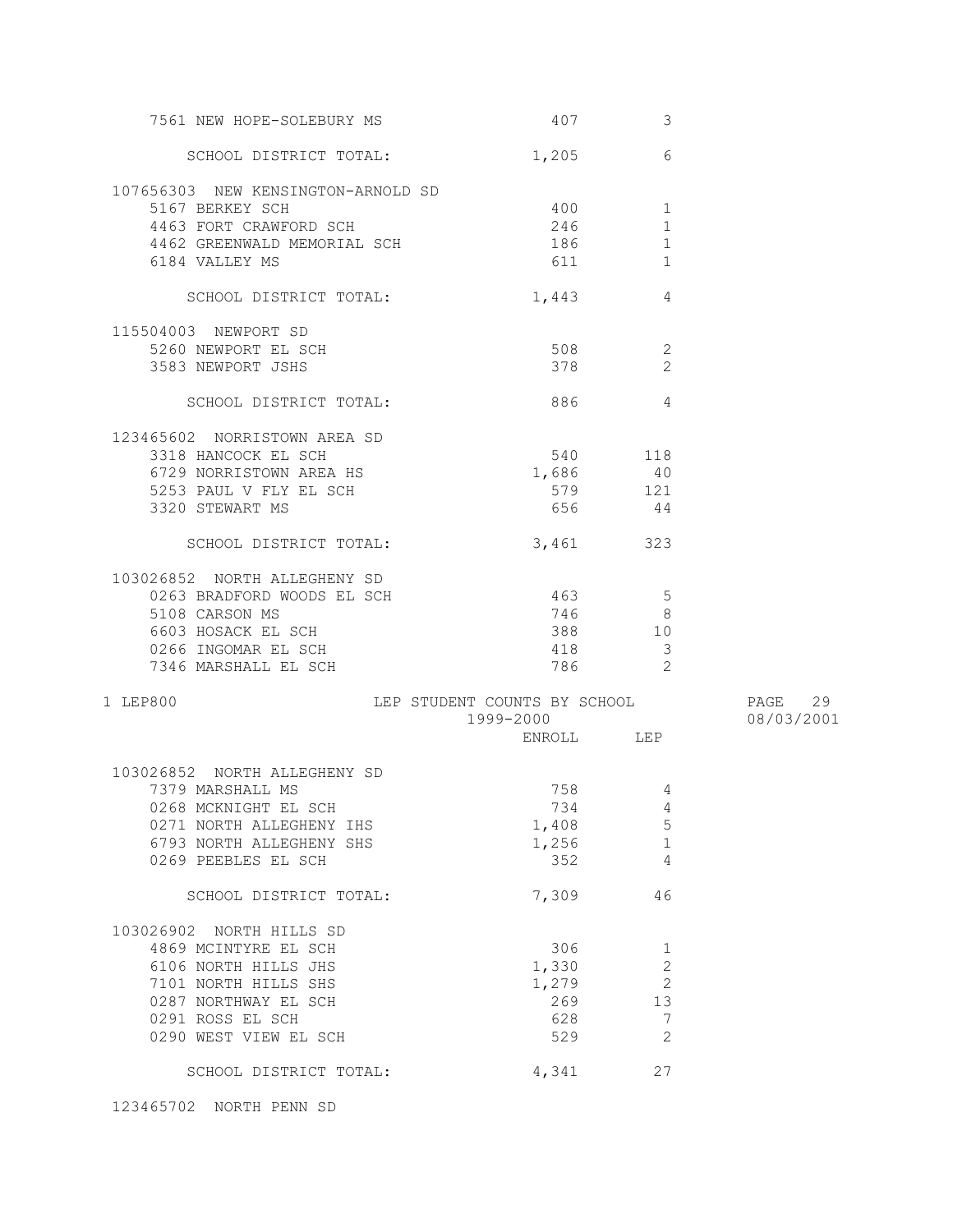| 7406 BRIDLE PATH EL SCH                                         | 703                                                                                                                                                                                                                             | 12             |            |
|-----------------------------------------------------------------|---------------------------------------------------------------------------------------------------------------------------------------------------------------------------------------------------------------------------------|----------------|------------|
| 6907 GENERAL NASH EL SCH                                        | 596                                                                                                                                                                                                                             | 9              |            |
|                                                                 | 578                                                                                                                                                                                                                             | 23             |            |
| 4831 GWYN-NOR EL SCH<br>7314 GWYNEDD SQUARE EL SCH              | 660 000                                                                                                                                                                                                                         | 14             |            |
| 5344 HATFIELD EL SCH                                            | 671                                                                                                                                                                                                                             | 75             |            |
| 3379 INGLEWOOD EL SCH                                           | 533                                                                                                                                                                                                                             | 27             |            |
|                                                                 | 558 30                                                                                                                                                                                                                          | 16             |            |
| 3309 KNAPP EL SCH<br>3275 KULP EL SCH<br>4830 MONTGOMERY EL SCH | 493                                                                                                                                                                                                                             | 16             |            |
|                                                                 | 742                                                                                                                                                                                                                             | 21             |            |
| 5345 NORTH PENN SHS                                             | 2,846                                                                                                                                                                                                                           | 71             |            |
| JJ4J NORTH PENN SHS<br>3325 NORTH WALES EL SCH                  |                                                                                                                                                                                                                                 |                |            |
|                                                                 | 469                                                                                                                                                                                                                             | 6              |            |
| 3280 OAK PARK EL SCH                                            | 430                                                                                                                                                                                                                             | 36             |            |
| 3322 PENNBROOK MS                                               |                                                                                                                                                                                                                                 | 10             |            |
| 3324 PENNDALE MS                                                | 1,387                                                                                                                                                                                                                           | 25             |            |
| 3323 PENNFIELD MS                                               | 836 1990                                                                                                                                                                                                                        | 24             |            |
| 7407 WALTON FARM EL SCH                                         | 650 650                                                                                                                                                                                                                         | 22             |            |
| 3278 YORK AVENUE EL SCH                                         | 277                                                                                                                                                                                                                             | 11             |            |
| SCHOOL DISTRICT TOTAL:                                          | 13,267 418                                                                                                                                                                                                                      |                |            |
| 112674403 NORTHEASTERN YORK SD                                  |                                                                                                                                                                                                                                 |                |            |
| 4572 CONEWAGO EL SCH                                            | 414                                                                                                                                                                                                                             | -2             |            |
| 4578 NORTHEASTERN MS                                            | 743                                                                                                                                                                                                                             | 1              |            |
| 4577 NORTHEASTERN SHS                                           | 735                                                                                                                                                                                                                             | 5              |            |
|                                                                 |                                                                                                                                                                                                                                 |                |            |
| SCHOOL DISTRICT TOTAL:                                          | 1,892                                                                                                                                                                                                                           | 8              |            |
| 113385003 NORTHERN LEBANON SD                                   |                                                                                                                                                                                                                                 |                |            |
| 2758 EAST HANOVER EL SCH                                        | 248                                                                                                                                                                                                                             | -2             |            |
| 2755 FREDERICKSBURG EL SCH                                      | 327                                                                                                                                                                                                                             | 4              |            |
| 2757 JONESTOWN EL SCH                                           | 493 493                                                                                                                                                                                                                         | - 6            |            |
| 2760 NORTHERN LEBANON SHS                                       | 733 — 733 — 733 — 733 — 733 — 744 — 752 — 752 — 752 — 752 — 752 — 753 — 753 — 753 — 754 — 755 — 755 — 755 — 755 — 755 — 755 — 755 — 755 — 755 — 755 — 755 — 755 — 755 — 755 — 755 — 755 — 755 — 755 — 755 — 755 — 755 — 755 — 7 | 1              |            |
| SCHOOL DISTRICT TOTAL:                                          | 1,801                                                                                                                                                                                                                           | 13             |            |
| 1 LEP800                                                        | LEP STUDENT COUNTS BY SCHOOL                                                                                                                                                                                                    |                | PAGE 30    |
|                                                                 | 1999-2000                                                                                                                                                                                                                       |                | 08/03/2001 |
|                                                                 | ENROLL LEP                                                                                                                                                                                                                      |                |            |
|                                                                 |                                                                                                                                                                                                                                 |                |            |
| 115674603 NORTHERN YORK COUNTY SD                               |                                                                                                                                                                                                                                 |                |            |
| 6345 NORTHERN HS                                                | 929                                                                                                                                                                                                                             | 2              |            |
| 6346 NORTHERN MS                                                | 782                                                                                                                                                                                                                             | $\overline{c}$ |            |
| 7572 SOUTH MOUNTAIN EL SCH                                      | 530                                                                                                                                                                                                                             | $\overline{2}$ |            |
| SCHOOL DISTRICT TOTAL:                                          | 2,241                                                                                                                                                                                                                           | 6              |            |
| 103026873 NORTHGATE SD                                          |                                                                                                                                                                                                                                 |                |            |
| 0030 AVALON EL SCH                                              | 369                                                                                                                                                                                                                             | -5             |            |
| 6977 BELLEVUE EL SCH                                            | 476                                                                                                                                                                                                                             | $\mathbf{1}$   |            |
| 0053 NORTHGATE MSHS                                             | 840                                                                                                                                                                                                                             | 10             |            |
| SCHOOL DISTRICT TOTAL:                                          | 1,685                                                                                                                                                                                                                           | 16             |            |
|                                                                 |                                                                                                                                                                                                                                 |                |            |
| 107656502 NORWIN SD                                             |                                                                                                                                                                                                                                 |                |            |
| 4479 HARTFORD HEIGHTS EL SCH                                    | 296                                                                                                                                                                                                                             | 2              |            |
| 4482 NORWIN MS EAST                                             | 725                                                                                                                                                                                                                             | $\overline{2}$ |            |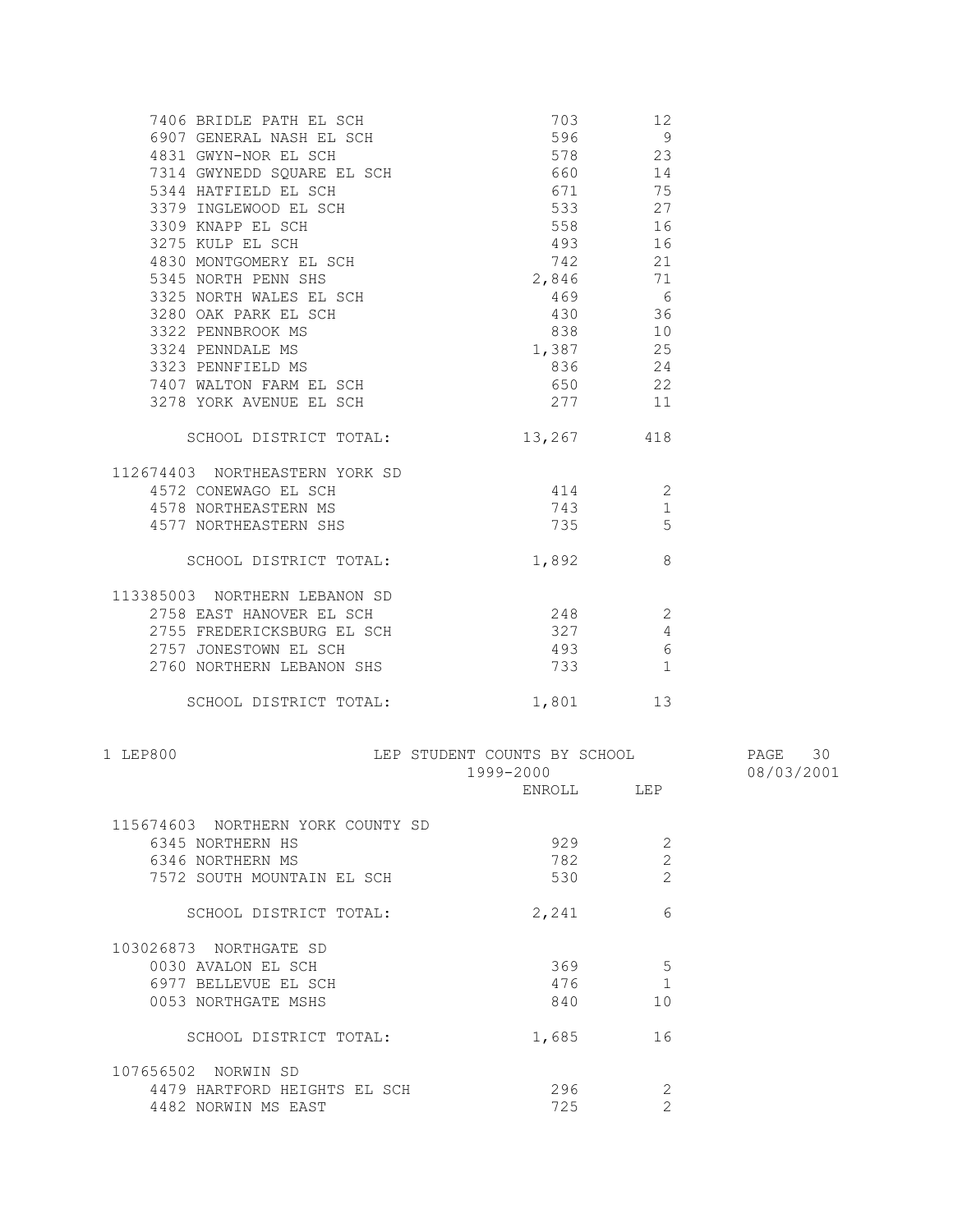| 4717 NORWIN SHS<br>4474 SCULL EL SCH<br>4475 SHAW EL SCH | 1,644<br>603<br>151 000                | $\sqrt{2}$<br>$\overline{c}$<br>$\mathbf{1}$ |            |
|----------------------------------------------------------|----------------------------------------|----------------------------------------------|------------|
| SCHOOL DISTRICT TOTAL: 3,419                             |                                        | 9                                            |            |
| 124156503 OCTORARA AREA SD                               |                                        |                                              |            |
| 1414 OCTORARA AREA HS                                    | 718 8                                  |                                              |            |
| 6484 OCTORARA AREA INTRMD SCH                            | 850 13                                 |                                              |            |
| 1413 OCTORARA EL SCH                                     | 1,014 24                               |                                              |            |
| SCHOOL DISTRICT TOTAL:                                   | 2,582 45                               |                                              |            |
| 124156603 OWEN J ROBERTS SD                              |                                        |                                              |            |
| 7304 EAST COVENTRY EL SCH                                | 421                                    | $\mathbf{2}$                                 |            |
| 6487 NORTH COVENTRY EL SCH                               | 458                                    | 1                                            |            |
| 1406 OWEN J ROBERTS HS                                   | 1,039                                  | 4                                            |            |
| 5010 OWEN J ROBERTS MS                                   |                                        | 1                                            |            |
| 7303 WARWICK EL SCH                                      | 178                                    | 1                                            |            |
|                                                          |                                        |                                              |            |
| SCHOOL DISTRICT TOTAL:                                   | 3,053                                  | 9                                            |            |
| 124156703 OXFORD AREA SD                                 |                                        |                                              |            |
| 7358 ELK RIDGE SCHOOL                                    | 515 24                                 |                                              |            |
| 6624 JORDAN BANK SCH                                     | 461 43                                 |                                              |            |
| 6623 NOTTINGHAM SCH                                      | 734 39                                 |                                              |            |
| 1420 OXFORD AREA HS                                      | 865 27                                 |                                              |            |
| 1418 PENN'S GROVE SCH                                    | 452 13                                 |                                              |            |
| SCHOOL DISTRICT TOTAL:                                   | 3,027                                  | 146                                          |            |
| 122098003 PALISADES SD                                   |                                        |                                              |            |
|                                                          |                                        |                                              |            |
| 1 LEP800                                                 | LEP STUDENT COUNTS BY SCHOOL 5 PAGE 31 |                                              |            |
|                                                          | 1999-2000                              |                                              | 08/03/2001 |
|                                                          | ENROLL LEP                             |                                              |            |
| 122098003 PALISADES SD                                   |                                        |                                              |            |
| 7063 DURHAM-NOCKAMIXON EL SCH                            | 328                                    | 1                                            |            |
| 1091 SPRINGFIELD EL SCH                                  | 282                                    | $4\overline{4}$                              |            |
| 6456 TINICUM EL SCH                                      | 314                                    | 2                                            |            |
| SCHOOL DISTRICT TOTAL:                                   | 924                                    | 7                                            |            |
|                                                          |                                        |                                              |            |
| 121136503 PALMERTON AREA SD                              |                                        |                                              |            |
| 7172 PALMER EL SCH                                       | 741                                    | 2                                            |            |
| SCHOOL DISTRICT TOTAL:                                   | 741                                    | 2                                            |            |
| 113385303 PALMYRA AREA SD                                |                                        |                                              |            |
| 2761 FORGE ROAD EL SCH                                   | 453                                    | 1                                            |            |
| 4904 NORTHSIDE EL SCH                                    | 376                                    | $\mathbf{1}$                                 |            |
| 2765 PALMYRA AREA MS                                     | 654                                    | 3                                            |            |
| 2764 PINE STREET EL SCH                                  | 402                                    | 4                                            |            |
|                                                          |                                        |                                              |            |
| SCHOOL DISTRICT TOTAL:                                   | 1,885                                  | 9                                            |            |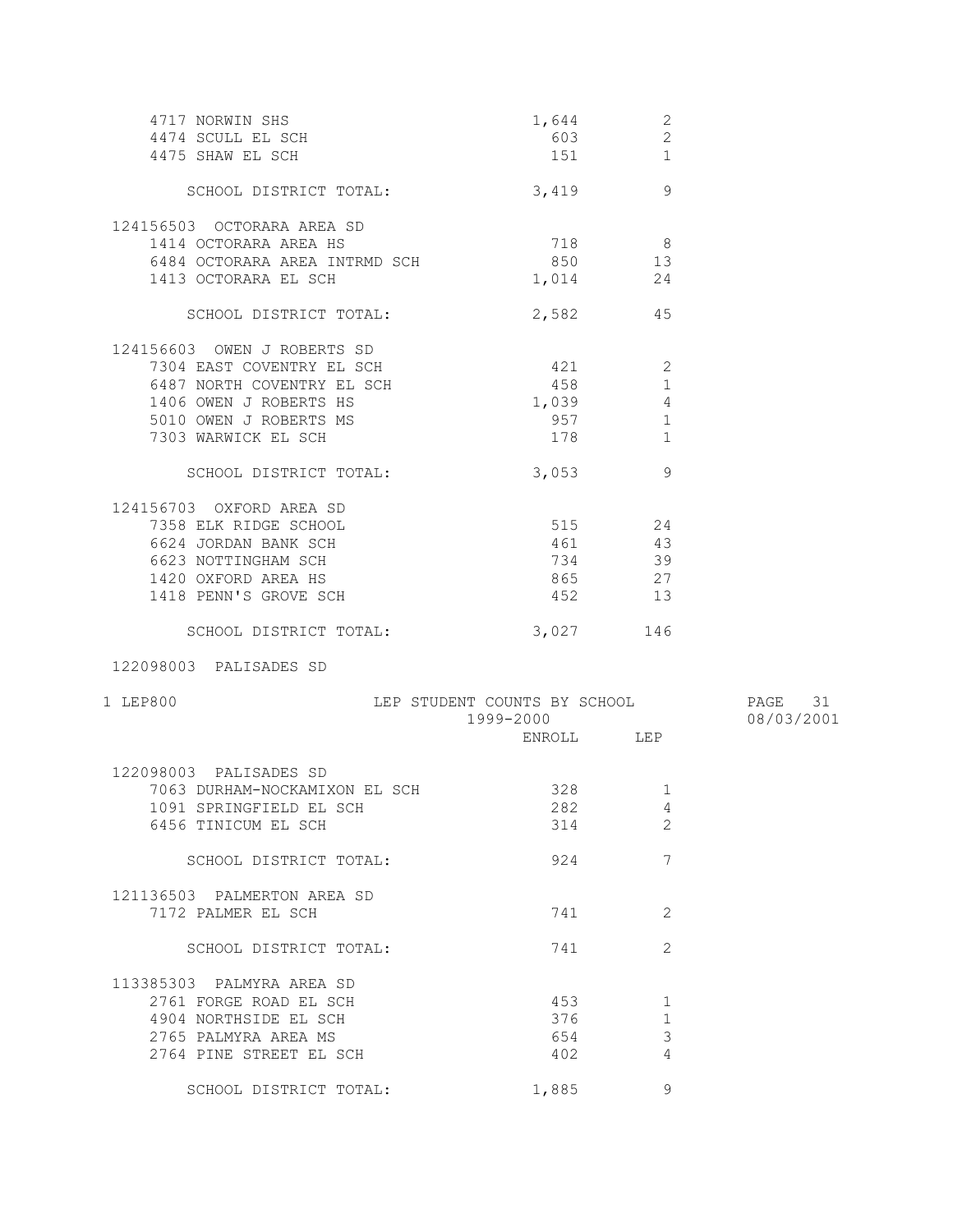| 121395103 PARKLAND SD       |                              |                       |            |
|-----------------------------|------------------------------|-----------------------|------------|
| 2824 CETRONIA SCH           | 447                          | 3                     |            |
| 4672 FOGELSVILLE SCH        | 538                          | 4                     |            |
| 6801 KERNSVILLE SCH         | 635                          | $\mathfrak{Z}$        |            |
| 2827 KRATZER SCH            |                              | $\overline{c}$<br>441 |            |
|                             |                              |                       |            |
| 7604 OREFIELD MS            | 1,083                        | $\mathbf{2}$          |            |
| 2829 PARKLAND SHS           | 2,368                        | $\mathcal{S}$         |            |
| 2826 PARKWAY MANOR SCH      | 326                          | $\mathbf{1}$          |            |
| 2825 SCHNECKSVILLE SCH      | 461                          | $\overline{2}$        |            |
|                             |                              | 20                    |            |
| SCHOOL DISTRICT TOTAL:      | 6,299                        |                       |            |
| 120485603 PEN ARGYL AREA SD |                              |                       |            |
| 6439 PEN ARGYL AREA HS      |                              | 590 4                 |            |
| 3511 PLAINFIELD EL SCH      | 573                          | 1                     |            |
| 5351 WIND GAP MS            |                              | 728 3<br>6            |            |
|                             |                              |                       |            |
| SCHOOL DISTRICT TOTAL:      | 1,891                        | 11                    |            |
| 103027352 PENN HILLS SD     |                              |                       |            |
| 5171 DIBLE EL SCH           | 478                          | -3                    |            |
| 0305 FORBES EL SCH          | 387                          | $\mathbf{2}$          |            |
| 5019 LINTON MS              | 1,941                        | $\epsilon$            |            |
| 0297 PENN HEBRON EL SCH     | 666 100                      | $\mathbf{1}$          |            |
| 0309 PENN HILLS SHS         | 1,409                        | $\overline{4}$        |            |
|                             |                              |                       |            |
| 4663 SHENANDOAH EL SCH      | 350                          | $\mathbf{1}$          |            |
| 0306 WASHINGTON EL SCH      | 437                          | $\mathbf{1}$          |            |
| SCHOOL DISTRICT TOTAL:      | 5,668                        | 18                    |            |
| 113365203 PENN MANOR SD     |                              |                       |            |
| 2629 ESHLEMAN EL SCH        |                              | 333 1                 |            |
| 1 LEP800                    | LEP STUDENT COUNTS BY SCHOOL |                       | PAGE 32    |
|                             | 1999-2000                    |                       | 08/03/2001 |
|                             |                              | ENROLL LEP            |            |
|                             |                              |                       |            |
| 113365203 PENN MANOR SD     |                              |                       |            |
| 2626 HAMBRIGHT EL SCH       |                              | 6                     |            |
| 2628 MARTIC EL SCH          |                              | 458 and $\sim$<br>1   |            |
| 2633 PENN MANOR HS          | 1,680                        | 3                     |            |
|                             | 2,996                        | 11                    |            |
| SCHOOL DISTRICT TOTAL:      |                              |                       |            |
| 125236903 PENN-DELCO SD     |                              |                       |            |
| 1911 ASTON EL SCH           | 458                          | 3                     |            |
| 1910 COEBOURN EL SCH        | 295                          | 5                     |            |
| 1912 PARKSIDE EL SCH        | 217                          | $\mathbf{1}$          |            |
| 5223 PENNELL EL SCH         | 479                          | 3                     |            |
| SCHOOL DISTRICT TOTAL:      | 1,449                        | 12                    |            |
|                             |                              |                       |            |
| 107657103 PENN-TRAFFORD SD  |                              |                       |            |
| 6185 HARRISON PARK EL SCH   | 528                          | 1                     |            |
| 4490 MCCULLOUGH EL SCH      | 591                          | 3                     |            |
| SCHOOL DISTRICT TOTAL:      | 1,119                        | $\overline{4}$        |            |
|                             |                              |                       |            |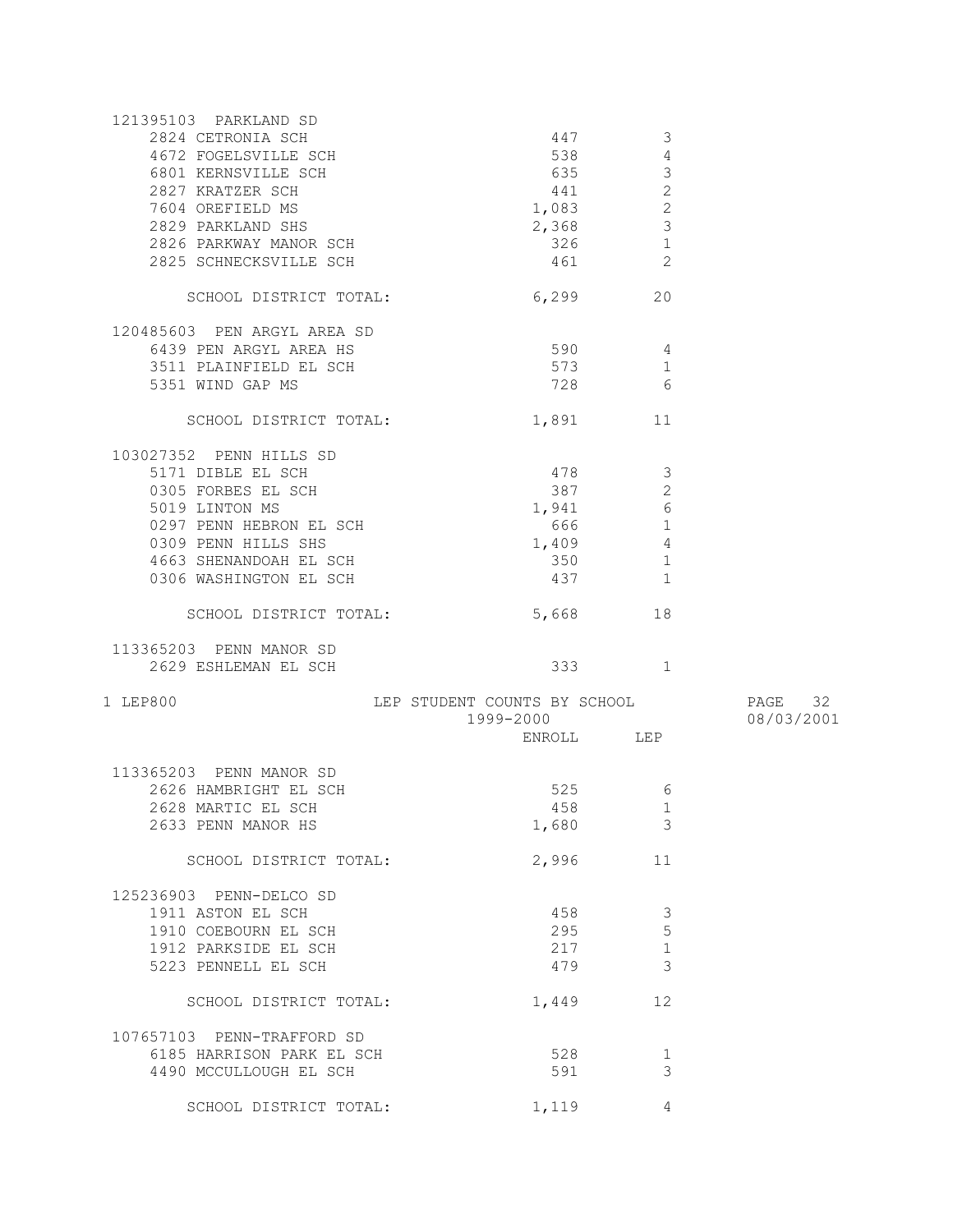| 567<br>2<br>SCHOOL DISTRICT TOTAL:<br>122098103 PENNRIDGE SD<br>558 11<br>1053 BEDMINSTER EL SCH<br>419<br>1054 DEIBLER EL SCH<br>7<br>476<br>8<br>1055 GRASSE EL SCH<br>1097 PATRICIA A GUTH EL SCH<br>$\mathcal{S}$<br>590<br>$\frac{3}{5}$<br>4681 PENNRIDGE CENTRAL MS<br>645<br>1,989<br>1100 PENNRIDGE HS<br>13<br>1099 PENNRIDGE SOUTH MS<br>509<br>1098 SELLERSVILLE EL SCH<br>560 9<br>538 5<br>1052 SEYLAR EL SCH<br>7260 WEST ROCKHILL EL SCH<br>519 6<br>6,803 95<br>SCHOOL DISTRICT TOTAL:<br>110147003 PENNS VALLEY AREA SD<br>333<br>$\overline{2}$<br>1347 CENTRE HALL-POTTER EL SCH<br>$\mathcal{S}$<br>151<br>1348 GREGG TOWNSHIP EL SCH<br>770<br>$\mathcal{E}$<br>6231 PENNS VALLEY AREA JSHS<br>-8<br>SCHOOL DISTRICT TOTAL:<br>1,254<br>122098202 PENNSBURY SD<br>607 12<br>7519 AFTON EL SCH<br>759<br>6<br>7308 CHARLES H BOEHM MS<br>735<br>4853 EDGEWOOD EL SCH<br>13<br>$\overline{2}$<br>220<br>7465 FALLSINGTON EL SCH<br>LEP STUDENT COUNTS BY SCHOOL 57 PAGE 33<br>1999-2000<br>08/03/2001<br>ENROLL LEP<br>122098202 PENNSBURY SD<br>430<br>1109 MAKEFIELD EL SCH<br>3<br>$\mathbf{1}$<br>1107 MANOR EL SCH<br>481<br>1,696<br>30<br>1115 MEDILL BAIR IHS<br>572<br>1106 OXFORD VALLEY EL SCH<br>12<br>360<br>$\overline{\phantom{0}}$ 2<br>1101 PENN VALLEY EL SCH<br>4682 PENNSBURY HS<br>1,601<br>14<br>1116 PENNWOOD MS<br>1,001<br>11<br>5<br>1102 QUARRY HILL EL SCH<br>647<br>600<br>$\,8\,$<br>1111 ROOSEVELT EL SCH<br>1104 VILLAGE PARK SCH<br>321<br>4<br>372<br>1112 WALT DISNEY EL SCH<br>24<br>950<br>7<br>1113 WILLIAM PENN MS | 105204703 PENNCREST SD<br>1630 CAMBRIDGE SPRINGS EL SCH | 567    | 2   |  |
|-------------------------------------------------------------------------------------------------------------------------------------------------------------------------------------------------------------------------------------------------------------------------------------------------------------------------------------------------------------------------------------------------------------------------------------------------------------------------------------------------------------------------------------------------------------------------------------------------------------------------------------------------------------------------------------------------------------------------------------------------------------------------------------------------------------------------------------------------------------------------------------------------------------------------------------------------------------------------------------------------------------------------------------------------------------------------------------------------------------------------------------------------------------------------------------------------------------------------------------------------------------------------------------------------------------------------------------------------------------------------------------------------------------------------------------------------------------------------------------------------------------------------------------------------------------------------------|---------------------------------------------------------|--------|-----|--|
|                                                                                                                                                                                                                                                                                                                                                                                                                                                                                                                                                                                                                                                                                                                                                                                                                                                                                                                                                                                                                                                                                                                                                                                                                                                                                                                                                                                                                                                                                                                                                                               |                                                         |        |     |  |
|                                                                                                                                                                                                                                                                                                                                                                                                                                                                                                                                                                                                                                                                                                                                                                                                                                                                                                                                                                                                                                                                                                                                                                                                                                                                                                                                                                                                                                                                                                                                                                               |                                                         |        |     |  |
|                                                                                                                                                                                                                                                                                                                                                                                                                                                                                                                                                                                                                                                                                                                                                                                                                                                                                                                                                                                                                                                                                                                                                                                                                                                                                                                                                                                                                                                                                                                                                                               |                                                         |        |     |  |
|                                                                                                                                                                                                                                                                                                                                                                                                                                                                                                                                                                                                                                                                                                                                                                                                                                                                                                                                                                                                                                                                                                                                                                                                                                                                                                                                                                                                                                                                                                                                                                               |                                                         |        |     |  |
|                                                                                                                                                                                                                                                                                                                                                                                                                                                                                                                                                                                                                                                                                                                                                                                                                                                                                                                                                                                                                                                                                                                                                                                                                                                                                                                                                                                                                                                                                                                                                                               |                                                         |        |     |  |
|                                                                                                                                                                                                                                                                                                                                                                                                                                                                                                                                                                                                                                                                                                                                                                                                                                                                                                                                                                                                                                                                                                                                                                                                                                                                                                                                                                                                                                                                                                                                                                               |                                                         |        |     |  |
|                                                                                                                                                                                                                                                                                                                                                                                                                                                                                                                                                                                                                                                                                                                                                                                                                                                                                                                                                                                                                                                                                                                                                                                                                                                                                                                                                                                                                                                                                                                                                                               |                                                         |        |     |  |
|                                                                                                                                                                                                                                                                                                                                                                                                                                                                                                                                                                                                                                                                                                                                                                                                                                                                                                                                                                                                                                                                                                                                                                                                                                                                                                                                                                                                                                                                                                                                                                               |                                                         |        |     |  |
|                                                                                                                                                                                                                                                                                                                                                                                                                                                                                                                                                                                                                                                                                                                                                                                                                                                                                                                                                                                                                                                                                                                                                                                                                                                                                                                                                                                                                                                                                                                                                                               |                                                         |        |     |  |
|                                                                                                                                                                                                                                                                                                                                                                                                                                                                                                                                                                                                                                                                                                                                                                                                                                                                                                                                                                                                                                                                                                                                                                                                                                                                                                                                                                                                                                                                                                                                                                               |                                                         |        |     |  |
|                                                                                                                                                                                                                                                                                                                                                                                                                                                                                                                                                                                                                                                                                                                                                                                                                                                                                                                                                                                                                                                                                                                                                                                                                                                                                                                                                                                                                                                                                                                                                                               |                                                         |        |     |  |
|                                                                                                                                                                                                                                                                                                                                                                                                                                                                                                                                                                                                                                                                                                                                                                                                                                                                                                                                                                                                                                                                                                                                                                                                                                                                                                                                                                                                                                                                                                                                                                               |                                                         |        |     |  |
|                                                                                                                                                                                                                                                                                                                                                                                                                                                                                                                                                                                                                                                                                                                                                                                                                                                                                                                                                                                                                                                                                                                                                                                                                                                                                                                                                                                                                                                                                                                                                                               |                                                         |        |     |  |
|                                                                                                                                                                                                                                                                                                                                                                                                                                                                                                                                                                                                                                                                                                                                                                                                                                                                                                                                                                                                                                                                                                                                                                                                                                                                                                                                                                                                                                                                                                                                                                               |                                                         |        |     |  |
|                                                                                                                                                                                                                                                                                                                                                                                                                                                                                                                                                                                                                                                                                                                                                                                                                                                                                                                                                                                                                                                                                                                                                                                                                                                                                                                                                                                                                                                                                                                                                                               |                                                         |        |     |  |
|                                                                                                                                                                                                                                                                                                                                                                                                                                                                                                                                                                                                                                                                                                                                                                                                                                                                                                                                                                                                                                                                                                                                                                                                                                                                                                                                                                                                                                                                                                                                                                               |                                                         |        |     |  |
|                                                                                                                                                                                                                                                                                                                                                                                                                                                                                                                                                                                                                                                                                                                                                                                                                                                                                                                                                                                                                                                                                                                                                                                                                                                                                                                                                                                                                                                                                                                                                                               |                                                         |        |     |  |
|                                                                                                                                                                                                                                                                                                                                                                                                                                                                                                                                                                                                                                                                                                                                                                                                                                                                                                                                                                                                                                                                                                                                                                                                                                                                                                                                                                                                                                                                                                                                                                               |                                                         |        |     |  |
|                                                                                                                                                                                                                                                                                                                                                                                                                                                                                                                                                                                                                                                                                                                                                                                                                                                                                                                                                                                                                                                                                                                                                                                                                                                                                                                                                                                                                                                                                                                                                                               |                                                         |        |     |  |
|                                                                                                                                                                                                                                                                                                                                                                                                                                                                                                                                                                                                                                                                                                                                                                                                                                                                                                                                                                                                                                                                                                                                                                                                                                                                                                                                                                                                                                                                                                                                                                               |                                                         |        |     |  |
|                                                                                                                                                                                                                                                                                                                                                                                                                                                                                                                                                                                                                                                                                                                                                                                                                                                                                                                                                                                                                                                                                                                                                                                                                                                                                                                                                                                                                                                                                                                                                                               |                                                         |        |     |  |
|                                                                                                                                                                                                                                                                                                                                                                                                                                                                                                                                                                                                                                                                                                                                                                                                                                                                                                                                                                                                                                                                                                                                                                                                                                                                                                                                                                                                                                                                                                                                                                               |                                                         |        |     |  |
|                                                                                                                                                                                                                                                                                                                                                                                                                                                                                                                                                                                                                                                                                                                                                                                                                                                                                                                                                                                                                                                                                                                                                                                                                                                                                                                                                                                                                                                                                                                                                                               |                                                         |        |     |  |
|                                                                                                                                                                                                                                                                                                                                                                                                                                                                                                                                                                                                                                                                                                                                                                                                                                                                                                                                                                                                                                                                                                                                                                                                                                                                                                                                                                                                                                                                                                                                                                               | 1 LEP800                                                |        |     |  |
|                                                                                                                                                                                                                                                                                                                                                                                                                                                                                                                                                                                                                                                                                                                                                                                                                                                                                                                                                                                                                                                                                                                                                                                                                                                                                                                                                                                                                                                                                                                                                                               |                                                         |        |     |  |
|                                                                                                                                                                                                                                                                                                                                                                                                                                                                                                                                                                                                                                                                                                                                                                                                                                                                                                                                                                                                                                                                                                                                                                                                                                                                                                                                                                                                                                                                                                                                                                               |                                                         |        |     |  |
|                                                                                                                                                                                                                                                                                                                                                                                                                                                                                                                                                                                                                                                                                                                                                                                                                                                                                                                                                                                                                                                                                                                                                                                                                                                                                                                                                                                                                                                                                                                                                                               |                                                         |        |     |  |
|                                                                                                                                                                                                                                                                                                                                                                                                                                                                                                                                                                                                                                                                                                                                                                                                                                                                                                                                                                                                                                                                                                                                                                                                                                                                                                                                                                                                                                                                                                                                                                               |                                                         |        |     |  |
|                                                                                                                                                                                                                                                                                                                                                                                                                                                                                                                                                                                                                                                                                                                                                                                                                                                                                                                                                                                                                                                                                                                                                                                                                                                                                                                                                                                                                                                                                                                                                                               |                                                         |        |     |  |
|                                                                                                                                                                                                                                                                                                                                                                                                                                                                                                                                                                                                                                                                                                                                                                                                                                                                                                                                                                                                                                                                                                                                                                                                                                                                                                                                                                                                                                                                                                                                                                               |                                                         |        |     |  |
|                                                                                                                                                                                                                                                                                                                                                                                                                                                                                                                                                                                                                                                                                                                                                                                                                                                                                                                                                                                                                                                                                                                                                                                                                                                                                                                                                                                                                                                                                                                                                                               |                                                         |        |     |  |
|                                                                                                                                                                                                                                                                                                                                                                                                                                                                                                                                                                                                                                                                                                                                                                                                                                                                                                                                                                                                                                                                                                                                                                                                                                                                                                                                                                                                                                                                                                                                                                               |                                                         |        |     |  |
|                                                                                                                                                                                                                                                                                                                                                                                                                                                                                                                                                                                                                                                                                                                                                                                                                                                                                                                                                                                                                                                                                                                                                                                                                                                                                                                                                                                                                                                                                                                                                                               |                                                         |        |     |  |
|                                                                                                                                                                                                                                                                                                                                                                                                                                                                                                                                                                                                                                                                                                                                                                                                                                                                                                                                                                                                                                                                                                                                                                                                                                                                                                                                                                                                                                                                                                                                                                               |                                                         |        |     |  |
|                                                                                                                                                                                                                                                                                                                                                                                                                                                                                                                                                                                                                                                                                                                                                                                                                                                                                                                                                                                                                                                                                                                                                                                                                                                                                                                                                                                                                                                                                                                                                                               |                                                         |        |     |  |
|                                                                                                                                                                                                                                                                                                                                                                                                                                                                                                                                                                                                                                                                                                                                                                                                                                                                                                                                                                                                                                                                                                                                                                                                                                                                                                                                                                                                                                                                                                                                                                               |                                                         |        |     |  |
|                                                                                                                                                                                                                                                                                                                                                                                                                                                                                                                                                                                                                                                                                                                                                                                                                                                                                                                                                                                                                                                                                                                                                                                                                                                                                                                                                                                                                                                                                                                                                                               |                                                         |        |     |  |
|                                                                                                                                                                                                                                                                                                                                                                                                                                                                                                                                                                                                                                                                                                                                                                                                                                                                                                                                                                                                                                                                                                                                                                                                                                                                                                                                                                                                                                                                                                                                                                               |                                                         |        |     |  |
|                                                                                                                                                                                                                                                                                                                                                                                                                                                                                                                                                                                                                                                                                                                                                                                                                                                                                                                                                                                                                                                                                                                                                                                                                                                                                                                                                                                                                                                                                                                                                                               | SCHOOL DISTRICT TOTAL:                                  | 11,352 | 154 |  |
|                                                                                                                                                                                                                                                                                                                                                                                                                                                                                                                                                                                                                                                                                                                                                                                                                                                                                                                                                                                                                                                                                                                                                                                                                                                                                                                                                                                                                                                                                                                                                                               |                                                         |        |     |  |
| 113365303 PEQUEA VALLEY SD<br>2635 LEACOCK EL SCH<br>202<br>2                                                                                                                                                                                                                                                                                                                                                                                                                                                                                                                                                                                                                                                                                                                                                                                                                                                                                                                                                                                                                                                                                                                                                                                                                                                                                                                                                                                                                                                                                                                 |                                                         |        |     |  |
| 4<br>226<br>2647 PARADISE EL SCH                                                                                                                                                                                                                                                                                                                                                                                                                                                                                                                                                                                                                                                                                                                                                                                                                                                                                                                                                                                                                                                                                                                                                                                                                                                                                                                                                                                                                                                                                                                                              |                                                         |        |     |  |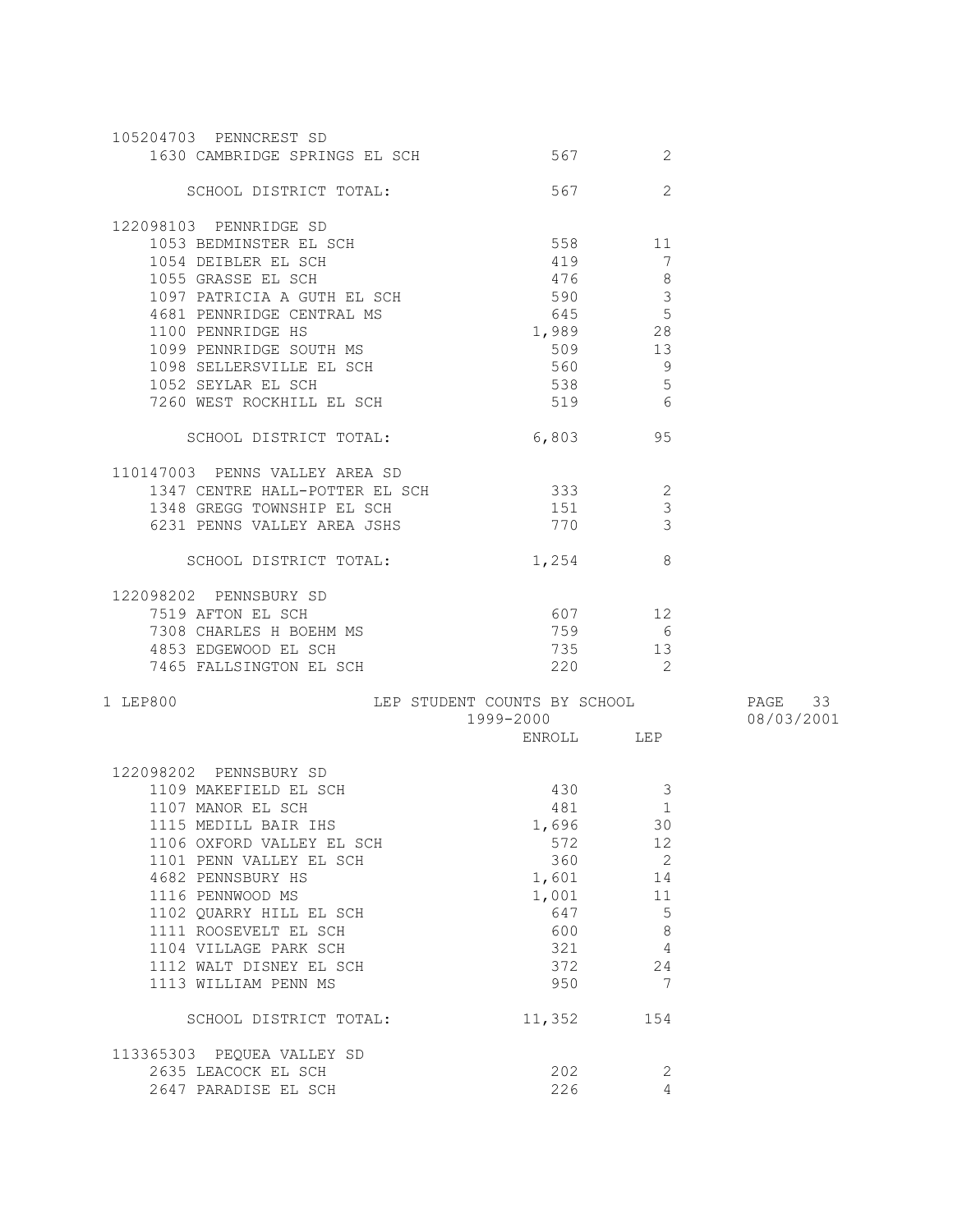| SCHOOL DISTRICT TOTAL:                                                                  | 428               | 6              |            |
|-----------------------------------------------------------------------------------------|-------------------|----------------|------------|
|                                                                                         |                   |                |            |
| 123466103 PERKIOMEN VALLEY SD                                                           |                   |                |            |
| 7459 EVERGREEN EL SCH                                                                   | 695 6             |                |            |
| 3327 PERKIOMEN VALLEY EL-SCH SOUTH 645                                                  |                   | 1              |            |
| 3328 PERKIOMEN VALLEY HS<br>3326 PERKIOMEN VALLEY MS                                    | $1,020$ 1         |                |            |
|                                                                                         | 869 30            | 2              |            |
| 7554 SKIPPACK EL SCH                                                                    | 664 1             |                |            |
| SCHOOL DISTRICT TOTAL:                                                                  | 3,893 11          |                |            |
|                                                                                         |                   |                |            |
| 101636503 PETERS TOWNSHIP SD                                                            |                   |                |            |
| 7393 MCMURRAY EL SCH                                                                    | 783 5             |                |            |
| 5083 PETERS TWP HS                                                                      | $1,123$ 3         |                |            |
| 4256 PETERS TWP MS                                                                      | $545$ 2           |                |            |
| 4255 PLEASANT VALLEY EL SCH 408 408                                                     |                   |                |            |
| SCHOOL DISTRICT TOTAL:                                                                  | 2,859 13          |                |            |
|                                                                                         |                   |                |            |
| 126515001 PHILADELPHIA CITY SD<br>7256 ADAIRE ALEXANDER SCH                             | 661 18            |                |            |
| 6536 ALLEGHENY SCH                                                                      |                   | -44            |            |
| 3758 ALLEN ETHAN SCH                                                                    | $634$ 8           |                |            |
|                                                                                         | $979$ 4           |                |            |
| 3811 AUDENRIED CHARLES Y SHS<br>3618 BACHE-MARTIN SCH                                   | 753 18            |                |            |
| 6824 BALDI C C A MS                                                                     |                   |                |            |
| 7237 BARRATT NORRIS S MS                                                                | $1,177$ 88        |                |            |
| 3732 BARTON CLARA SCH                                                                   | $893$ 30          |                |            |
|                                                                                         | 849 86            |                |            |
| 3847 BARTRAM JOHN HS                                                                    | $3,147$ 121       |                |            |
|                                                                                         | 865 50<br>951 105 |                |            |
| 5183 BETHUNE MARY MCLEOD SCH<br>3733 BIRNEY GEN DAVIS B SCH<br>7070 BODINE WILLIAM W HS | $545$ 24          |                |            |
|                                                                                         |                   |                |            |
| LEP STUDENT COUNTS BY SCHOOL FAGE 34<br>1 LEP800                                        |                   |                |            |
|                                                                                         | 1999-2000         |                | 08/03/2001 |
|                                                                                         | ENROLL LEP        |                |            |
| 126515001 PHILADELPHIA CITY SD                                                          |                   |                |            |
| 3840 BOK EDWARD W TECHNICAL HS 1,010                                                    |                   | 22             |            |
| 3638 BOONE DANIEL SCH                                                                   | 196 8             |                |            |
| 3684 BROWN HENRY A SCH                                                                  | 407               | - 109          |            |
| 7230 CARNELL LAURA H SCH                                                                | 1,425             | 91             |            |
| 4728 CARROLL CHARLES SCH                                                                | 271               | $5^{\circ}$    |            |
| 7023 CARVER HS                                                                          | 683               | 4              |            |
| 3602 CATHARINE JOSEPH SCH                                                               | 811               | 154            |            |
| 7404 CAYUGA SCHOOL                                                                      | 561               | 109            |            |
| 7368 CENTRAL EAST MS                                                                    | 1,111             | 83             |            |
| 3848 CENTRAL HS                                                                         | 2,543             | $\overline{9}$ |            |
| 3622 CHILDS GEORGE W SCH                                                                | 687               | 96             |            |
| 6767 CLEMENTE ROBERTO MS                                                                | 1,449             | 406            |            |
| 4733 CLYMER GEORGE SCH                                                                  | 712               | 22             |            |
| 3760 COMLY WATSON SCH                                                                   | 447               | $-5$           |            |
| 6525 CONWELL RUSSELL MS                                                                 | 897               | 46             |            |
| 7239 COOKE JAY MS                                                                       | 925               | 79             |            |
| 5123 CRAMP WILLIAM SCH                                                                  | 1,006             | 140            |            |
| 6996 CREATIVE AND PERFORMING ARTS                                                       | 679               | - 9            |            |
| 3736 CREIGHTON THOMAS SCH                                                               | 976               | 100            |            |
|                                                                                         |                   |                |            |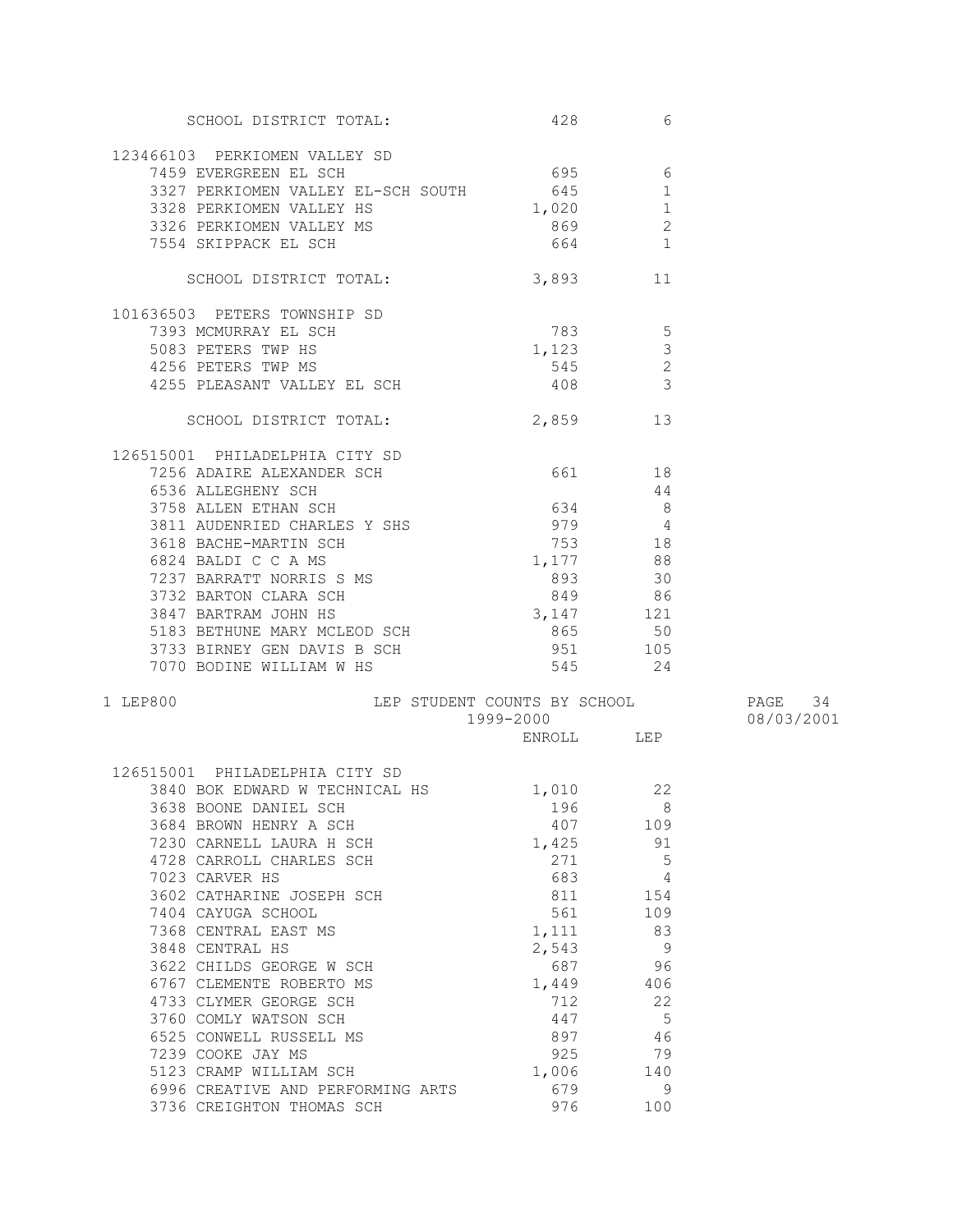| 7175 DEBURGOS BILINGUAL MAGNET MS<br>4727 DECATUR STEPHEN SCH<br>3763 DISSTON HAMILTON SCH<br>3841 DOBBINS/RANDLTON SCH<br>3841 DOBBINS/RANDLDH AVT HS<br>3841 DOBBINS/RANDLDH AVT HS<br>3841 1517 |           |  |
|----------------------------------------------------------------------------------------------------------------------------------------------------------------------------------------------------|-----------|--|
|                                                                                                                                                                                                    |           |  |
|                                                                                                                                                                                                    |           |  |
|                                                                                                                                                                                                    |           |  |
|                                                                                                                                                                                                    |           |  |
|                                                                                                                                                                                                    |           |  |
|                                                                                                                                                                                                    |           |  |
|                                                                                                                                                                                                    |           |  |
|                                                                                                                                                                                                    |           |  |
|                                                                                                                                                                                                    |           |  |
|                                                                                                                                                                                                    |           |  |
|                                                                                                                                                                                                    |           |  |
|                                                                                                                                                                                                    |           |  |
|                                                                                                                                                                                                    |           |  |
|                                                                                                                                                                                                    |           |  |
|                                                                                                                                                                                                    |           |  |
|                                                                                                                                                                                                    |           |  |
|                                                                                                                                                                                                    |           |  |
|                                                                                                                                                                                                    |           |  |
|                                                                                                                                                                                                    |           |  |
|                                                                                                                                                                                                    |           |  |
|                                                                                                                                                                                                    |           |  |
|                                                                                                                                                                                                    |           |  |
|                                                                                                                                                                                                    |           |  |
|                                                                                                                                                                                                    |           |  |
|                                                                                                                                                                                                    |           |  |
|                                                                                                                                                                                                    |           |  |
|                                                                                                                                                                                                    |           |  |
|                                                                                                                                                                                                    |           |  |
|                                                                                                                                                                                                    |           |  |
|                                                                                                                                                                                                    |           |  |
| 5125 HARTRANFT JOHN F SCH                                                                                                                                                                          | 574 31    |  |
| 1 LEP<br>800 LEP STUDENT COUNTS BY SCHOOL PAGE 35 1999-2000 D8/03/2001 ENROLL LEP                                                                                                                  |           |  |
|                                                                                                                                                                                                    |           |  |
|                                                                                                                                                                                                    |           |  |
| 126515001 PHILADELPHIA CITY SD<br>3742 HOPKINSON FRANCIS SCH<br>3693 HUNTER WILLIAM H SCH<br>7227 JENKS ABRAM SCH<br>7243 JONES JOHN PAUL MS<br>3854 KENSINGTON HS<br>1,123<br>1,329<br>185        |           |  |
|                                                                                                                                                                                                    |           |  |
|                                                                                                                                                                                                    |           |  |
|                                                                                                                                                                                                    |           |  |
|                                                                                                                                                                                                    |           |  |
| 3854 KENSINGTON HS                                                                                                                                                                                 | 1,329 185 |  |

|      | 126515001 PHILADELPHIA CITY SD |       |     |
|------|--------------------------------|-------|-----|
|      | 3742 HOPKINSON FRANCIS SCH     | 967   | 57  |
| 3693 | HUNTER WILLIAM H SCH           | 336   | 80  |
|      | 7227 JENKS ABRAM SCH           | 389   | 1   |
|      | 7243 JONES JOHN PAUL MS        | 1,123 | 143 |
|      | 3854 KENSINGTON HS             | 1,329 | 185 |
|      | 7228 KEY FRANCIS SCOTT SCH     | 494   | 150 |
|      | 6675 KING MARTIN LUTHER HS     | 1,807 | 7   |
|      | 3647 KIRKBRIDE ELIZA B SCH     | 597   | 211 |
|      | 6825 LA BRUM GEN J HARRY MS    | 382   | 4   |
|      | 3670 LAMBERTON ROBERT E SCH    | 1,551 | 61  |
|      | 3744 LAWTON HENRY W SCH        | 623   | 6   |
|      | 6530 LEA HENRY C SCH           | 924   | 104 |
|      | 3822 LEEDS MORRIS E MS         | 769   | 1   |
|      | 3716 LEVERING WILLIAM SCH      | 425   | 16  |
|      | 3845 LINCOLN HS                | 2,341 | 51  |
|      | 4961 LOESCHE WILLIAM H SCH     | 790   | 305 |
|      | 7232 LOWELL JAMES R SCH        | 1,285 | 260 |
| 3694 | LUDLOW JAMES R SCH             | 493   | 2.4 |
| 7521 | MARSHALL THURGOOD              | 792   | 56  |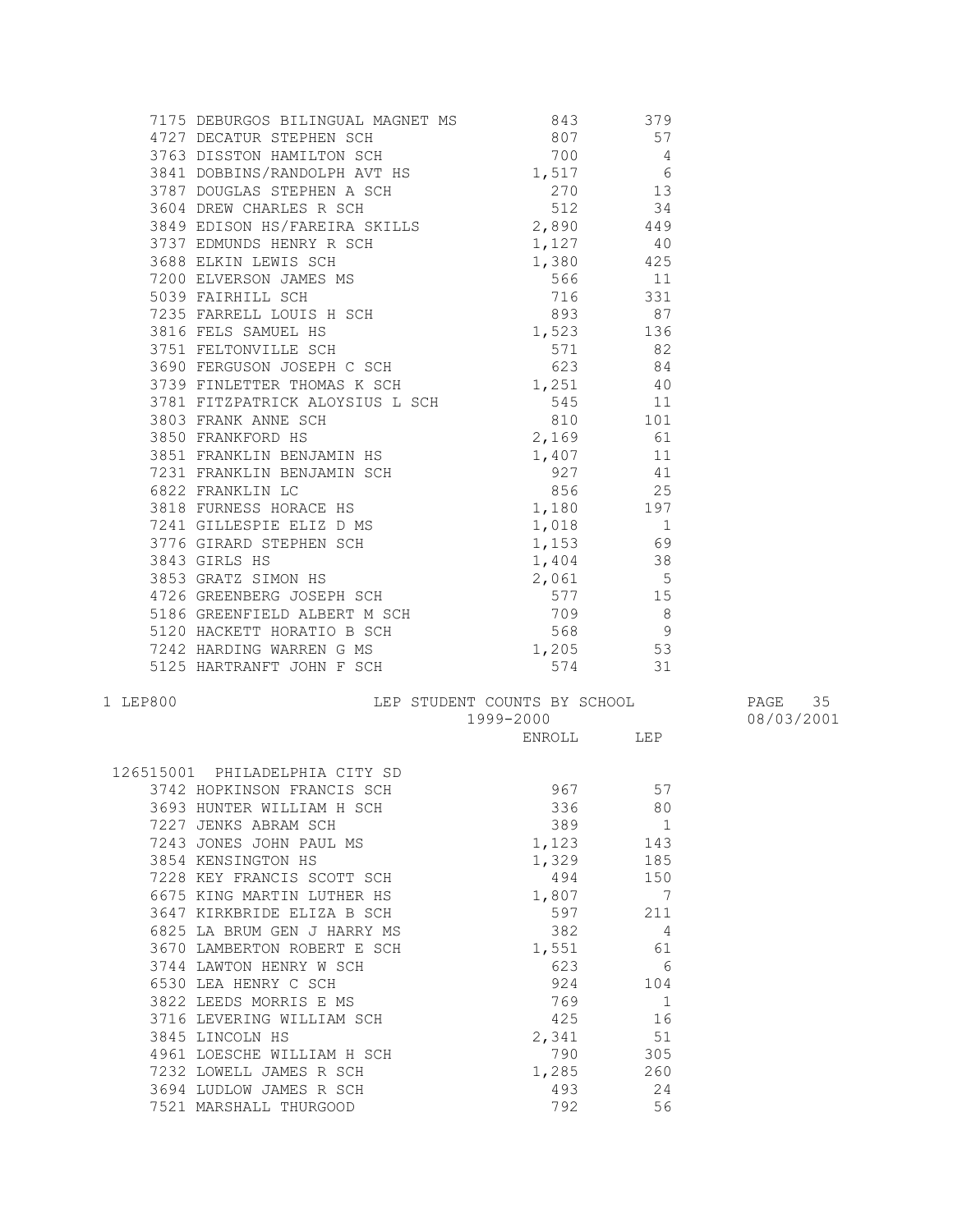| 1 LEP800 | LEP STUDENT COUNTS BY SCHOOL PAGE 36<br>1999-2000 PAGE 36<br>ENDOLL LEP |            |  |
|----------|-------------------------------------------------------------------------|------------|--|
|          |                                                                         |            |  |
|          |                                                                         | ENROLL LEP |  |
|          | 126515001 PHILADELPHIA CITY SD                                          |            |  |

| 126515001 PHILADELPHIA CITY SD |          |     |
|--------------------------------|----------|-----|
| 3859 SOUTH PHILADELPHIA HS     | 1,295    | 214 |
| 3654 SOUTHWARK SCH             | 665 — 10 | 147 |
| 7234 SPRUANCE GILBERT SCH      | 1,064    | 70  |
| 4963 STEARNE ALLEN M SCH       | 547      | 40  |
| 7248<br>STETSON JOHN B MS      | 1,179    | 243 |
| 7257<br>STODDART-FLEISHER MS   | 416      | 8   |
| 3753 SULLIVAN JAMES J SCH      | 663      | 41  |
| 3657<br>TAGGART JOHN H SCH     | 659      | 83  |
| 3755 TAYLOR BAYARD SCH         | 725      | 139 |
| 7250 THOMAS GEORGE C MS        | 526      | - 8 |
| 3832 TILDEN WILLIAM T MS       | 1,271    | 49  |
| 6523 UNIVERSITY CITY HS        | 2,022    | 33  |
| 3658 VARE ABIGAIL SCH          | 647      | 75  |
| 7251 VARE EDWIN H MS           | 850      | 77  |
| WAGNER GEN LOUIS MS<br>3835    | 864      | 20  |
| 7254<br>WANAMAKER JOHN MS      | 625      | 19  |
| 6527 WASHINGTON GEORGE HS      | 2,748    | 160 |
| 3659<br>WASHINGTON GEORGE SCH  | 453      | 49  |
| 5124 WEBSTER JOHN H SCH        | 897 — 10 | 132 |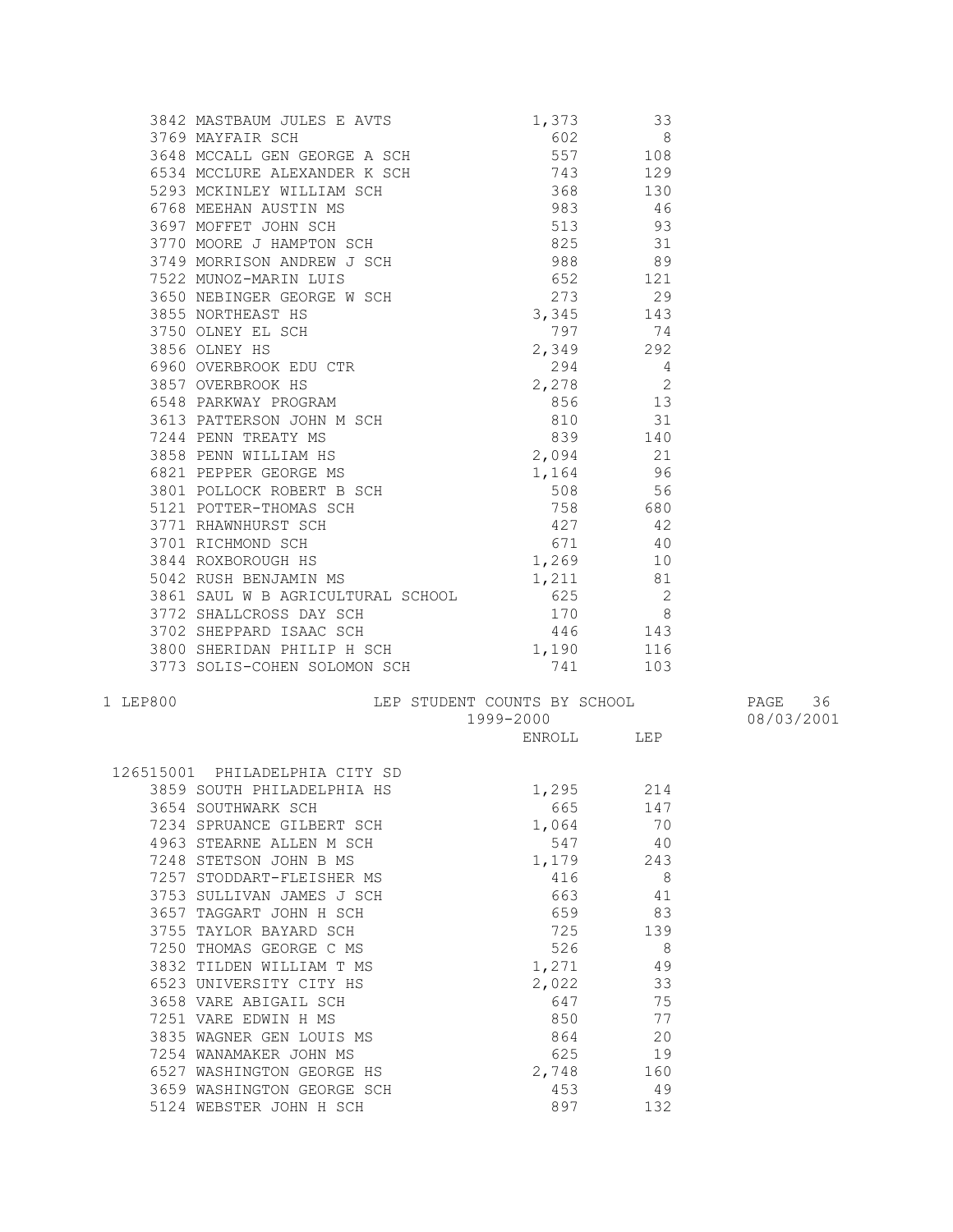| 3703 WELSH JOHN SCH<br>3728 WIDENER MEMORIAL SCH<br>6544 WILLARD FRANCES E SCH<br>7253 WILSON WOODROW MS<br>7233 ZIEGLER WILLIAM H SCH | 807<br>272<br>$747$ $78$<br>1,233 85<br>346 | 351<br>- 9<br>14 |            |
|----------------------------------------------------------------------------------------------------------------------------------------|---------------------------------------------|------------------|------------|
| SCHOOL DISTRICT TOTAL:                                                                                                                 | 131,259 11,727                              |                  |            |
| 110177003 PHILIPSBURG-OSCEOLA AREA SD<br>1560 PHILIPSBURG-OSCEOLA AREA HS 698                                                          |                                             | 2                |            |
| SCHOOL DISTRICT TOTAL:                                                                                                                 | 698                                         | 2                |            |
| 124157203 PHOENIXVILLE AREA SD                                                                                                         |                                             |                  |            |
| 1426 PHOENIXVILLE AREA HS                                                                                                              | 850 11                                      |                  |            |
| 7213 PHOENIXVILLE AREA KDG CTR                                                                                                         | 246 2                                       |                  |            |
| 1425 PHOENIXVILLE AREA MS                                                                                                              | 790 3                                       |                  |            |
| 4841 SCHUYLKILL EL SCH                                                                                                                 | 521 9                                       |                  |            |
| SCHOOL DISTRICT TOTAL:                                                                                                                 | 2,407 25                                    |                  |            |
| 103021003 PINE-RICHLAND SD                                                                                                             |                                             |                  |            |
| 0310 WASHINGTON EL SCH                                                                                                                 |                                             | 2                |            |
| 0313 WEXFORD EL SCH                                                                                                                    | 497                                         | 3                |            |
| SCHOOL DISTRICT TOTAL:                                                                                                                 | 497                                         | - 5              |            |
| 102027451 PITTSBURGH SD                                                                                                                |                                             |                  |            |
| 6015 ARSENAL MS                                                                                                                        |                                             | 603 6            |            |
| 7501 BANKSVILLE EL SCH                                                                                                                 | 241                                         | 10               |            |
| 6020 BROOKLINE EL SCH                                                                                                                  | 553                                         | $\overline{1}$   |            |
| 0325 BURGWIN EL SCH                                                                                                                    |                                             | 298 3            |            |
| LEP STUDENT COUNTS BY SCHOOL TAGE 37<br>1 LEP800                                                                                       |                                             |                  |            |
|                                                                                                                                        | 1999-2000                                   |                  | 08/03/2001 |
|                                                                                                                                        | ENROLL LEP                                  |                  |            |
| 102027451 PITTSBURGH SD                                                                                                                |                                             |                  |            |
| 6022 COLFAX EL SCH                                                                                                                     |                                             | 296 34           |            |
| 0343 FORT PITT EL SCH                                                                                                                  |                                             | 546 4            |            |
| 6030 FRICK INTL STUDIES ACADEMY                                                                                                        | 664                                         | 35               |            |
| 0345 FRIENDSHIP EL SCH                                                                                                                 | 341                                         | $\overline{1}$   |            |
| 6028 GREENFIELD EL SCH                                                                                                                 | 512                                         | 51               |            |
| 6042 LIBERTY EL SCH                                                                                                                    | 465                                         | 47               |            |
| 6044 LINDEN EL SCH                                                                                                                     | 364                                         | 4                |            |
| 6054 OVERBROOK EL SCH                                                                                                                  | 122                                         | $\sqrt{2}$       |            |
| 6080 ROGERS CTR CREAT & PER ARTS                                                                                                       | 282                                         | 3                |            |
| 0425 SCHENLEY HS                                                                                                                       | 1,319                                       | 29               |            |
| 7455 SOUTH HILLS MS                                                                                                                    | 475                                         | 3                |            |
| 7039 STERRETT CLASSICAL ACADEMY                                                                                                        | 363                                         | $\mathbf 1$      |            |
| 0389 WESTWOOD EL SCH                                                                                                                   | 297                                         | $\overline{2}$   |            |
| SCHOOL DISTRICT TOTAL:                                                                                                                 | 7,741                                       | 236              |            |
| 118406602 PITTSTON AREA SD                                                                                                             |                                             |                  |            |
| 6385 PITTSTON AREA MS                                                                                                                  | 814                                         | 2                |            |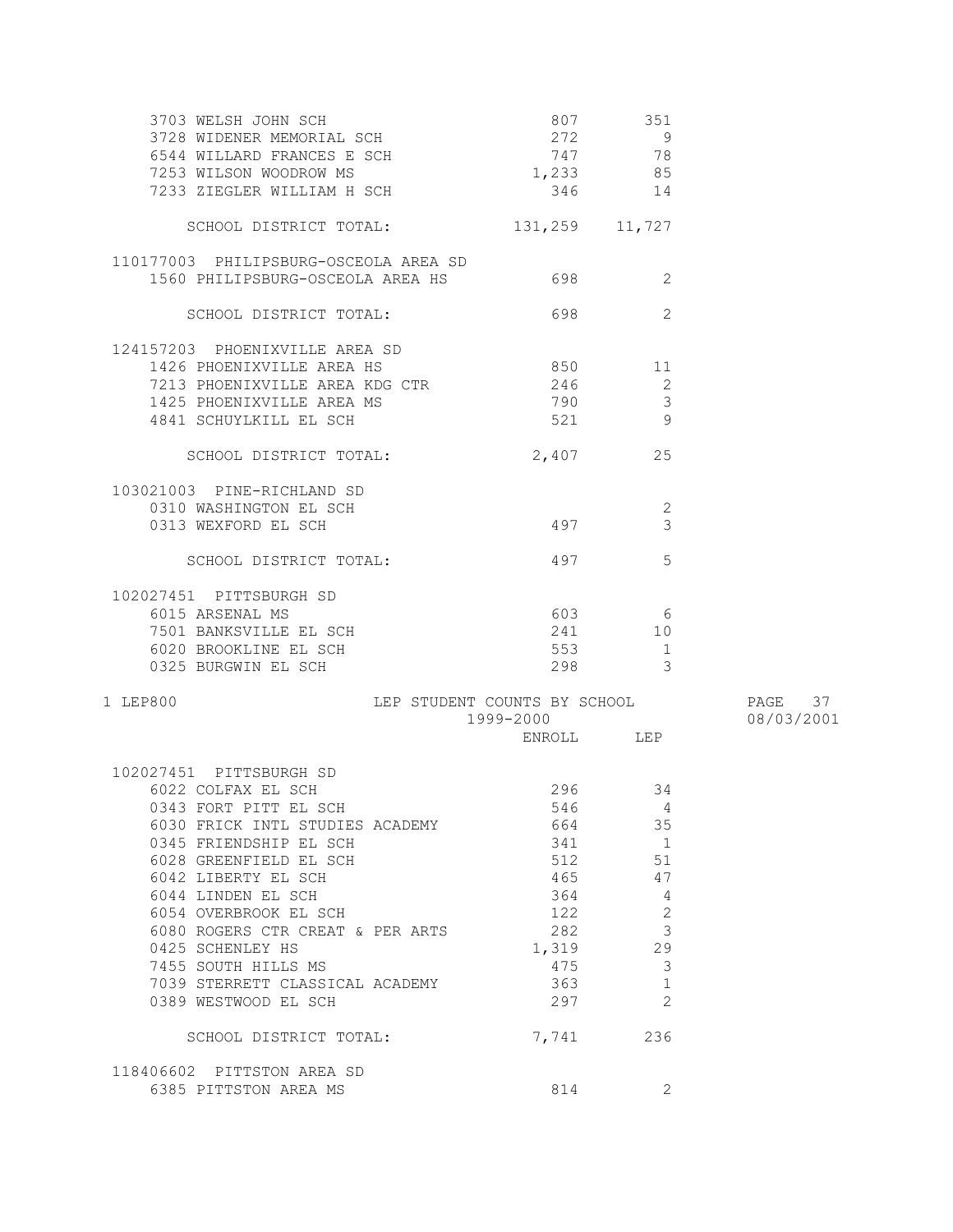| SCHOOL DISTRICT TOTAL:                                                          | 814                          | 2                        |            |
|---------------------------------------------------------------------------------|------------------------------|--------------------------|------------|
| 120455203 PLEASANT VALLEY SD                                                    |                              |                          |            |
|                                                                                 |                              | 3                        |            |
| 3208 CHESTNUTHILL EL SCH<br>3207 ELDRED EL SCH<br>3207 ELDRED EL SCH            | 256                          | $\overline{2}$           |            |
| 6901 JOHN C MILLS EL SCH                                                        | $1,006$ 4                    |                          |            |
|                                                                                 | 1,507                        |                          |            |
| 7434 PLEASANT VALLEY EL SCH<br>7183 PLEASANT VALLEY MS                          |                              | 18<br>$\overline{4}$     |            |
| 3209 POLK EL SCH                                                                | 1,452<br>267                 | 1                        |            |
|                                                                                 |                              |                          |            |
| SCHOOL DISTRICT TOTAL:                                                          | 4,673                        | 32                       |            |
| 103027503 PLUM BOROUGH SD                                                       |                              |                          |            |
| 0433 REGENCY PARK EL SCH                                                        | 299                          | 2                        |            |
| SCHOOL DISTRICT TOTAL:                                                          | 299                          | 2                        |            |
| 120455403 POCONO MOUNTAIN SD                                                    |                              |                          |            |
|                                                                                 | 392 12                       |                          |            |
| 3212 BARRETT EL CTR<br>3213 COOLBAUGH EL CTR<br>6432 POCONO EL CTR<br>3216 POCO | 520 21                       |                          |            |
|                                                                                 | 795 81                       |                          |            |
|                                                                                 | 884 54                       |                          |            |
| 3216 POCONO MOUNTAIN SHS                                                        | 1,306 8                      |                          |            |
| 7482 POCONO MTN EL SCH N CPM                                                    | 1, 116 111                   |                          |            |
| 6799 POCONO MTN GRADE 9-10 SCH                                                  | 1,511                        |                          |            |
| 7483 POCONO MTN INTRMD SCH N CMP                                                | 1,363                        | 16<br>31                 |            |
|                                                                                 | 776                          | $\overline{\phantom{a}}$ |            |
| 7377 POCONO MTN INTRMD SCH S CMP<br>3214 TOBYHANNA EL CTR                       | 853 38                       |                          |            |
|                                                                                 |                              |                          |            |
| SCHOOL DISTRICT TOTAL:                                                          | 9,516                        | 375                      |            |
| 123466303 POTTSGROVE SD                                                         |                              |                          |            |
| 1 LEP800                                                                        | LEP STUDENT COUNTS BY SCHOOL |                          | PAGE 38    |
|                                                                                 | 1999-2000                    |                          | 08/03/2001 |
|                                                                                 | ENROLL LEP                   |                          |            |
| 123466303 POTTSGROVE SD                                                         |                              |                          |            |
| 6746 POTTSGROVE MS                                                              | 816 — 10                     | 7                        |            |
| SCHOOL DISTRICT TOTAL:                                                          | 816                          | 7                        |            |
| 123466403 POTTSTOWN SD                                                          |                              |                          |            |
| 3345 BARTH EL SCH                                                               | 449                          | 1                        |            |
| 5110 EDGEWOOD EL SCH                                                            | 361                          | $\overline{2}$           |            |
| 3341 LINCOLN EL SCH                                                             | 483                          | $\mathbf{2}$             |            |
| 3346 POTTSTOWN MS                                                               | 476                          | 5                        |            |
| 3348 POTTSTOWN SHS                                                              | 803                          | $\overline{c}$           |            |
| 3342 RUPERT EL SCH                                                              | 327                          | $\overline{2}$           |            |
| SCHOOL DISTRICT TOTAL:                                                          | 2,899                        | 14                       |            |
|                                                                                 |                              |                          |            |
| 103027753 QUAKER VALLEY SD                                                      |                              |                          |            |
| 6108 EDGEWORTH EL SCH                                                           | 403                          | 2                        |            |
| 6852 OSBORNE EL SCH                                                             | 355                          | 3                        |            |
|                                                                                 |                              |                          |            |
| SCHOOL DISTRICT TOTAL:                                                          | 758                          | 5                        |            |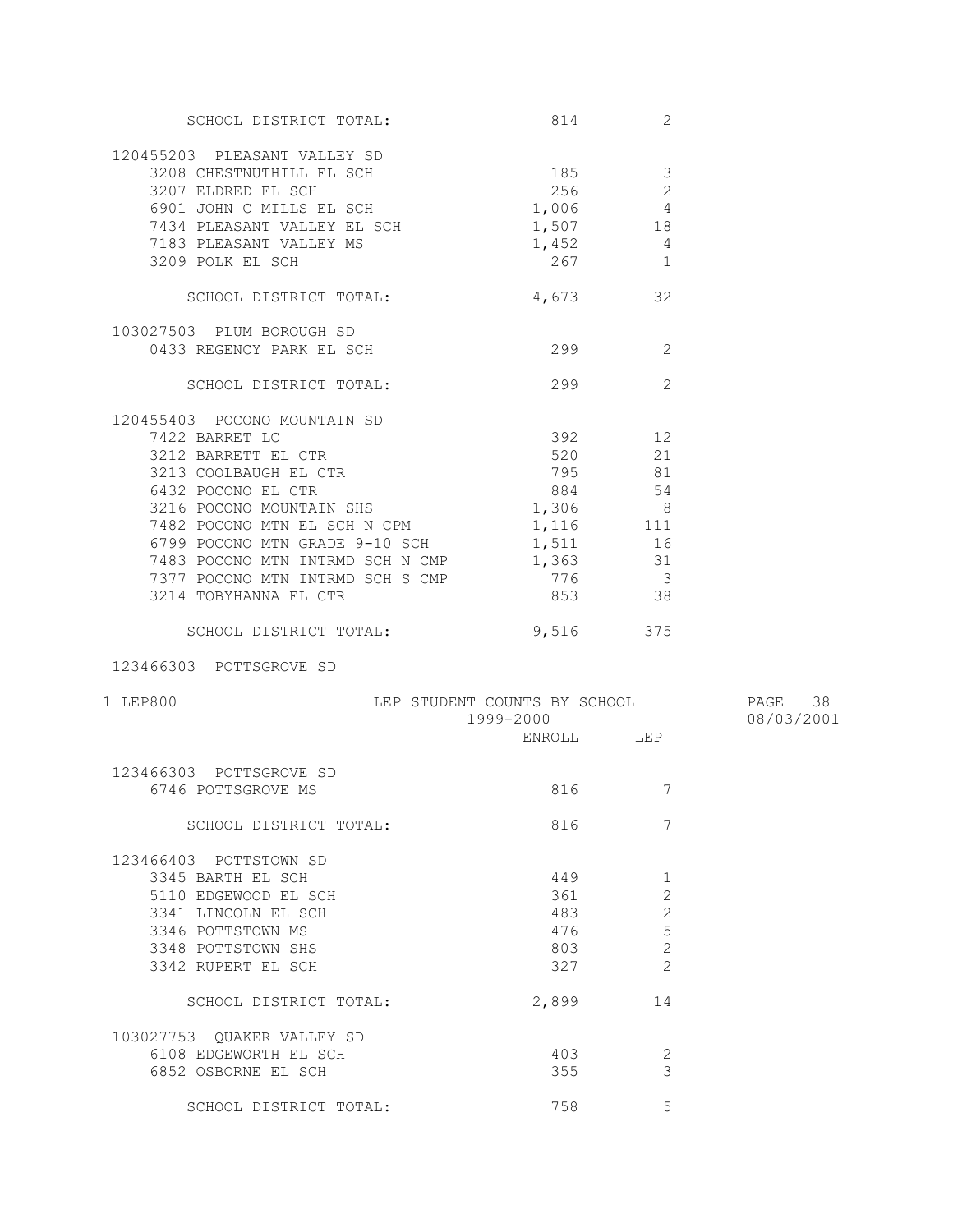| 122098403 QUAKERTOWN COMMUNITY SD                                                                                                                                                                                                                  |                    |                                       |            |
|----------------------------------------------------------------------------------------------------------------------------------------------------------------------------------------------------------------------------------------------------|--------------------|---------------------------------------|------------|
| 1122 NEIDIG EL SCH                                                                                                                                                                                                                                 | 392                | $\mathcal{S}$                         |            |
|                                                                                                                                                                                                                                                    |                    |                                       |            |
|                                                                                                                                                                                                                                                    |                    | $\begin{array}{c} 2 \\ 8 \end{array}$ |            |
| 1128 QUAKERTOWN COMMUNITY SHS<br>5132 QUAKERTOWN EL SCH<br>4965 STRAYER MS<br>7630 TDIMOALIPROVITIE TO ACT                                                                                                                                         | $590$ 4            |                                       |            |
| 7630 TRUMBAUERSVILLE EL SCH 502 1                                                                                                                                                                                                                  |                    |                                       |            |
|                                                                                                                                                                                                                                                    |                    |                                       |            |
| SCHOOL DISTRICT TOTAL:                                                                                                                                                                                                                             | 3,445 18           |                                       |            |
| 125237603 RADNOR TOWNSHIP SD                                                                                                                                                                                                                       |                    |                                       |            |
|                                                                                                                                                                                                                                                    |                    |                                       |            |
| 6510 ITHAN EL SCH<br>6511 RADNOR MS                                                                                                                                                                                                                | $772$ 44<br>$44$ 9 |                                       |            |
| 6511 RADNOR MS<br>1921 RADNOR SHS<br>6512 WAYNE EL SCH                                                                                                                                                                                             |                    | $902$ 11                              |            |
|                                                                                                                                                                                                                                                    | 669 9              |                                       |            |
|                                                                                                                                                                                                                                                    |                    |                                       |            |
| SCHOOL DISTRICT TOTAL: 3,022 73                                                                                                                                                                                                                    |                    |                                       |            |
| 114067002 READING SD                                                                                                                                                                                                                               |                    |                                       |            |
| 0840 AMANDA E STOUT EL SCH<br>0840 AMANDA E STOUT EL SCH<br>0852 LAUERS PARK EL SCH<br>0852 LAUERS PARK EL SCH<br>0858 NORTHEAST MS<br>5206 NORTHWEST EL SCH<br>0856 NORTHWEST MS<br>0856 NORTHWEST MS<br>0859 READING SHS<br>0859 READING SHS<br> |                    |                                       |            |
|                                                                                                                                                                                                                                                    |                    |                                       |            |
|                                                                                                                                                                                                                                                    |                    |                                       |            |
|                                                                                                                                                                                                                                                    |                    |                                       |            |
|                                                                                                                                                                                                                                                    |                    |                                       |            |
|                                                                                                                                                                                                                                                    |                    |                                       |            |
|                                                                                                                                                                                                                                                    |                    |                                       |            |
| 0859 READING SHS                                                                                                                                                                                                                                   | $3,533$ 226        |                                       |            |
| 0845 RIVERSIDE EL SCH                                                                                                                                                                                                                              |                    |                                       |            |
|                                                                                                                                                                                                                                                    |                    |                                       |            |
| 0855 SOUTHERN MS<br>0857 SOUTHWEST MS                                                                                                                                                                                                              |                    | 719 39                                |            |
|                                                                                                                                                                                                                                                    | 669 64<br>704 171  |                                       |            |
|                                                                                                                                                                                                                                                    |                    |                                       |            |
| 5026 TENTH & GREEN EL SCH<br>7484 TENTH & PENN EL SCH                                                                                                                                                                                              |                    | $573$ $57$                            |            |
|                                                                                                                                                                                                                                                    |                    |                                       |            |
| LEP STUDENT COUNTS BY SCHOOL PAGE 39<br>1999-2000 D8/03/2001<br>ENROLL LEP<br>1 LEP800                                                                                                                                                             |                    |                                       |            |
|                                                                                                                                                                                                                                                    |                    |                                       | 08/03/2001 |
|                                                                                                                                                                                                                                                    |                    |                                       |            |
| 114067002 READING SD                                                                                                                                                                                                                               |                    |                                       |            |
| 5027 THIRTEENTH & GREEN EL SCH 618<br>0832 THIRTEENTH & UNION EL SCH 731<br>0832 THIRTEENTH & UNION EL SCH 731                                                                                                                                     |                    | $\overline{\mathbf{3}}$               |            |
|                                                                                                                                                                                                                                                    |                    | $\overline{4}$                        |            |
| 0833 THOMAS H FORD EL SCH 519 83                                                                                                                                                                                                                   |                    |                                       |            |
| 0831 TYSON-SCHOENER EL SCH                                                                                                                                                                                                                         | 690                | 78                                    |            |
|                                                                                                                                                                                                                                                    |                    |                                       |            |
| SCHOOL DISTRICT TOTAL:                                                                                                                                                                                                                             | 14,692 1,117       |                                       |            |
| 112675503 RED LION AREA SD                                                                                                                                                                                                                         |                    |                                       |            |
| 4592 CHANCEFORD EL SCH                                                                                                                                                                                                                             | 312                | 1                                     |            |
| 6837 CLEARVIEW EL SCH                                                                                                                                                                                                                              | 427                | $\mathbf 1$                           |            |
| 4596 EDGAR MOORE EL SCH                                                                                                                                                                                                                            | 343                | $\mathbf{2}$                          |            |
| 4593 LOCUST GROVE EL SCH                                                                                                                                                                                                                           | 432                | $7\phantom{.0}$                       |            |
| 4595 MAZIE GABLE EL SCH                                                                                                                                                                                                                            | 355                | $\mathbf 1$                           |            |
|                                                                                                                                                                                                                                                    |                    |                                       |            |
| 4589 N HOPEWELL-WINTERSTOWN EL SCH                                                                                                                                                                                                                 | 369                | 1                                     |            |
| 4597 RED LION AREA JHS                                                                                                                                                                                                                             | 876                | 1                                     |            |
| 4598 RED LION AREA SHS                                                                                                                                                                                                                             | 1,416              | 3                                     |            |
| SCHOOL DISTRICT TOTAL:                                                                                                                                                                                                                             | 4,530              | 17                                    |            |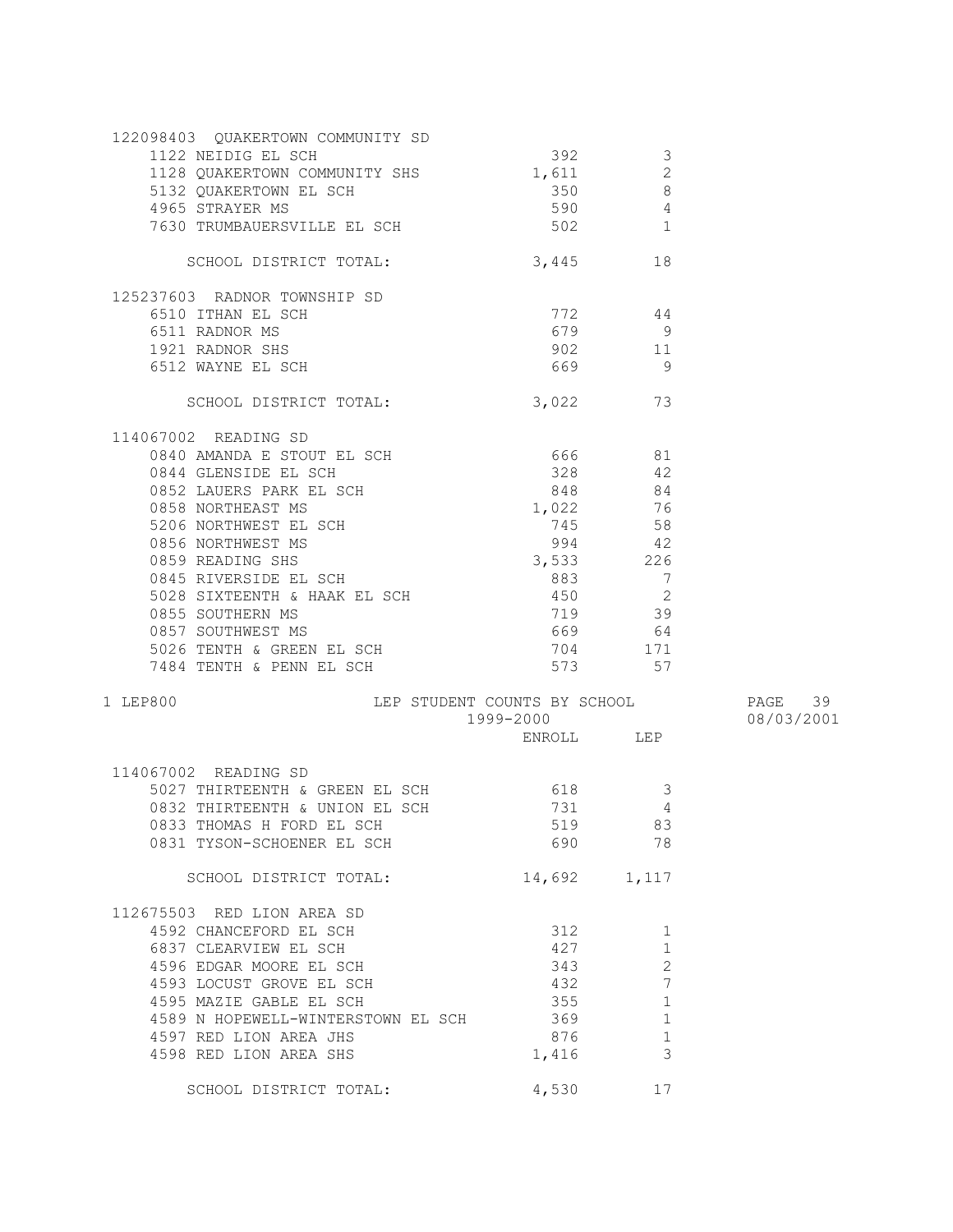| 108116503 RICHLAND SD<br>5214 RICHLAND SHS         | 526                    | 1            |            |
|----------------------------------------------------|------------------------|--------------|------------|
| SCHOOL DISTRICT TOTAL:                             | 526                    | $\mathbf{1}$ |            |
| 125237702 RIDLEY SD                                |                        |              |            |
| 1925 AMOSLAND EL SCH                               | $464$ 1                |              |            |
| 4705 LAKEVIEW EL SCH                               | 410 1                  |              |            |
| 1934 RIDLEY HS                                     | 1,781 10               |              |            |
| 7218 RIDLEY MS                                     | $1,383$ 7              |              |            |
| 1932 WOODLYN EL SCH                                | 275                    | - 9          |            |
|                                                    |                        |              |            |
| SCHOOL DISTRICT TOTAL:                             | 4,313                  | 28           |            |
| 127045853 RIVERSIDE BEAVER COUNTY SD               |                        |              |            |
| 0700 RIVERSIDE HS                                  | 652 66                 | 1            |            |
| 0696 RIVERSIDE MS                                  | 701 701                | 1            |            |
| SCHOOL DISTRICT TOTAL:                             | 1,353                  | 2            |            |
|                                                    |                        |              |            |
| 103028203 RIVERVIEW SD                             |                        |              |            |
| 0295 TENTH STREET EL SCH                           | 452 and $\overline{a}$ | $\mathbf{1}$ |            |
| SCHOOL DISTRICT TOTAL:                             | 452 452                | $\mathbf{1}$ |            |
|                                                    |                        |              |            |
| 125237903 ROSE TREE MEDIA SD                       |                        |              |            |
| 6514 MEDIA EL SCH                                  | 462                    | 2            |            |
| 1942 PENNCREST HS                                  | 1,306                  | $\epsilon$   |            |
| 1937 ROSE TREE EL SCH                              | 318                    | 2<br>5       |            |
| 6625 SPRINGTON LAKE MS                             | 1,019                  |              |            |
| SCHOOL DISTRICT TOTAL:                             | 3,105 15               |              |            |
| LEP STUDENT COUNTS BY SCHOOL 5 PAGE 40<br>1 LEP800 |                        |              |            |
|                                                    | 1999-2000              |              | 08/03/2001 |
|                                                    | ENROLL LEP             |              |            |
| 109248003 SAINT MARYS AREA SD                      |                        |              |            |
|                                                    |                        | 1            |            |
|                                                    |                        |              |            |
| SCHOOL DISTRICT TOTAL:                             | 679                    | $\mathbf{1}$ |            |
| 121395603 SALISBURY TOWNSHIP SD                    |                        |              |            |
| 6864 HARRY S TRUMAN EL SCH                         | 449                    | 6            |            |
| 5365 SALISBURY MS                                  | 582                    | 3            |            |
| SCHOOL DISTRICT TOTAL:                             | 1,031                  | 9            |            |
|                                                    |                        |              |            |
| 120486003 SAUCON VALLEY SD                         |                        |              |            |
| 7210 SAUCON VALLEY MS                              | 517                    | 1            |            |
| SCHOOL DISTRICT TOTAL:                             | 517                    | $\mathbf{1}$ |            |
| 129547303 SCHUYLKILL HAVEN AREA SD                 |                        |              |            |
| 7331 SCHUYLKILL HAVEN EL CTR                       | 512                    | 2            |            |
| 3935 SCHUYLKILL HAVEN MS                           | 399                    | 1            |            |
| 5264 SCHUYLKILL HAVEN SHS                          | 416                    | $\mathbf{1}$ |            |
|                                                    |                        |              |            |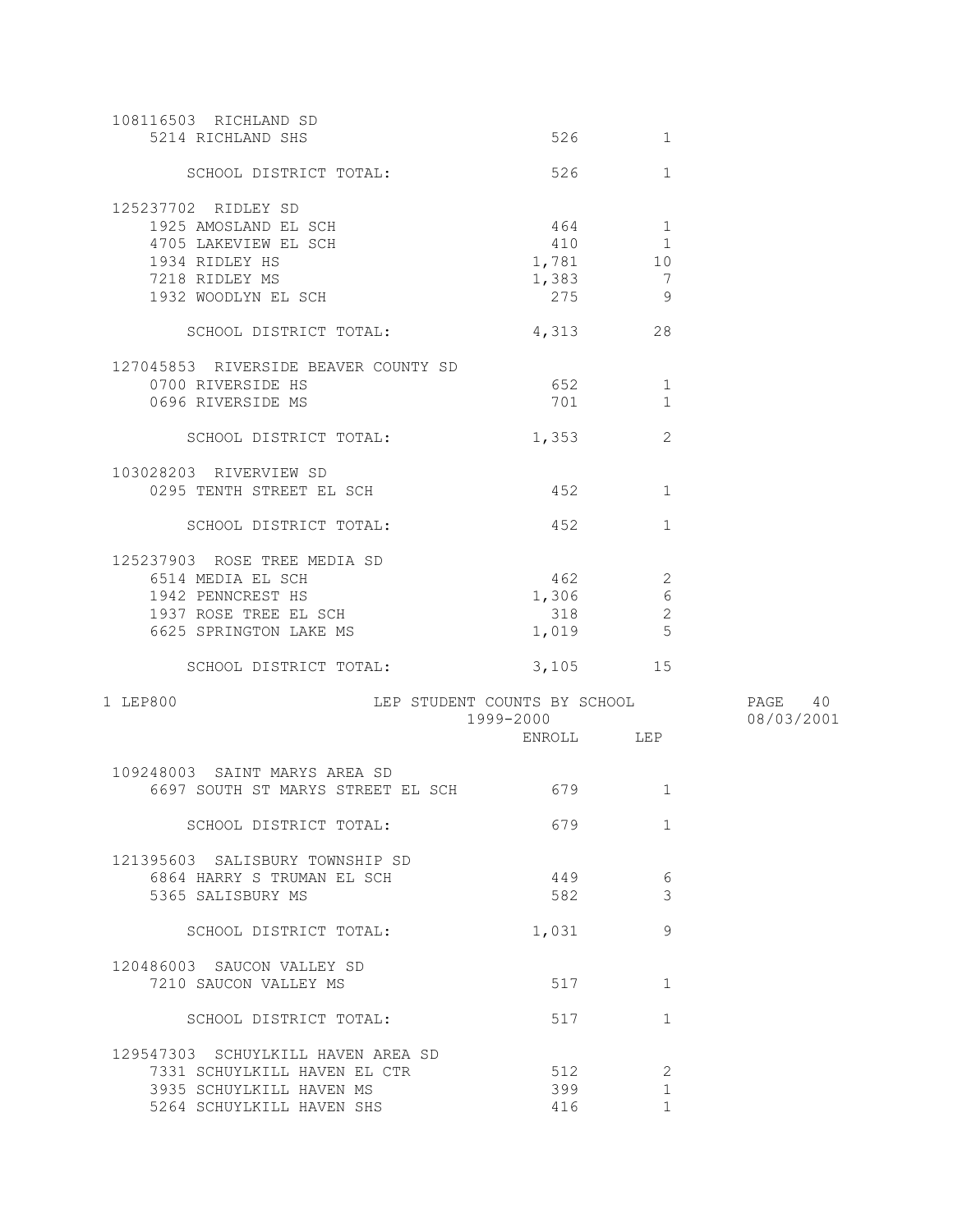| SCHOOL DISTRICT TOTAL:                                                                                                            | $1,327$ 4    |                |            |
|-----------------------------------------------------------------------------------------------------------------------------------|--------------|----------------|------------|
| 119357402 SCRANTON SD                                                                                                             |              |                |            |
| 6970 MCNICHOLS PLAZA 468 133<br>6413 SCRANTON HS 1,300 23                                                                         |              |                |            |
|                                                                                                                                   |              |                |            |
| 2487 SOUTH SCRANTON INTRMD SCH                                                                                                    | 741 27       |                |            |
|                                                                                                                                   |              |                |            |
| SCHOOL DISTRICT TOTAL:                                                                                                            | 2,509 183    |                |            |
| 116557103 SELINSGROVE AREA SD                                                                                                     |              |                |            |
|                                                                                                                                   |              |                |            |
|                                                                                                                                   |              |                |            |
|                                                                                                                                   |              |                |            |
|                                                                                                                                   |              |                |            |
| And SELINSGROVE AREA MS<br>3968 SELINSGROVE EL SCH<br>3968 SELINSGROVE EL SCH<br>3967 SELINSGROVE INTRMD SCH<br>SCHOOL DISTRIBUTE |              |                |            |
|                                                                                                                                   |              |                |            |
| 104107903 SENECA VALLEY SD                                                                                                        |              |                |            |
| 1178 CONNOQUENESSING VALLEY EL SCH 721 5                                                                                          |              |                |            |
| 1180 EVANS CITY EL SCH<br>4907 HAINE EL SCH<br>7489 HAINE MS<br>1179 ROWAN EL SCH<br>7412 SENECA VALLEY IHS                       | 606          | 2              |            |
|                                                                                                                                   | 745          | $\mathbf{1}$   |            |
|                                                                                                                                   | 573          | 1              |            |
|                                                                                                                                   | 800          | $\overline{4}$ |            |
|                                                                                                                                   | 1,127        | 1              |            |
| 5311 SENECA VALLEY MS                                                                                                             | 1,164 1      |                |            |
| SCHOOL DISTRICT TOTAL:                                                                                                            | 5,736 15     |                |            |
|                                                                                                                                   |              |                |            |
|                                                                                                                                   |              |                |            |
|                                                                                                                                   |              |                | PAGE 41    |
|                                                                                                                                   |              |                | 08/03/2001 |
| LEP STUDENT COUNTS BY SCHOOL<br>1999-2000<br>ENROLL LEP<br>1 LEP800                                                               |              |                |            |
| 103028302 SHALER AREA SD                                                                                                          |              |                |            |
|                                                                                                                                   | 572          | 1              |            |
| 28302 SHALLR ANDA OU<br>4696 BURCHFIELD EL SCH<br>0457 JEFFERY EL SCH                                                             |              | 2              |            |
| 4843 RESERVE EL SCH                                                                                                               | 272          | $\overline{4}$ |            |
| 0460 SHALER AREA HS                                                                                                               | 269          | $\mathbf{1}$   |            |
|                                                                                                                                   | 1,430        |                |            |
| 7558 SHALER AREA IMTRMD SCH<br>7002 SHALER AREA MS                                                                                | 988<br>1,321 | $1\,$<br>3     |            |
|                                                                                                                                   |              |                |            |
| SCHOOL DISTRICT TOTAL:                                                                                                            | 4,852        | 12             |            |
| 116496503 SHAMOKIN AREA SD                                                                                                        |              |                |            |
| 7009 SHAMOKIN AREA EL SCH                                                                                                         | 1,445        | 2              |            |
|                                                                                                                                   |              |                |            |
| SCHOOL DISTRICT TOTAL:                                                                                                            | 1,445        | $\overline{2}$ |            |
| 104435603 SHARON CITY SD                                                                                                          |              |                |            |
| 3170 MUSSER EL SCH                                                                                                                | 396          | 1              |            |
| 5246 SHARON MS/HS                                                                                                                 | 1,124        | $\mathbf{1}$   |            |
| SCHOOL DISTRICT TOTAL:                                                                                                            | 1,520        | 2              |            |
|                                                                                                                                   |              |                |            |
| 129547203 SHENANDOAH VALLEY SD<br>3940 SHENANDOAH VALLEY JSHS                                                                     | 463          | 5              |            |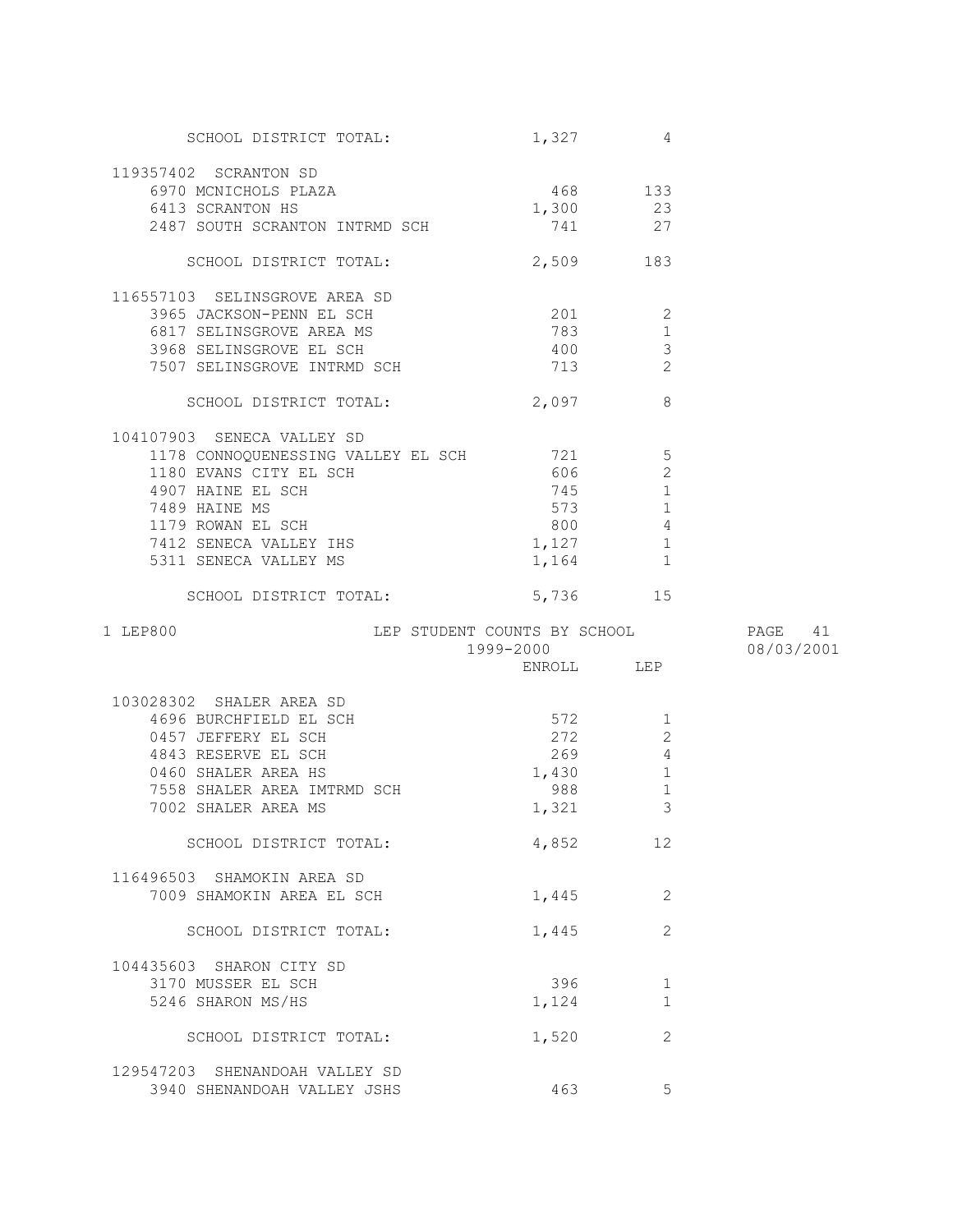| SCHOOL DISTRICT TOTAL:                   | 463        | 5                   |            |
|------------------------------------------|------------|---------------------|------------|
| 104376203 SHENANGO AREA SD               |            |                     |            |
| 2708 SHENANGO AREA JSHS                  | 672        | $\mathbf{1}$        |            |
|                                          |            |                     |            |
| SCHOOL DISTRICT TOTAL:                   | 672        | $\mathbf{1}$        |            |
| 116496603 SHIKELLAMY SD                  |            |                     |            |
| 3561 EDISON SCH                          | 141        | 4                   |            |
| 6357 GRACE S BECK SCH                    | 385        | 8                   |            |
| 6358 MACLAY SCH                          | 206        | $\mathcal{S}$       |            |
| 3567 OAKLYN SCH                          | 389        | $\mathbf{2}$        |            |
| 3551 SECOND STREET SCH                   | 147        | $\mathcal{S}$       |            |
| 3569 SHIKELLAMY HS                       | 1,094 9    |                     |            |
| 3568 SUNBURY MS                          |            | 604 11              |            |
| SCHOOL DISTRICT TOTAL:                   | 2,966      | 40                  |            |
| 115218003 SHIPPENSBURG AREA SD           |            |                     |            |
| 1726 JAMES BURD EL SCH                   | 653        | 1                   |            |
| 1724 ROWLAND SCH FOR YOUNG CHILDREN      | 122        | $\mathbf 1$         |            |
| 5221 SHIPPENSBURG AREA SHS               | 900        | -5                  |            |
| SCHOOL DISTRICT TOTAL:                   | 1,675      | 7                   |            |
| LEP STUDENT COUNTS BY SCHOOL<br>1 LEP800 |            |                     | PAGE 42    |
|                                          | 1999-2000  |                     | 08/03/2001 |
|                                          | ENROLL LEP |                     |            |
|                                          |            |                     |            |
| 104107503 SLIPPERY ROCK AREA SD          |            |                     |            |
| 1171 SLIPPERY ROCK AREA EL SCH           | 542        | -2                  |            |
| 1172 SLIPPERY ROCK AREA HS               | 741        | 1                   |            |
| 6647 SLIPPERY ROCK AREA MS               | 616        | 3                   |            |
| SCHOOL DISTRICT TOTAL:                   | 1,899      | 6                   |            |
| 113367003 SOLANCO SD                     |            |                     |            |
| 7354 CLERMONT EL SCH                     | 644        | $\overline{5}$      |            |
| 2654 PROVIDENCE EL SCH                   | 422        | $\sqrt{2}$          |            |
| 5054 SWIFT MS                            | 502        | $\mathcal{R}$       |            |
| SCHOOL DISTRICT TOTAL:                   | 1,568      | 10                  |            |
|                                          |            |                     |            |
| 108567703 SOMERSET AREA SD               |            |                     |            |
| 7481 EAGLE VIEW EL SCH                   | 641<br>727 | 2<br>$\overline{2}$ |            |
| 4014 SOMERSET AREA JHS                   |            |                     |            |
| SCHOOL DISTRICT TOTAL:                   | 1,368      | 4                   |            |
| 123467103 SOUDERTON AREA SD              |            |                     |            |
| 3357 E M CROUTHAMEL EL SCH               | 362        | 25                  |            |
| 3266 FRANCONIA EL SCH                    | 601        | 27                  |            |
| 4721 INDIAN CREST JHS                    | 999        | $6\overline{6}$     |            |
| 4722 INDIAN VALLEY MS                    | 1,016      | -11                 |            |
| 3306 LOWER SALFORD EL SCH                | 538        | 15                  |            |
| 7262 OAK RIDGE EL SCH                    | 582        | 2                   |            |
| 3350 SALFORD HILLS EL SCH                | 396        | $\mathbf{1}$        |            |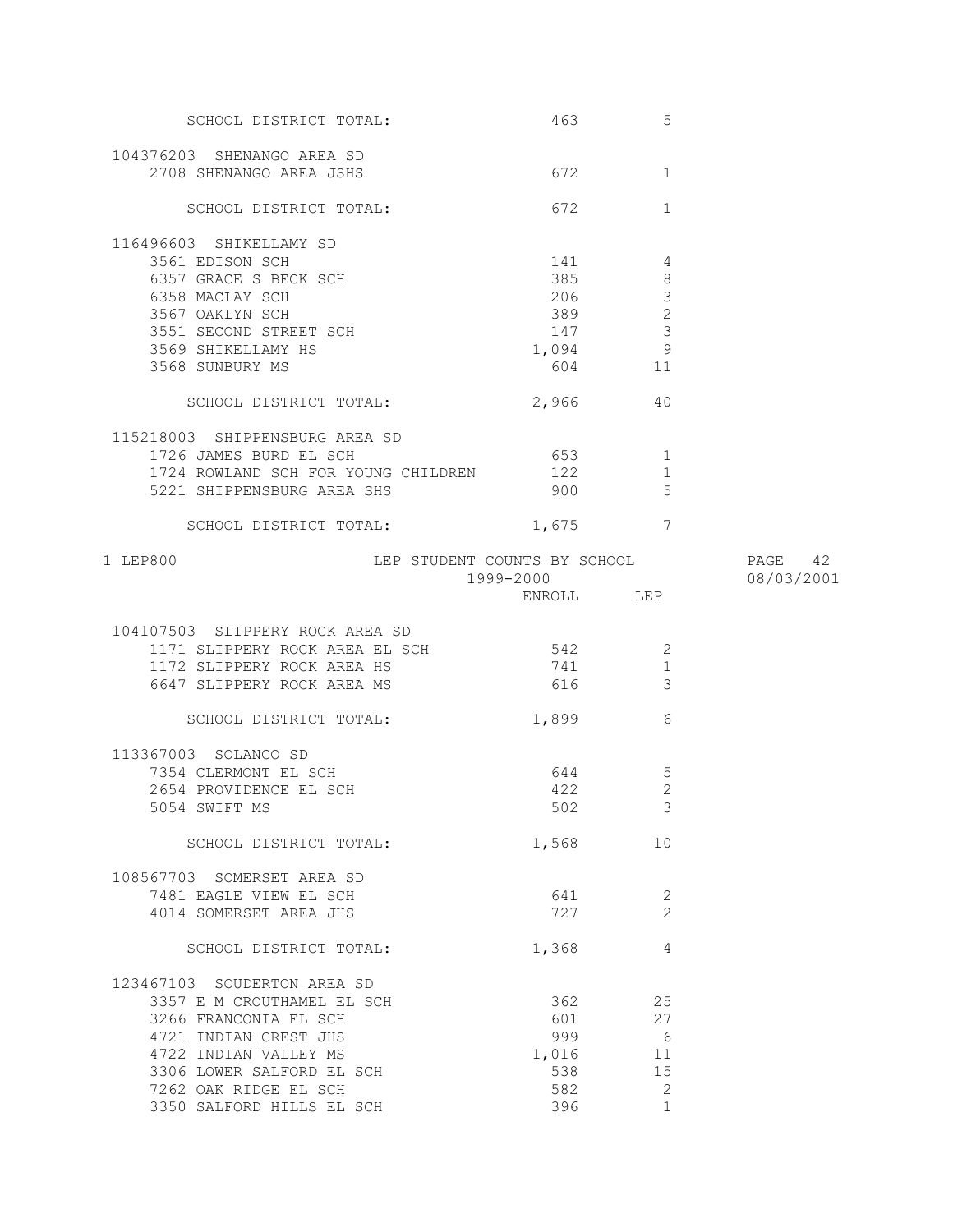| 3354 SOUDERTON AREA SHS<br>4900 WEST BROAD STREET EL SCH | 1,333<br>545 34                           | $\overline{\mathbf{3}}$ |                       |
|----------------------------------------------------------|-------------------------------------------|-------------------------|-----------------------|
| SCHOOL DISTRICT TOTAL:                                   | 6,372 124                                 |                         |                       |
| 112676203 SOUTH EASTERN SD                               |                                           |                         |                       |
| 4600 STEWARTSTOWN EL SCH                                 | 694                                       | 2                       |                       |
| SCHOOL DISTRICT TOTAL:                                   | 694                                       | 2                       |                       |
| 103028703 SOUTH FAYETTE TOWNSHIP SD                      |                                           |                         |                       |
| 7490 SOUTH FAYETTE MS                                    | 490                                       | $\mathcal{S}$           |                       |
| 0468 SOUTH FAYETTE TWP EL SCH                            | 620                                       | 2                       |                       |
| 0470 SOUTH FAYETTE TWP HS                                | 472                                       | 2                       |                       |
| SCHOOL DISTRICT TOTAL:                                   | 1,582                                     | $\overline{7}$          |                       |
| 115218303 SOUTH MIDDLETON SD                             |                                           |                         |                       |
| 6853 IRON FORGE EDUCNL CTR                               |                                           | 504 10                  |                       |
| 1730 RICE EL SCH                                         |                                           | 612 5                   |                       |
| 1 LEP800                                                 | LEP STUDENT COUNTS BY SCHOOL<br>1999-2000 |                         | PAGE 43<br>08/03/2001 |
|                                                          | ENROLL LEP                                |                         |                       |
|                                                          |                                           |                         |                       |
| 115218303 SOUTH MIDDLETON SD<br>7611 YELLOW BREECHES MS  | 343 6                                     |                         |                       |
|                                                          |                                           |                         |                       |
| SCHOOL DISTRICT TOTAL:                                   | 1,459                                     | 21                      |                       |
| 103028753 SOUTH PARK SD                                  |                                           |                         |                       |
| 6906 SOUTH PARK MS                                       | 686                                       | 1                       |                       |
| SCHOOL DISTRICT TOTAL:                                   | 686                                       | $\mathbf{1}$            |                       |
| 127047404 SOUTH SIDE AREA SD                             |                                           |                         |                       |
| 6568 SOUTH SIDE EL SCH                                   | 639                                       | 2                       |                       |
| SCHOOL DISTRICT TOTAL:                                   | 639                                       | 2                       |                       |
| 112676403 SOUTH WESTERN SD                               |                                           |                         |                       |
| 4603 BARESVILLE EL SCH                                   | 554                                       | 7                       |                       |
| 6641 MARKLE INTRMD SCH                                   | 1,237                                     | 5                       |                       |
| 4606 PARK HILLS EL SCH                                   | 469                                       | 6                       |                       |
| 4608 SOUTH WESTERN SHS                                   | 1,216                                     | $\mathbf{1}$            |                       |
|                                                          |                                           |                         |                       |
| SCHOOL DISTRICT TOTAL:                                   | 3,476                                     | 19                      |                       |
| 125238402 SOUTHEAST DELCO SD                             |                                           |                         |                       |
| 6516 ACADEMY PARK HS                                     | 1,062                                     | $\overline{4}$          |                       |
| 1863 ASHLAND MS                                          | 620                                       | $\mathfrak{Z}$          |                       |
| 1861 DARBY TWP EL SCH                                    | 390                                       | $\,8\,$                 |                       |
| 6501 HARRIS EL SCH                                       | 628                                       | $\boldsymbol{7}$        |                       |
| 1943 SHARON HILL EL SCH                                  | 498                                       | 5                       |                       |
| SCHOOL DISTRICT TOTAL:                                   | 3,198                                     | 27                      |                       |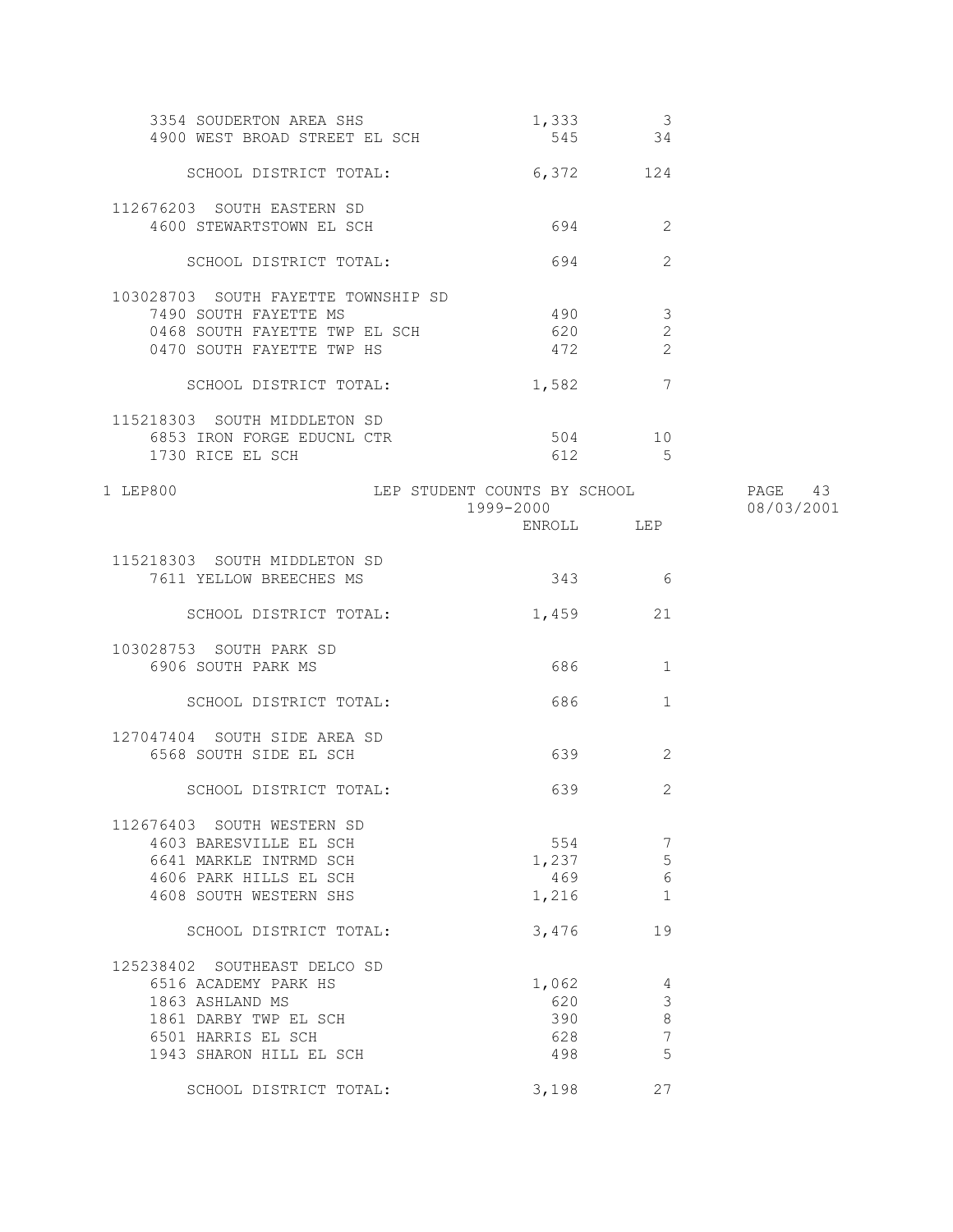| 121395703 SOUTHERN LEHIGH SD<br>5240 HOPEWELL EL SCH<br>2838 LIBERTY BELL EL SCH<br>2837 LOWER MILFORD EL SCH | 444<br>425<br>298 | 1<br>$\mathbf{2}$<br>2 |            |
|---------------------------------------------------------------------------------------------------------------|-------------------|------------------------|------------|
| 4808 SOUTHERN LEHIGH MS                                                                                       | 650 80            | 1                      |            |
| SCHOOL DISTRICT TOTAL:                                                                                        | 1,817             | 6                      |            |
| 117597003 SOUTHERN TIOGA SD                                                                                   |                   |                        |            |
| 4839 WARREN L MILLER EL SCH                                                                                   | 603               | 1                      |            |
| SCHOOL DISTRICT TOTAL:                                                                                        | 603               | $\mathbf{1}$           |            |
| 112676503 SOUTHERN YORK COUNTY SD                                                                             |                   |                        |            |
| 7556 SHREWSBURY EL SCH                                                                                        | 661 4             |                        |            |
| 6286 SOUTHERN MS                                                                                              | 568 30            | 1                      |            |
| 4614 SUSQUEHANNOCK HS                                                                                         | 984 — 1986        | $\overline{7}$         |            |
| SCHOOL DISTRICT TOTAL:                                                                                        | 2,213             | 12                     |            |
| 112676703 SPRING GROVE AREA SD                                                                                |                   |                        |            |
| LEP STUDENT COUNTS BY SCHOOL 60 PAGE 44<br>1 LEP800                                                           | 1999-2000         |                        | 08/03/2001 |
|                                                                                                               | ENROLL LEP        |                        |            |
| 112676703 SPRING GROVE AREA SD                                                                                |                   |                        |            |
| 4620 PARADISE EL CTR                                                                                          | 292               | 1                      |            |
|                                                                                                               | 745               |                        |            |
| 4622 SPRING GROVE AREA INTRMD SCH                                                                             |                   | 1                      |            |
| 6725 SPRING GROVE AREA MS                                                                                     | 690 000           | 2                      |            |
| 4623 SPRING GROVE AREA SHS                                                                                    | 1,154             | 2                      |            |
| 4618 SPRING GROVE EL CTR                                                                                      | 457               | 1                      |            |
| 4619 THOMASVILLE EL CTR                                                                                       | 169               | $\mathbf{1}$           |            |
| SCHOOL DISTRICT TOTAL:                                                                                        | 3,507             | 8                      |            |
| 123467303 SPRING-FORD AREA SD                                                                                 |                   |                        |            |
| 7321 BROOKE EL SCH                                                                                            | 571 — 100         | 5                      |            |
| 4809 OAKS EL SCH                                                                                              | 501               | $\overline{4}$         |            |
| 3364 ROYERSFORD EL SCH                                                                                        | 464               | 4                      |            |
| 3365 SPRING-FORD INTRMD SCH                                                                                   | 822               | 1                      |            |
| 7599 SPRING-FORD MS                                                                                           | 849               | 1                      |            |
| 3367 SPRING-FORD SHS                                                                                          | 1,362             | 1                      |            |
| SCHOOL DISTRICT TOTAL:                                                                                        | 4,569             | 16                     |            |
| 125238502 SPRINGFIELD SD                                                                                      |                   |                        |            |
| 1949 RICHARDSON MS                                                                                            |                   |                        |            |
|                                                                                                               | 1,086             | $\mathcal{E}$          |            |
| 6518 SABOLD EL SCH                                                                                            | 505               | 5                      |            |
| 1950 SPRINGFIELD HS                                                                                           | 1,116             | $\overline{c}$         |            |
| SCHOOL DISTRICT TOTAL:                                                                                        | 2,707             | 10                     |            |
| 123467203 SPRINGFIELD TOWNSHIP SD                                                                             |                   |                        |            |
| 3368 SPRINGFIELD TWP EL SCH-ENFIELD                                                                           | 401               | 3                      |            |
| 3370 SPRINGFIELD TWP EL SCH-ERDENHM                                                                           | 411               | 6                      |            |
| 3376 SPRINGFIELD TWP HS                                                                                       | 767               | 5                      |            |
|                                                                                                               |                   |                        |            |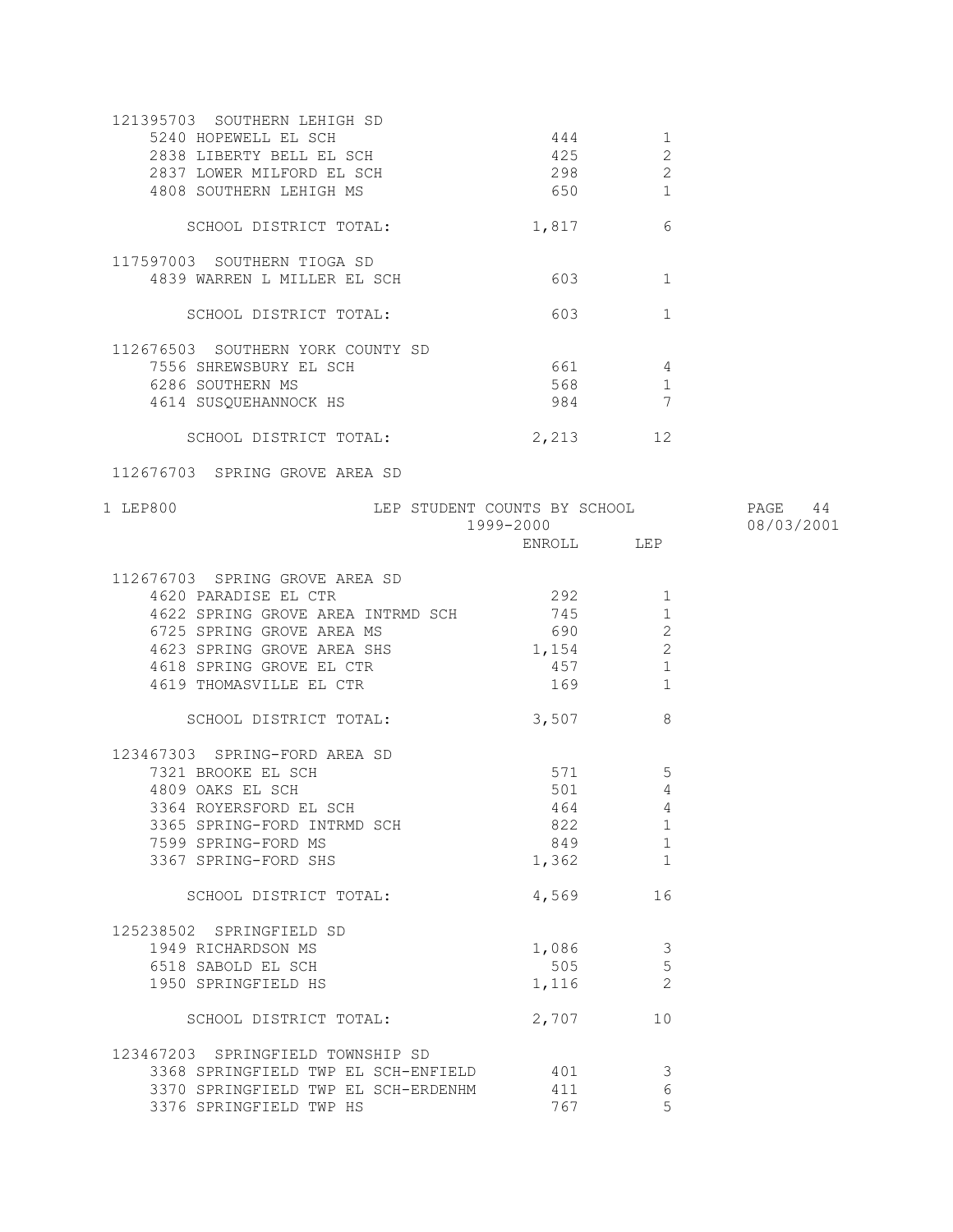| 3375 SPRINGFIELD TWP MS                                        |            | 538 5                                  |                       |
|----------------------------------------------------------------|------------|----------------------------------------|-----------------------|
| SCHOOL DISTRICT TOTAL: 2,117 19                                |            |                                        |                       |
| 110148002 STATE COLLEGE AREA SD                                |            |                                        |                       |
| 1358 BOALSBURG/PANORAMA VILLAGE EL 422 16                      |            |                                        |                       |
| 1354 CORL STREET EL SCH                                        | 307        | $\overline{4}$                         |                       |
| 1356 EASTERLY PARKWAY EL SCH 246 246                           |            |                                        |                       |
| 1360 FAIRMOUNT AVENUE EL SCH 188 188 31                        |            |                                        |                       |
| 1357 HOUSERVILLE/LEMONT EL SCH                                 | $493$ 4    |                                        |                       |
|                                                                | 899        |                                        |                       |
| 7426 MOUNT NITTANY MS                                          |            | 41                                     |                       |
| 6233 PARK FOREST EL SCH                                        | 617<br>442 | $\begin{array}{c} 8 \\ 11 \end{array}$ |                       |
| 1359 RADIO PARK EL SCH<br>1364 STATE COLLEGE AREA HS           |            | 77                                     |                       |
|                                                                | 2,428      |                                        |                       |
| SCHOOL DISTRICT TOTAL: 6,042 208                               |            |                                        |                       |
| 103028833 STEEL VALLEY SD                                      |            |                                        |                       |
| 0193 BARRETT EL SCH                                            | 418 11     |                                        |                       |
| 0256 FRANKLIN PRIMARY CTR                                      | 145        | $\overline{1}$                         |                       |
| 0260 STEEL VALLEY MS                                           |            | $351$ 4                                |                       |
| LEP STUDENT COUNTS BY SCHOOL<br>1 LEP800                       | 1999-2000  |                                        | PAGE 45<br>08/03/2001 |
|                                                                | ENROLL LEP |                                        |                       |
|                                                                |            |                                        |                       |
| 103028833 STEEL VALLEY SD                                      |            |                                        |                       |
| 0196 STEEL VALLEY SHS                                          | 886 3      |                                        |                       |
| SCHOOL DISTRICT TOTAL:                                         | 1,800      | 19                                     |                       |
| 115228003 STEELTON-HIGHSPIRE SD                                |            |                                        |                       |
| 1799 STEELTON-HIGHSPIRE EL SCH 751 15                          |            |                                        |                       |
| 1801 STEELTON-HIGHSPIRE HS                                     | 624 12     |                                        |                       |
| SCHOOL DISTRICT TOTAL: 1,375 27                                |            |                                        |                       |
|                                                                |            |                                        |                       |
| 120456003 STROUDSBURG AREA SD<br>7123 ARLINGTON HEIGHTS EL SCH | 423        | 4                                      |                       |
|                                                                |            |                                        |                       |
| 3221 B F MOREY EL SCH                                          |            | 351 5                                  |                       |
| 3223 HAMILTON TWP EL SCH                                       | 417        | $\overline{\mathbf{3}}$                |                       |
| 3224 STROUDSBURG HS                                            | 993        | 22                                     |                       |
| 6683 STROUDSBURG INTRMD EL SCH                                 | 721        | $\overline{2}$                         |                       |
| 7593 STROUDSBURG JHS/MS                                        | 1,104      | 11                                     |                       |
| 3222 W H RAMSEY EL SCH                                         | 223        | 13                                     |                       |
| SCHOOL DISTRICT TOTAL:                                         | 4,232      | 60                                     |                       |
| 115228303 SUSQUEHANNA TOWNSHIP SD                              |            |                                        |                       |
| 1802 HERBERT HOOVER EL SCH                                     | 702        | $\overline{\mathbf{3}}$                |                       |
| 1803 PROGRESS EL SCH                                           | 170        | $\mathbf{2}$                           |                       |
| 4945 SARA LINDEMUTH EL SCH                                     | 409        | 2                                      |                       |
| 1806 SUSQUEHANNA TWP HS                                        | 884        | $\mathfrak{Z}$                         |                       |
| 1805 SUSQUEHANNA TWP MS                                        | 810        | $\mathcal{E}$                          |                       |
| SCHOOL DISTRICT TOTAL:                                         | 2,975      | 13                                     |                       |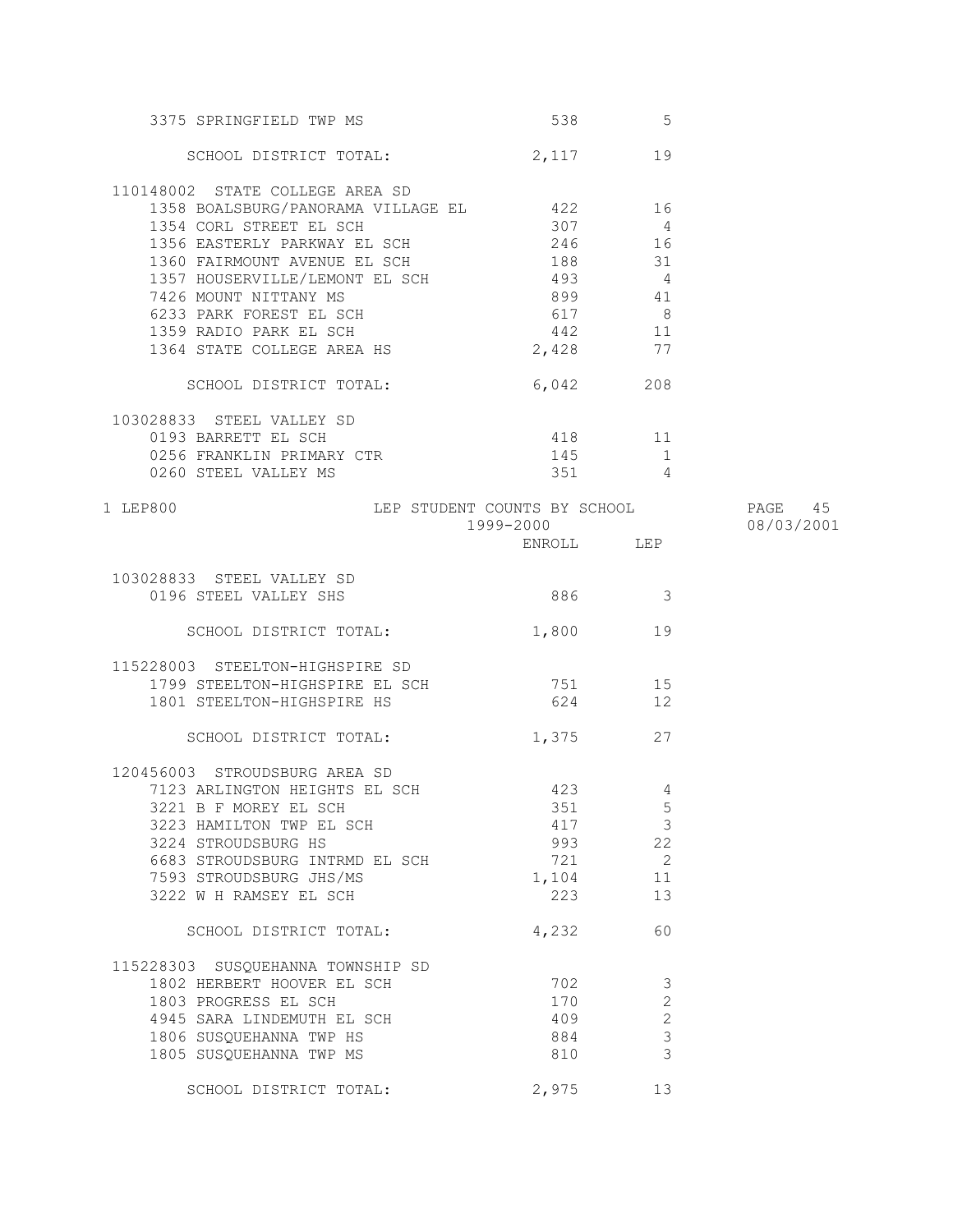| 129547603 TAMAQUA AREA SD           |                                       |                          |            |
|-------------------------------------|---------------------------------------|--------------------------|------------|
| 7133 TAMAQUA AREA JHS               | 361                                   | 1                        |            |
| 5070 TAMAQUA AREA SHS               | 697                                   | 2                        |            |
| 7031 TAMAQUA EL SCH                 | 1,181                                 | 1                        |            |
| 3948 WEST PENN TWP EL SCH           | 320                                   | 1                        |            |
|                                     |                                       |                          |            |
| SCHOOL DISTRICT TOTAL:              | 2,559                                 | 5                        |            |
| 124157802 TREDYFFRIN-EASTTOWN SD    |                                       |                          |            |
| 4690 BEAUMONT EL SCH                | 410                                   | $\overline{\mathbf{3}}$  |            |
| 1423 CONESTOGA SHS                  | 1,466                                 | 15                       |            |
| 1434 DEVON EL SCH                   |                                       | 363 26                   |            |
| 1439 HILLSIDE EL SCH                | 473 15                                |                          |            |
| 1440 NEW EAGLE EL SCH               | 449 1                                 |                          |            |
|                                     |                                       |                          |            |
| 1421 TREDYFFRIN-EASTTOWN MS         | 797 11                                |                          |            |
| 1438 VALLEY FORGE EL SCH            | 467 11                                |                          |            |
| 4689 VALLEY FORGE MS                | 815                                   | - 9                      |            |
| SCHOOL DISTRICT TOTAL: 5,240 91     |                                       |                          |            |
| 117086653 TROY AREA SD              |                                       |                          |            |
| 1 LEP800                            | LEP STUDENT COUNTS BY SCHOOL THAGE 46 |                          |            |
|                                     | 1999-2000                             |                          | 08/03/2001 |
|                                     | ENROLL LEP                            |                          |            |
|                                     |                                       |                          |            |
| 117086653 TROY AREA SD              |                                       |                          |            |
| 0999 TROY AREA MS                   | 619                                   | $\overline{\phantom{a}}$ |            |
|                                     |                                       |                          |            |
| SCHOOL DISTRICT TOTAL:              | 619                                   | 2                        |            |
| 114068003 TULPEHOCKEN AREA SD       |                                       |                          |            |
|                                     |                                       |                          |            |
| 6321 BETHEL EL SCH                  | 516                                   | 9                        |            |
| 4670 TULPEHOCKEN JSHS               | 807                                   | 3                        |            |
| SCHOOL DISTRICT TOTAL:              | 1,323                                 | 12                       |            |
|                                     |                                       |                          |            |
| 114068103 TWIN VALLEY SD            |                                       |                          |            |
| 0873 TWIN VALLEY HS                 | 877                                   | 1                        |            |
|                                     |                                       |                          |            |
| SCHOOL DISTRICT TOTAL:              | 877                                   | $\mathbf{1}$             |            |
| 124158503 UNIONVILLE-CHADDS FORD SD |                                       |                          |            |
|                                     |                                       |                          |            |
| 1441 CHADDS FORD EL SCH             | 532                                   | 7                        |            |
| 6719 CHARLES F PATTON MS            | 929                                   | $\overline{2}$           |            |
| 7214 HILLENDALE EL SCH              | 618                                   | 4                        |            |
| 1442 UNIONVILLE EL SCH              | 597                                   | 11                       |            |
| 1443 UNIONVILLE HS                  | 1,144                                 | 6                        |            |
|                                     |                                       |                          |            |
| SCHOOL DISTRICT TOTAL:              | 3,820                                 | 30                       |            |
| 112018523 UPPER ADAMS SD            |                                       |                          |            |
| 0018 ARENDTSVILLE EL SCH            | 290                                   | 27                       |            |
| 0019 BENDERSVILLE EL SCH            | 261                                   | 22                       |            |
| 0020 BIGLERVILLE EL SCH             | 460                                   | 56                       |            |
| 0021 BIGLERVILLE HS                 | 527                                   | 25                       |            |
|                                     |                                       |                          |            |
| 7437 UPPER ADAMS MS                 | 269                                   | 10                       |            |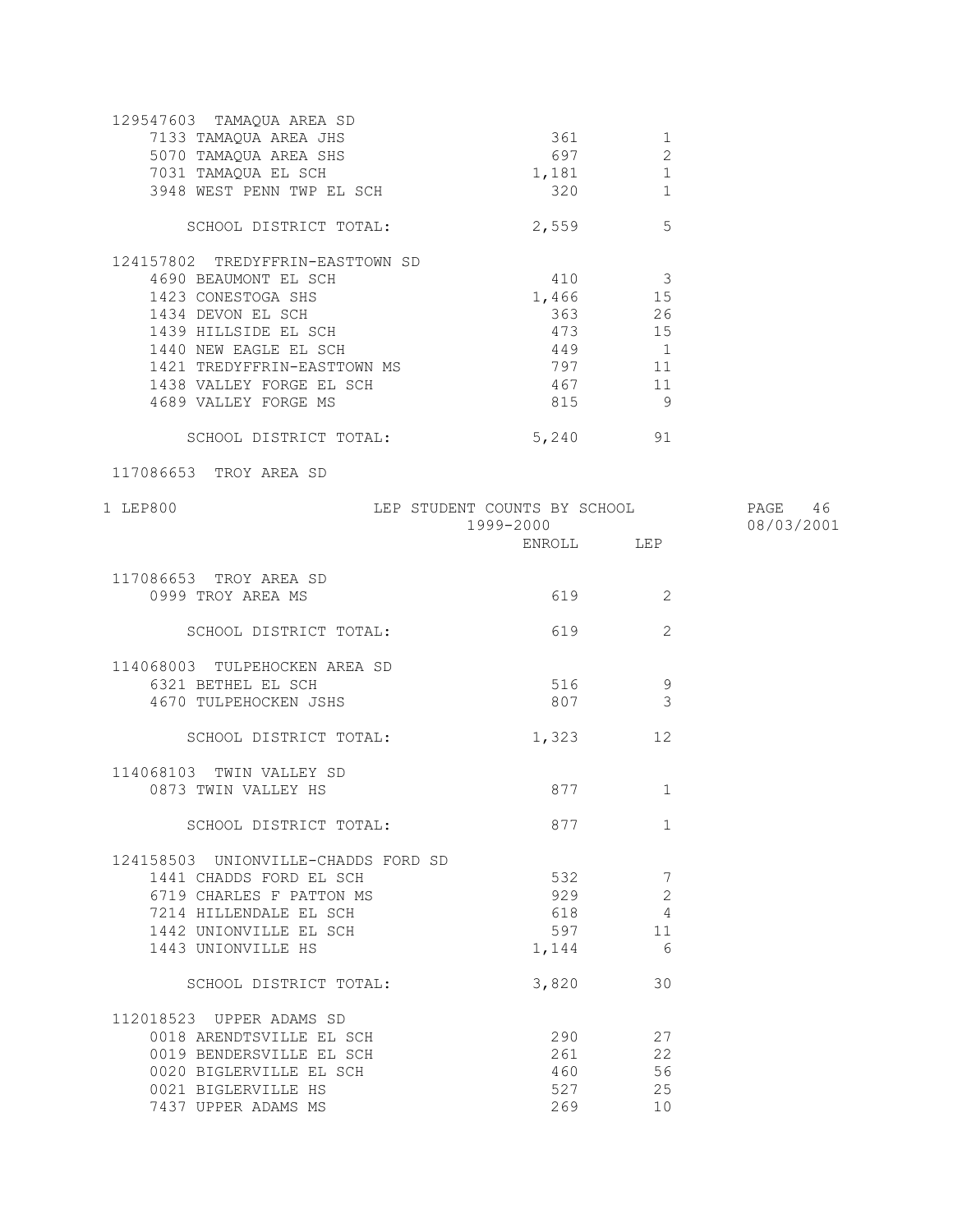| SCHOOL DISTRICT TOTAL:                                                                           | 1,807 140                                                    |                |            |
|--------------------------------------------------------------------------------------------------|--------------------------------------------------------------|----------------|------------|
| 125239452 UPPER DARBY SD                                                                         |                                                              |                |            |
| 1970 BEVERLY HILLS MS                                                                            | 1,435 82                                                     |                |            |
| 1960 BYWOOD EL SCH                                                                               | 873 83                                                       |                |            |
| 1965 HIGHLAND PARK EL SCH                                                                        | 692 60                                                       |                |            |
| 7480 UPPER DARBY KDG CTR                                                                         | $501$ 65                                                     |                |            |
| 1972 UPPER DARBY SHS                                                                             |                                                              |                |            |
|                                                                                                  | $3,425$ 42                                                   |                |            |
| SCHOOL DISTRICT TOTAL:                                                                           | $6,926$ 332                                                  |                |            |
| 123468303 UPPER DUBLIN SD                                                                        |                                                              |                |            |
| 3385 FITZWATER EL SCH                                                                            | 589 18                                                       |                |            |
| 5251 FORT WASHINGTON EL SCH 611                                                                  |                                                              | 17             |            |
| 3382 JARRETTOWN EL SCH                                                                           | 642 20                                                       |                |            |
| 4943 SANDY RUN MS                                                                                | 1,075 8                                                      |                |            |
| 5078 UPPER DUBLIN HS                                                                             | $1,324$ 5                                                    |                |            |
| SCHOOL DISTRICT TOTAL:                                                                           | 4,241 68                                                     |                |            |
| 123468402 UPPER MERION AREA SD                                                                   |                                                              |                |            |
|                                                                                                  |                                                              |                |            |
| 1 LEP800                                                                                         | LEP STUDENT COUNTS BY SCHOOL PAGE 47<br>1999-2000 08/03/2001 |                |            |
|                                                                                                  |                                                              |                | 08/03/2001 |
|                                                                                                  | ENROLL LEP                                                   |                |            |
| 123468402 UPPER MERION AREA SD                                                                   |                                                              |                |            |
| 6468 BRIDGEPORT EL SCH                                                                           | 309 11                                                       |                |            |
|                                                                                                  | 379                                                          | 22             |            |
| 4832 CALEY ROAD EL SCH<br>3389 CANDLEBROOK EL SCH<br>3391 ROBERTS EL SCH<br>3395 UPPER MERION HS | 273                                                          | 8 <sup>8</sup> |            |
|                                                                                                  | $232$ 9                                                      |                |            |
|                                                                                                  | 991 17                                                       |                |            |
| 3394 UPPER MERION MS                                                                             | 1,059 15                                                     |                |            |
|                                                                                                  |                                                              |                |            |
| SCHOOL DISTRICT TOTAL: 3,243 82                                                                  |                                                              |                |            |
| 123468503 UPPER MORELAND TOWNSHIP SD                                                             |                                                              |                |            |
| 3399 COLD SPRING EL SCH                                                                          | 659 4                                                        |                |            |
| 3396 ROUND MEADOW EL SCH                                                                         | 764                                                          | $\,8\,$        |            |
| 3401 UPPER MORELAND HS                                                                           |                                                              | 989 6          |            |
| 5249 UPPER MORELAND MS                                                                           | 774                                                          | 7              |            |
| SCHOOL DISTRICT TOTAL:                                                                           | 3,186                                                        | 25             |            |
| 103029203 UPPER SAINT CLAIR SD                                                                   |                                                              |                |            |
| 5195 BAKER EL SCH                                                                                | 472                                                          | 12             |            |
| 5196 BOYCE MS                                                                                    | 623                                                          | 5              |            |
| 0490 EISENHOWER EL SCH                                                                           | 498                                                          | $\overline{4}$ |            |
| 0491 FORT COUCH MS                                                                               | 655                                                          | 4              |            |
| 4859 STREAMS EL SCH                                                                              | 444                                                          | 4              |            |
| 0492 UPPER SAINT CLAIR HS                                                                        |                                                              | 7              |            |
|                                                                                                  | 1,325                                                        |                |            |
| SCHOOL DISTRICT TOTAL:                                                                           | 4,017                                                        | 36             |            |
| 119648303 WALLENPAUPACK AREA SD                                                                  |                                                              |                |            |
| 4310 WALLENPAUPACK AREA HS                                                                       | 1,110                                                        | 4              |            |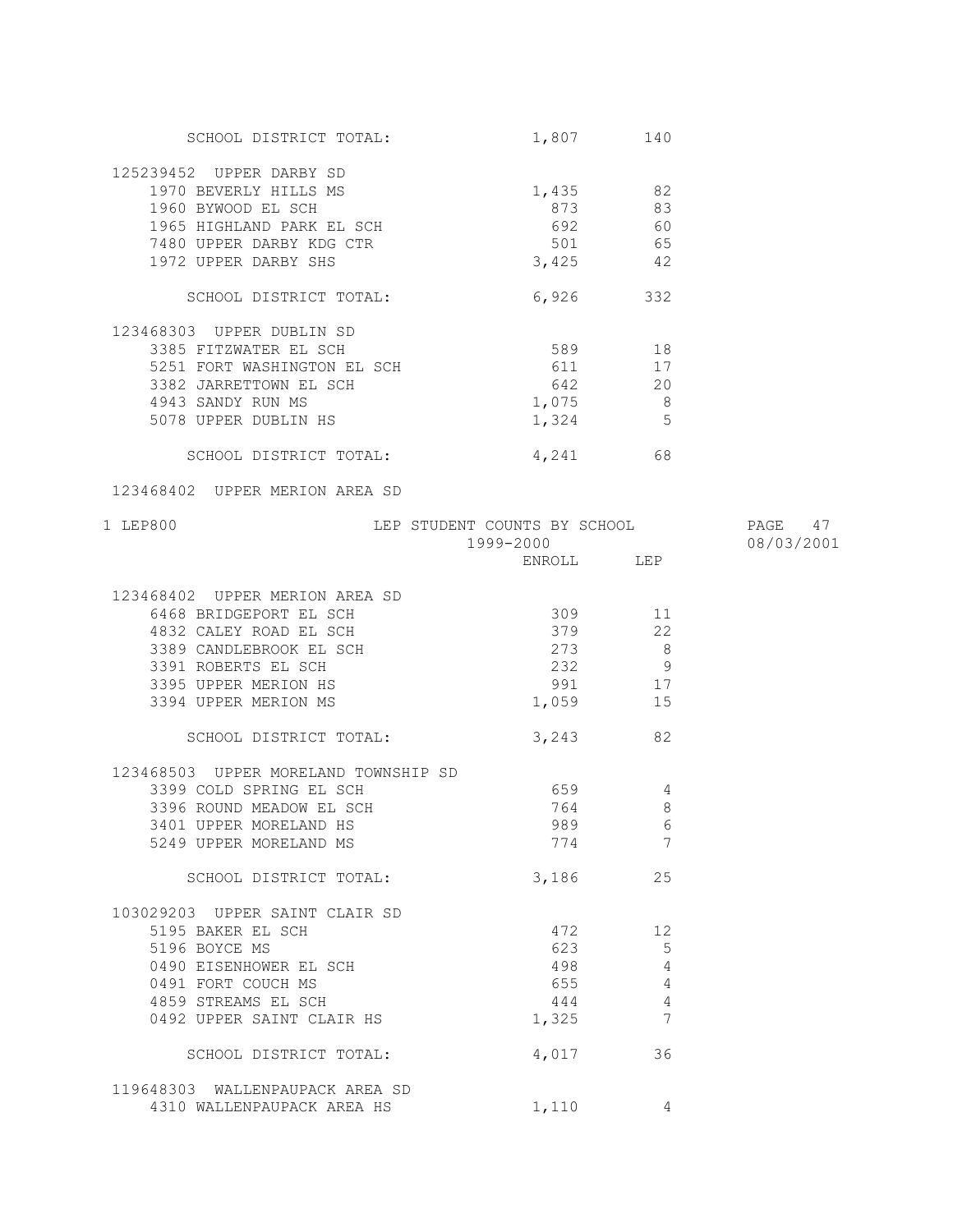| 7417 WALLENPAUPACK PRI SCH<br>4305 WALLENPAUPACK SOUTH EL SCH                                                                                                          | 644<br>465                                         | 1<br>1                                            |            |
|------------------------------------------------------------------------------------------------------------------------------------------------------------------------|----------------------------------------------------|---------------------------------------------------|------------|
| SCHOOL DISTRICT TOTAL:                                                                                                                                                 | 2,219                                              | 6                                                 |            |
| 125239603 WALLINGFORD-SWARTHMORE SD<br>1951 KID'S PLACE THE<br>5287 STRATH HAVEN HS<br>1908 STRATH HAVEN MS<br>1952 SWARTHMORE-RUTLEDGE SCH<br>1906 WALLINGFORD EL SCH | 176<br>1,050<br>842<br>541                         | - 3<br>4<br>8<br>$\overline{7}$<br>$\overline{4}$ |            |
| SCHOOL DISTRICT TOTAL:                                                                                                                                                 | 2,997                                              | 26                                                |            |
| 105628302 WARREN COUNTY SD<br>4148 BEATY-WARREN MS<br>4156 MARKET STREET EL SCH<br>4140 RUSSELL EL SCH<br>SCHOOL DISTRICT TOTAL:                                       | $920$ 1<br>186<br>292 2022<br>1,398                | 3<br>$\mathcal{E}$<br>$7\phantom{.0}$             |            |
| 113369003 WARWICK SD                                                                                                                                                   |                                                    |                                                   |            |
| LEP STUDENT COUNTS BY SCHOOL 6 PAGE 48<br>1 LEP800                                                                                                                     | 1999-2000<br>ENROLL LEP                            |                                                   | 08/03/2001 |
| 113369003 WARWICK SD<br>2661 JOHN BECK EL SCH<br>7420 JOHN R BONFIELD EL SCH<br>4823 KISSEL HILL EL SCH<br>2660 LITITZ EL SCH<br>5336 WARWICK MS<br>2663 WARWICK SHS   | 551 1<br>714<br>583<br>608 6<br>711 2<br>$1,395$ 2 | 11<br>$\overline{4}$                              |            |
| SCHOOL DISTRICT TOTAL:                                                                                                                                                 | 4,562 26                                           |                                                   |            |
| 101638803 WASHINGTON SD<br>4286 WASHINGTON HS<br>SCHOOL DISTRICT TOTAL:                                                                                                | 612 — 10<br>612                                    | $\mathbf{1}$<br>1                                 |            |
| 119648703 WAYNE HIGHLANDS SD<br>4295 HONESDALE HS                                                                                                                      | 1,012                                              | 3                                                 |            |
| SCHOOL DISTRICT TOTAL:                                                                                                                                                 | 1,012                                              | 3                                                 |            |
| 112289003 WAYNESBORO AREA SD<br>2233 FAIRVIEW AVENUE EL SCH<br>2238 MOWREY EL SCH<br>5330 SUMMITVIEW EL SCH<br>5331 WAYNESBORO AREA MS<br>2243 WAYNESBORO AREA SHS     | 656<br>589<br>595<br>679<br>1,350                  | 2<br>$\mathbf{1}$<br>2<br>$\mathbf{1}$<br>4       |            |
| SCHOOL DISTRICT TOTAL:                                                                                                                                                 | 3,869                                              | 10                                                |            |

117598503 WELLSBORO AREA SD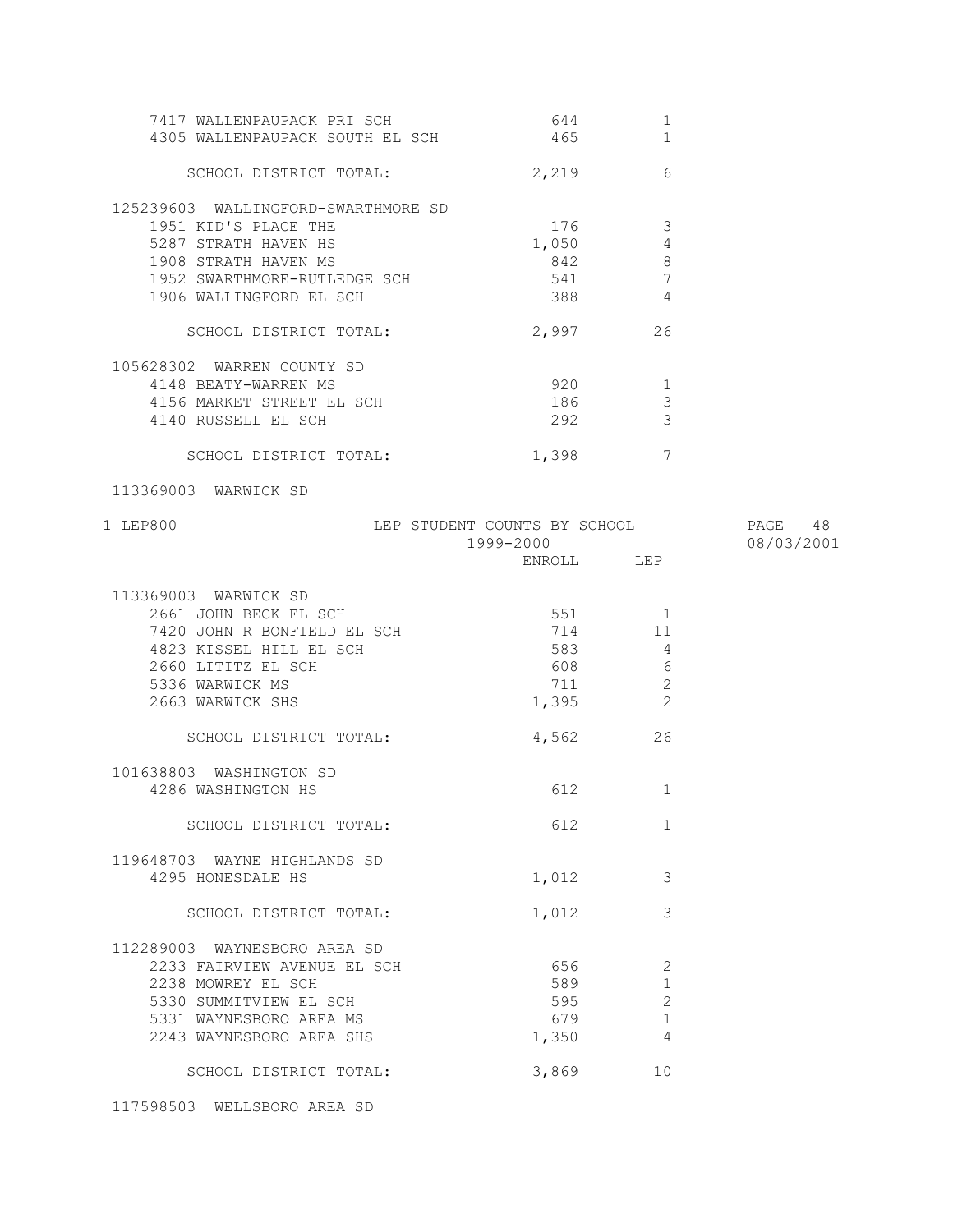| 5095 DON GILL EL SCH                                                                                                                                                                                                                                                                                                                                                                                                                                                                    |            | 2              |            |
|-----------------------------------------------------------------------------------------------------------------------------------------------------------------------------------------------------------------------------------------------------------------------------------------------------------------------------------------------------------------------------------------------------------------------------------------------------------------------------------------|------------|----------------|------------|
| SCHOOL DISTRICT TOTAL: 381                                                                                                                                                                                                                                                                                                                                                                                                                                                              |            | 2              |            |
| 103029403 WEST ALLEGHENY SD<br>5366 MCKEE EL SCH<br>6895 WEST ALLEGHENY MS<br>6509 WEST ALLEGHENY SHS<br>5367 WILSON EL SCH<br>5367 WILSON EL SCH<br>637                                                                                                                                                                                                                                                                                                                                |            |                |            |
|                                                                                                                                                                                                                                                                                                                                                                                                                                                                                         |            |                |            |
|                                                                                                                                                                                                                                                                                                                                                                                                                                                                                         |            |                |            |
|                                                                                                                                                                                                                                                                                                                                                                                                                                                                                         |            |                |            |
|                                                                                                                                                                                                                                                                                                                                                                                                                                                                                         |            |                |            |
| SCHOOL DISTRICT TOTAL: 3,138                                                                                                                                                                                                                                                                                                                                                                                                                                                            |            | 20             |            |
| 124159002 WEST CHESTER AREA SD                                                                                                                                                                                                                                                                                                                                                                                                                                                          |            |                |            |
|                                                                                                                                                                                                                                                                                                                                                                                                                                                                                         |            |                |            |
|                                                                                                                                                                                                                                                                                                                                                                                                                                                                                         |            |                |            |
|                                                                                                                                                                                                                                                                                                                                                                                                                                                                                         |            |                |            |
|                                                                                                                                                                                                                                                                                                                                                                                                                                                                                         |            |                |            |
|                                                                                                                                                                                                                                                                                                                                                                                                                                                                                         |            |                |            |
|                                                                                                                                                                                                                                                                                                                                                                                                                                                                                         |            |                |            |
|                                                                                                                                                                                                                                                                                                                                                                                                                                                                                         |            |                |            |
|                                                                                                                                                                                                                                                                                                                                                                                                                                                                                         |            |                |            |
| $\begin{tabular}{lllllllllllllllllllll} \multicolumn{4.5}{\begin{tabular}{l} \multicolumn{4}{c}{\multicolumn{4}{c}{\multicolumn{4}{c}{\multicolumn{4}{c}{\multicolumn{4}{c}{\multicolumn{4}{c}{\multicolumn{4}{c}{\multicolumn{4}{c}{\multicolumn{4}{c}{\multicolumn{4}{c}{\multicolumn{4}{c}{\multicolumn{4}{c}{\multicolumn{4}{c}{\multicolumn{4}{c}{\multicolumn{4}{c}{\multicolumn{4}{c}{\multicolumn{4}{c}{\multicolumn{4}{c}{\multicolumn{4}{c}{\multicolumn{4}{c}{\multicolumn{$ |            |                |            |
| LEP STUDENT COUNTS BY SCHOOL FAGE 49<br>1 LEP800                                                                                                                                                                                                                                                                                                                                                                                                                                        |            |                |            |
|                                                                                                                                                                                                                                                                                                                                                                                                                                                                                         | 1999-2000  |                | 08/03/2001 |
|                                                                                                                                                                                                                                                                                                                                                                                                                                                                                         | ENROLL LEP |                |            |
| 124159002 WEST CHESTER AREA SD                                                                                                                                                                                                                                                                                                                                                                                                                                                          |            |                |            |
| 5137 J R FUGETT MS                                                                                                                                                                                                                                                                                                                                                                                                                                                                      | 985 10     |                |            |
| 5137 J R FUGETT MS<br>1457 MARY C HOWSE EL SCH<br>4813 PENN WOOD EL SCH                                                                                                                                                                                                                                                                                                                                                                                                                 | 551        | 11             |            |
| 4813 PENN WOOD EL SCH                                                                                                                                                                                                                                                                                                                                                                                                                                                                   | 556        | 12             |            |
| 7324 SARAH W STARKWEATHER EL SCH 585 13                                                                                                                                                                                                                                                                                                                                                                                                                                                 |            |                |            |
| 1451 STETSON MS                                                                                                                                                                                                                                                                                                                                                                                                                                                                         | 846 21     |                |            |
| 1458 WESTTOWN-THORNBURY EL SCH 467 6                                                                                                                                                                                                                                                                                                                                                                                                                                                    |            |                |            |
| SCHOOL DISTRICT TOTAL:                                                                                                                                                                                                                                                                                                                                                                                                                                                                  | 11,732 241 |                |            |
| 103029553 WEST JEFFERSON HILLS SD                                                                                                                                                                                                                                                                                                                                                                                                                                                       |            |                |            |
| 7382 JEFFERSON EL SCH                                                                                                                                                                                                                                                                                                                                                                                                                                                                   | 643   120  | 4              |            |
| 0519 MCCLELLAN EL SCH                                                                                                                                                                                                                                                                                                                                                                                                                                                                   |            | 377 4          |            |
| 4867 PLEASANT HILLS MS                                                                                                                                                                                                                                                                                                                                                                                                                                                                  | 747        | 1              |            |
| 0523 THOMAS JEFFERSON HS                                                                                                                                                                                                                                                                                                                                                                                                                                                                | 956 70     | 2              |            |
| SCHOOL DISTRICT TOTAL:                                                                                                                                                                                                                                                                                                                                                                                                                                                                  | 2,723      | 11             |            |
| 103029603 WEST MIFFLIN AREA SD                                                                                                                                                                                                                                                                                                                                                                                                                                                          |            |                |            |
| 0528 CLARA BARTON EL SCH                                                                                                                                                                                                                                                                                                                                                                                                                                                                | 264        | 2              |            |
| 0536 WEST MIFFLIN AREA HS                                                                                                                                                                                                                                                                                                                                                                                                                                                               | 1,057      | $\mathbf{2}$   |            |
| 0535 WEST MIFFLIN AREA MS                                                                                                                                                                                                                                                                                                                                                                                                                                                               | 793        | 1              |            |
| SCHOOL DISTRICT TOTAL:                                                                                                                                                                                                                                                                                                                                                                                                                                                                  | 2,114      | 5              |            |
| 115219002 WEST SHORE SD                                                                                                                                                                                                                                                                                                                                                                                                                                                                 |            |                |            |
| 1741 ALLEN MS                                                                                                                                                                                                                                                                                                                                                                                                                                                                           | 478        | $\overline{2}$ |            |
| 1732 CEDAR CLIFF HS                                                                                                                                                                                                                                                                                                                                                                                                                                                                     | 1,256      | 14             |            |
| 7395 CROSSROADS MS                                                                                                                                                                                                                                                                                                                                                                                                                                                                      | 729        | 1              |            |
| 4588 FAIRVIEW EL SCH                                                                                                                                                                                                                                                                                                                                                                                                                                                                    | 246        | $\overline{2}$ |            |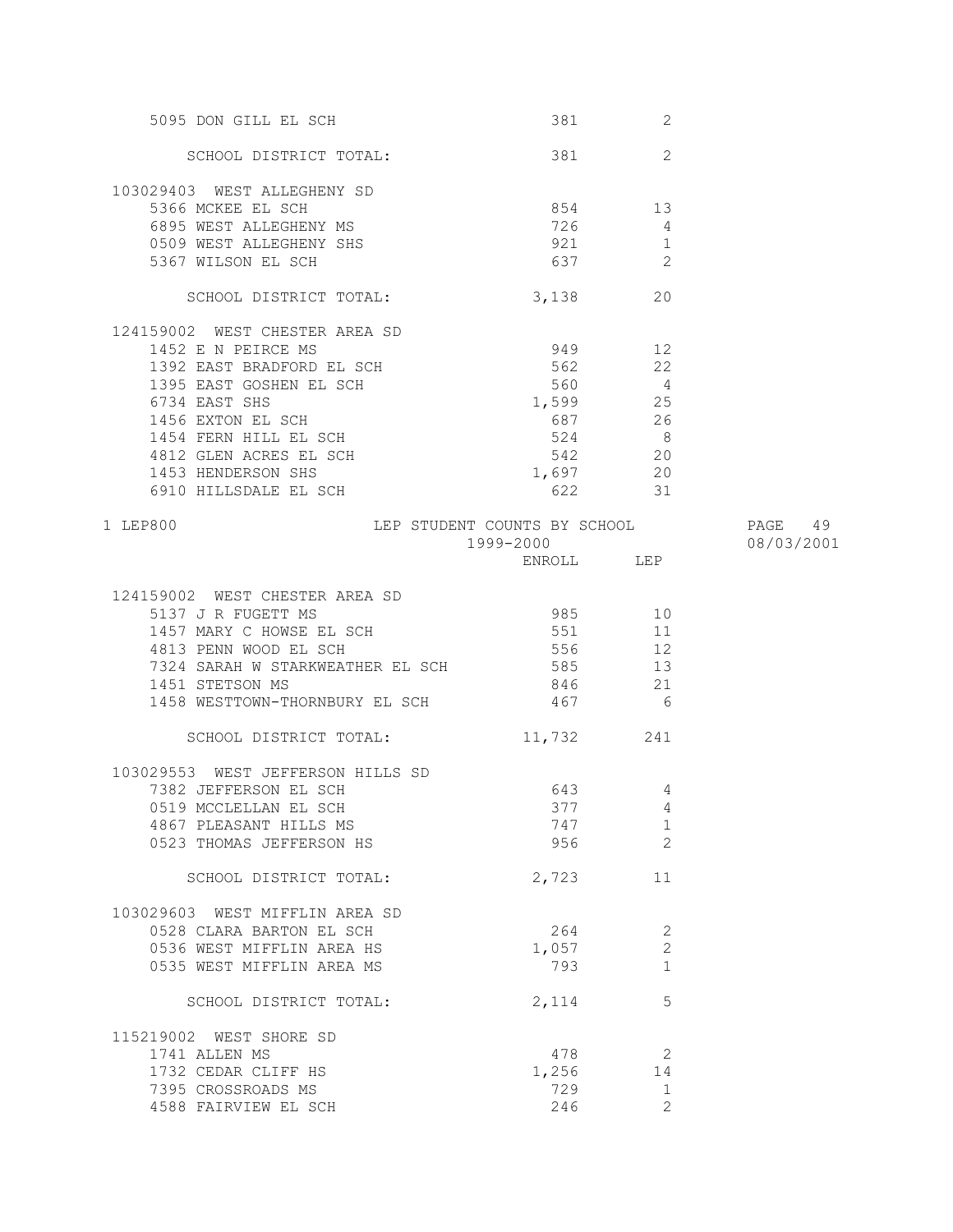| 4583 FISHING CREEK EL SCH                  | 509                          | $\mathbf{1}$    |            |
|--------------------------------------------|------------------------------|-----------------|------------|
| 1733 HERMAN AVENUE EL SCH                  | 174                          | $\mathsf 3$     |            |
| 1736 HIGHLAND EL SCH                       | 466                          | $\mathfrak{Z}$  |            |
| 1716 HILLSIDE EL SCH                       | 454                          | $\mathcal{S}$   |            |
|                                            | 452                          | $\overline{7}$  |            |
| 1740 LEMOYNE MS<br>1735 LOWER ALLEN EL SCH | 176                          | $\,8\,$         |            |
| 4584 MT ZION EL SCH                        | 198                          | $\overline{4}$  |            |
| 4704 RED LAND SHS                          | 1,216                        | $\sqrt{2}$      |            |
| 7332 RED MILL EL SCH                       | 565                          | $\sqrt{6}$      |            |
| 1738 ROSSMOYNE EL SCH                      | 207                          | $\mathcal{E}$   |            |
| 1734 WASHINGTON HEIGHTS EL SCH             | 187                          | $7\phantom{.0}$ |            |
|                                            |                              |                 |            |
| SCHOOL DISTRICT TOTAL:                     | 7,313                        | 66              |            |
| 112678503 WEST YORK AREA SD                |                              |                 |            |
| 4625 LINCOLNWAY EL SCH                     | 543 11                       |                 |            |
| 4627 LOUCKS EL SCH                         | 202                          | $\overline{4}$  |            |
| 4629 TRIMMER EL SCH                        | 640                          | 21              |            |
| 4626 WALLACE EL SCH                        | 220                          | $5^{\circ}$     |            |
| 7286 WEST YORK AREA JHS                    | 495                          | 9               |            |
| 6705 WEST YORK AREA SHS                    | 793                          | 12              |            |
|                                            |                              |                 |            |
| SCHOOL DISTRICT TOTAL:                     | 2,893 62                     |                 |            |
| 1 LEP800                                   | LEP STUDENT COUNTS BY SCHOOL |                 | PAGE 50    |
|                                            | 1999-2000                    |                 | 08/03/2001 |
|                                            |                              |                 |            |
| 127049303 WESTERN BEAVER COUNTY SD         |                              |                 |            |
| 0719 WESTERN BEAVER CO JSHS                | 509                          | $\sim$ 1        |            |
|                                            |                              |                 |            |
| SCHOOL DISTRICT TOTAL:                     | 509                          | $\mathbf{1}$    |            |
| 119648903 WESTERN WAYNE SD                 |                              |                 |            |
| 6426 HAMLIN EL CTR                         | 394                          | 2               |            |
| 6703 LAKE ARIEL EL SCH                     | 350                          | 3               |            |
|                                            |                              |                 |            |
| SCHOOL DISTRICT TOTAL:                     | 744                          | 5               |            |
| 121397803 WHITEHALL-COPLAY SD              |                              |                 |            |
| 6841 GEORGE D STECKEL EL SCH               | 832                          | 3               |            |
| 2848 WHITEHALL HS                          | 1,204                        | 5               |            |
| 5241 WHITEHALL-COPLAY MS                   | 1,205                        | $\overline{2}$  |            |
|                                            |                              |                 |            |
| SCHOOL DISTRICT TOTAL:                     | 3,241                        | 10              |            |
| 118408852 WILKES-BARRE AREA SD             |                              |                 |            |
| 2853 BEAR CREEK TWP EL SCH                 | 234                          | 1               |            |
| 2995 DODSON EL SCH                         | 445                          | 4               |            |
| 6924 DR DAVID W KISTLER EL SCH             | 903                          | 5               |            |
| 3009 ELMER L MEYERS JSHS                   | 971                          | $\mathbf 1$     |            |
| 3008 G A R MEMORIAL JSHS                   | 898                          | 5               |            |
| 6923 HEIGHTS/MURRAY EL SCH                 | 664                          | $\sqrt{4}$      |            |
| 3007 JAMES M COUGHLIN JSHS                 | 1,125                        | 7               |            |
| 3000 MACKIN EL SCH                         | 322                          | 16              |            |
| 7497 SOLOMON/PLAINS JHS                    | 533                          | 2               |            |
|                                            |                              |                 |            |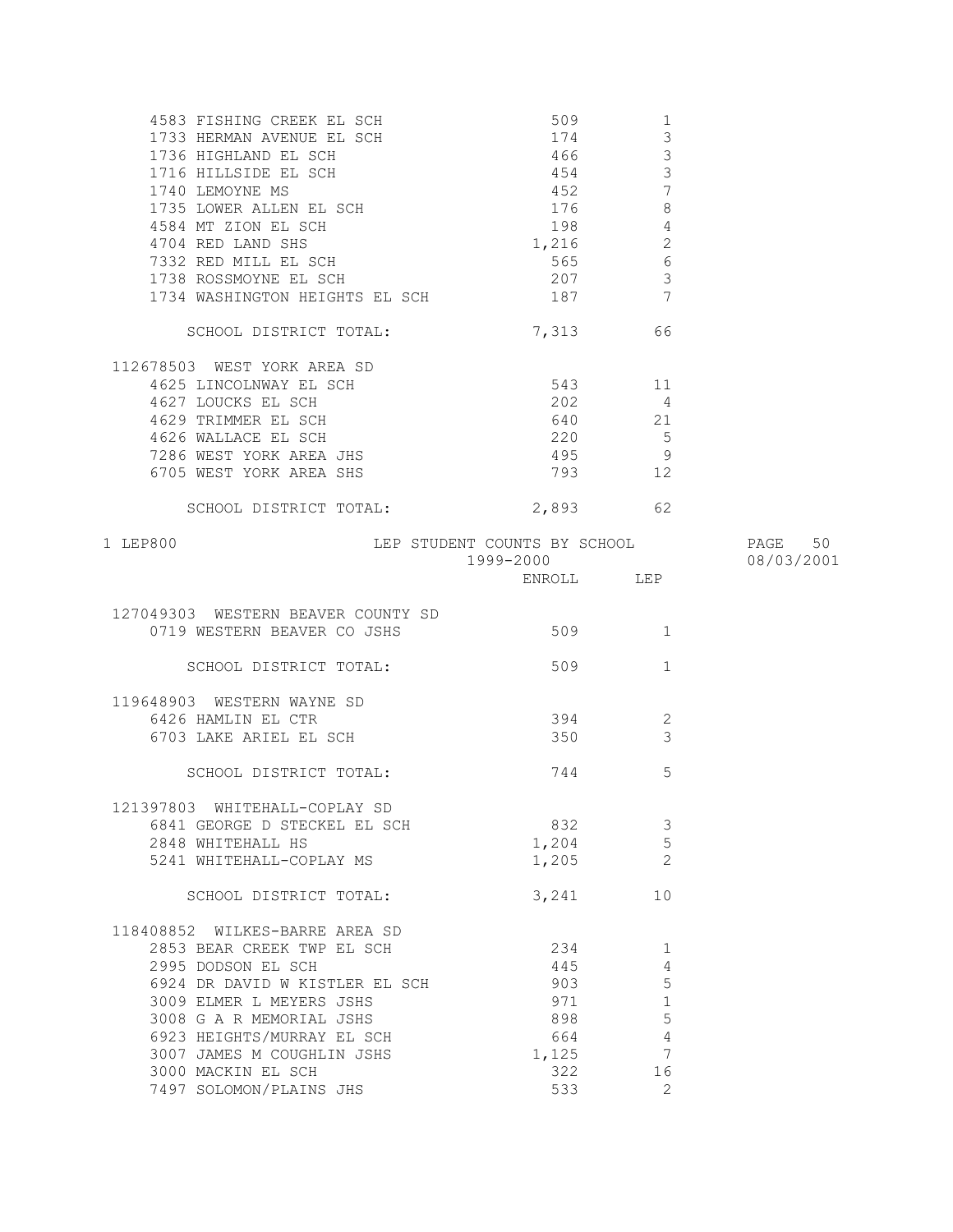| SCHOOL DISTRICT TOTAL:                                | 6,095      | 45                               |            |
|-------------------------------------------------------|------------|----------------------------------|------------|
| 103029803 WILKINSBURG BOROUGH SD                      |            |                                  |            |
| 0550 JOHNSTON EL SCH                                  | 372        | 2                                |            |
| 5106 KELLY EL SCH                                     | 503        | 1                                |            |
|                                                       |            |                                  |            |
| SCHOOL DISTRICT TOTAL:                                | 875        | 3                                |            |
| 125239652 WILLIAM PENN SD                             |            |                                  |            |
| 6509 ALDAN SCH                                        | 366 10     |                                  |            |
| 1887 ARDMORE AVENUE SCH                               | 525        | 11                               |            |
| 7385 BELL AVENUE SCHOOL                               | 396        | 19                               |            |
| 7020 PARK LANE EL SCH                                 | 418        | $\overline{\phantom{0}}^2$       |            |
| 1975 PENN WOOD EAST JHS                               | 723 7      |                                  |            |
|                                                       | 966 10     |                                  |            |
| 1892 PENN WOOD SHS                                    |            |                                  |            |
| 1859 PENN WOOD WEST JHS                               | 600 10     |                                  |            |
| 1974 W B EVANS EL SCH                                 | 370 2      |                                  |            |
| 1857 WALNUT STREET SCH                                | 666 19     |                                  |            |
| SCHOOL DISTRICT TOTAL:                                | 5,030 90   |                                  |            |
| LEP STUDENT COUNTS BY SCHOOL<br>1999-2000<br>1 LEP800 |            |                                  | 51<br>PAGE |
|                                                       | 1999-2000  |                                  | 08/03/2001 |
|                                                       | ENROLL LEP |                                  |            |
|                                                       |            |                                  |            |
| 117417202 WILLIAMSPORT AREA SD                        |            |                                  |            |
| 6367 HEPBURN-LYCOMING EL SCH                          | 458 30     | 2                                |            |
| 3058 JACKSON EL SCH                                   | 651        | $\mathbf{1}$                     |            |
| 6368 WILLIAMSPORT AREA SHS                            | 2,026      | $\overline{4}$                   |            |
| SCHOOL DISTRICT TOTAL:                                | 3,135      | 7                                |            |
| 114069103 WILSON SD                                   |            |                                  |            |
| 6773 CORNWALL TERRACE EL SCH 658                      |            | 12                               |            |
|                                                       | 160        |                                  |            |
| 0880 LINCOLN PARK EL SCH                              |            | 2                                |            |
| 0877 LOWER HEIDELBERG EL SCH                          | 150        | $\mathfrak{Z}$                   |            |
| 0876 SINKING SPRING EL SCH                            | 307        | $\begin{array}{c} 7 \end{array}$ |            |
| 7436 SPRING RIDGE EL SCH                              | 439        | $\overline{9}$                   |            |
| 0882 WEST WYOMISSING EL SCH                           | 166        | $\overline{c}$                   |            |
| 0883 WHITFIELD EL SCH                                 | 606        | 15                               |            |
| 6981 WILSON CENTRAL JHS                               | 575        | 7                                |            |
| 6980 WILSON HS                                        | 1,062      | $\mathbf{2}$                     |            |
| 6982 WILSON SOUTHERN JHS                              | 574        | -4                               |            |
| SCHOOL DISTRICT TOTAL:                                | 4,697      | 63                               |            |
| 120488603 WILSON AREA SD                              |            |                                  |            |
| 6785 PHILIP F LAUER MS                                | 746        | $5\overline{5}$                  |            |
| 3520 WILLIAMS TOWNSHIP EL SCH                         | 359        | $\mathbf{2}$                     |            |
| 3522 WILSON AREA HS                                   | 705        | 5                                |            |
| 7053 WILSON BOROUGH EL SCH                            | 352        | -9                               |            |
|                                                       |            |                                  |            |
| SCHOOL DISTRICT TOTAL:                                | 2,162      | 21                               |            |
| 123469303 WISSAHICKON SD                              |            |                                  |            |
| 6470 BLUE BELL EL SCH                                 | 441        | 13                               |            |
| 7491 LOWER GWYNEDD EL SCH                             | 550        | 13                               |            |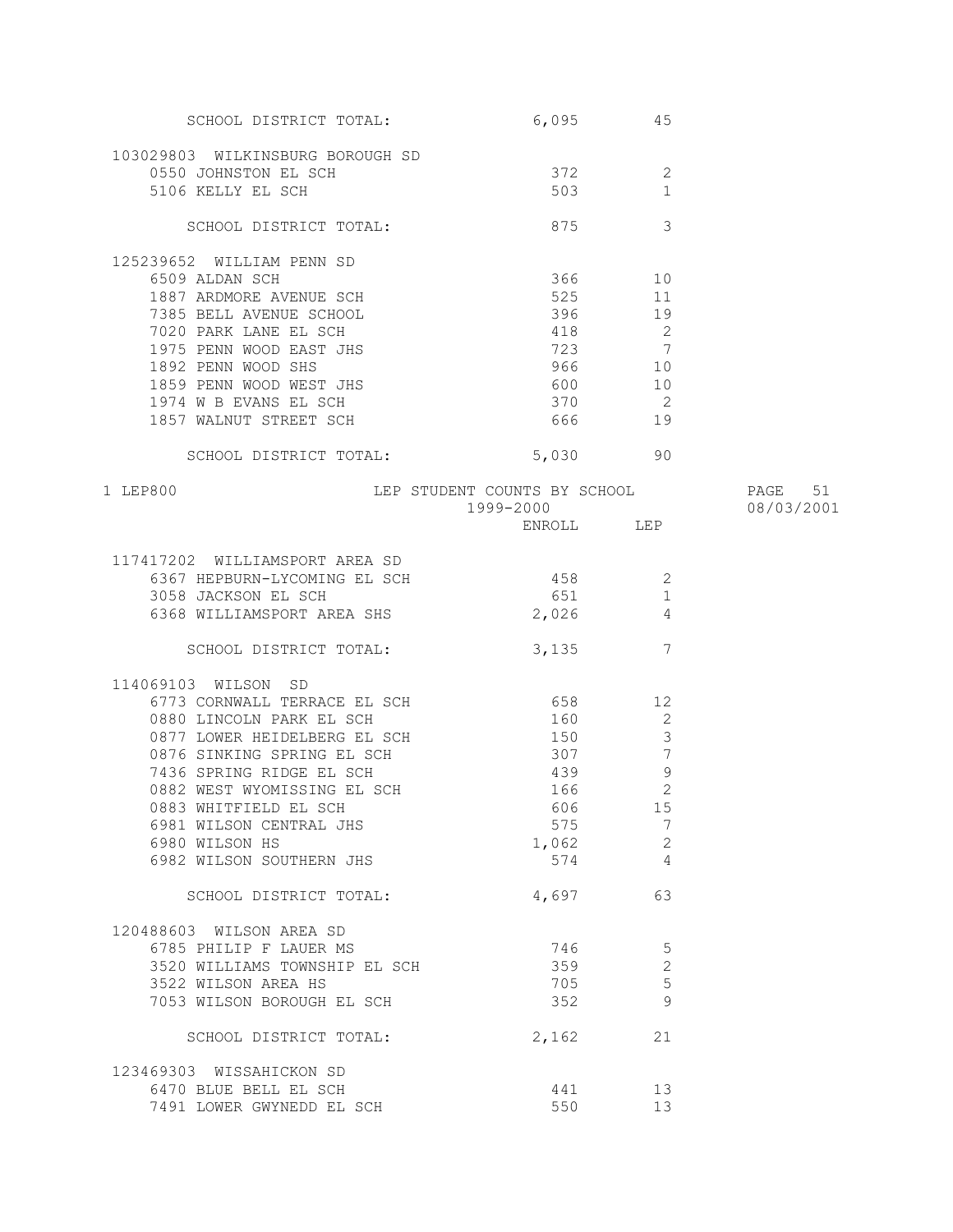| 4914 MATTISON AVENUE EL SCH      | $162$ 2                              |                          |            |
|----------------------------------|--------------------------------------|--------------------------|------------|
| 6835 SHADY GROVE EL SCH          |                                      | 444 11                   |            |
| 3414 STONY CREEK EL SCH          | 475                                  | 11                       |            |
| 3245 WISSAHICKON MS              | $1,077$ 17                           |                          |            |
| 3247 WISSAHICKON SHS             | 1,287                                | 14                       |            |
|                                  |                                      |                          |            |
| SCHOOL DISTRICT TOTAL:           |                                      | 81<br>4,436              |            |
| 103029902 WOODLAND HILLS SD      |                                      |                          |            |
| 6969 DICKSON INTRMD SCH          | 486 4                                |                          |            |
| 0132 EDGEWOOD PRIMARY SCH        | 704                                  | 6                        |            |
| 0274 FAIRLESS INTRMD SCH         | 476                                  | 1                        |            |
| 0106 WILKINS PRIMARY SCH         |                                      | 629<br>1                 |            |
| 0483 WOODLAND HILLS JHS-WEST     | 923                                  | $\overline{4}$           |            |
| 0107 WOODLAND HILLS SHS          | 1,300                                | 1                        |            |
|                                  |                                      |                          |            |
| SCHOOL DISTRICT TOTAL:           |                                      | 4,518 17                 |            |
| 1 LEP800                         | LEP STUDENT COUNTS BY SCHOOL PAGE 52 |                          |            |
|                                  | 1999-2000                            |                          | 08/03/2001 |
|                                  |                                      | ENROLL LEP               |            |
|                                  |                                      |                          |            |
| 118409302 WYOMING VALLEY WEST SD |                                      |                          |            |
| 6392 CHESTER STREET EL SCH       | 269                                  | 1                        |            |
| 2918 THIRD AVENUE EL SCH         | 129                                  | 1                        |            |
| 6986 WYOMING VALLEY WEST MS      | 1,348                                | 2                        |            |
| 6391 WYOMING VALLEY WEST SHS     | 1,488                                | $\overline{\phantom{a}}$ |            |
| SCHOOL DISTRICT TOTAL:           |                                      | 7<br>3,234               |            |
| 114069353 WYOMISSING AREA SD     |                                      |                          |            |
| 0887 WYOMISSING AREA JSHS        | 887                                  | 3                        |            |
| 0886 WYOMISSING HILLS EL CTR     | 609                                  | 5                        |            |
|                                  |                                      |                          |            |
| SCHOOL DISTRICT TOTAL:           | 1,496                                | 8                        |            |
| 112679002 YORK CITY SD           |                                      |                          |            |
| 4645 DAVIS SCH                   |                                      | 427<br>39                |            |
| 4631 DEVERS SCH                  | 559                                  | 43                       |            |
| 4646 EDGAR FAHS SMITH MS         | 809                                  | 36                       |            |
| 4642 FERGUSON SCH                | 527                                  | 77                       |            |
| 4632 GOODE SCH                   | 774                                  | 114                      |            |
| 4644 HANNAH PENN MS              | 961                                  | 43                       |            |
| 4634 JACKSON SCH                 | 554                                  | 120                      |            |
| 4636 LINCOLN SCH                 | 629                                  | 43                       |            |
| 4638 MCKINLEY SCH                | 546                                  | 52                       |            |
| 4647 WILLIAM PENN SHS            | 1,699                                | 60                       |            |
| SCHOOL DISTRICT TOTAL:           | 7,485                                | 627                      |            |
|                                  |                                      |                          |            |
| 112679403 YORK SUBURBAN SD       |                                      |                          |            |
| 4648 EAST YORK EL SCH            | 476                                  | 8                        |            |
| 4657 YORK SUBURBAN MS            | 634                                  | $\mathfrak{Z}$           |            |
| 4658 YORK SUBURBAN SHS           | 772                                  | 4                        |            |
| SCHOOL DISTRICT TOTAL:           | 1,882                                | 15                       |            |
|                                  |                                      |                          |            |